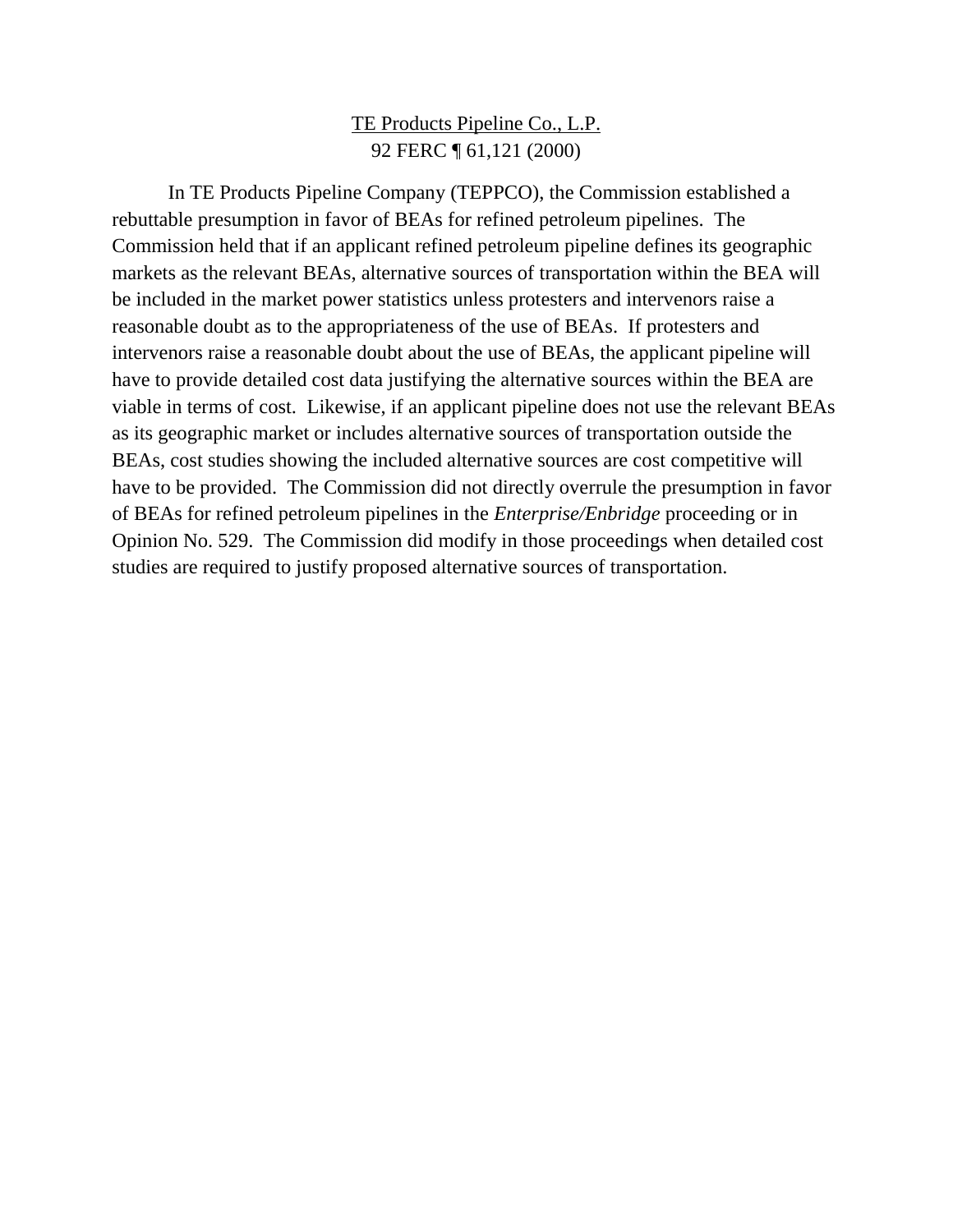### UNITED STATES OF AMERICA92 FERC ¶ 61,121 FEDERAL ENERGY REGULATORY COMMISSION

Before Commissioners: James J. Hoecker, Chairman; William L. Massey, Linda Breathitt, and Curt Hébert, Jr.

TE Products Pipeline Company, L.P. Docket No. OR99-6-000

 $\overline{a}$ 

# ORDER ON APPLICATION FOR MARKET POWER DETERMINATION AND ESTABLISHING A HEARING AND A CONFERENCE

(Issued July 31, 2000)

On May 11, 1999, TE Products Pipeline Company, L.P. (TEPPCO) filed an application under Part 348 of the Commission's regulations for a market power determination. TEPPCO seeks permission to charge market-based rates for deliveries of refined petroleum products**[1](#page-1-0)** from origin points on its system on the Western Gulf Coast and near Shreveport, Louisiana; Indianapolis, Indiana; and Chicago, Illinois; to destination points on its system near Houston and Beaumont, Texas; Shreveport, Louisiana; Little Rock, Arkansas; Memphis, Tennessee; St. Louis, Missouri; Indianapolis and Evansville, Indiana; Chicago, Illinois; and Cincinnati, Dayton, and Toledo, Ohio.

<span id="page-1-0"></span><sup>&</sup>lt;sup>1</sup>TEPPCO states that it also transports liquefied petroleum gases (LPGs) on its pipeline system, but that the instant application does not seek market-based rates for its LPG origin or destination markets.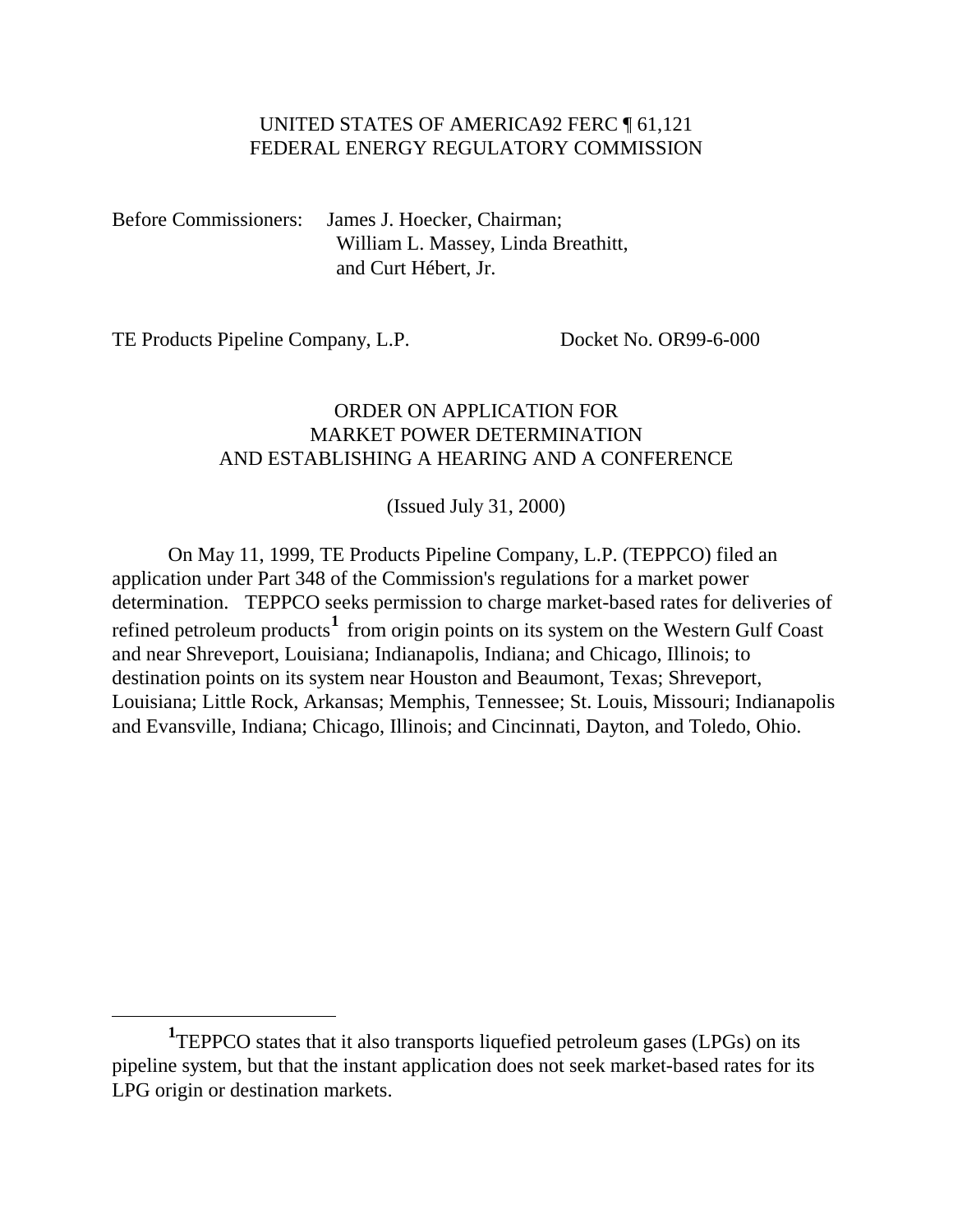| Docket No. OR99-6-000 | $-$ / $-$ |
|-----------------------|-----------|
|-----------------------|-----------|

As discussed below, the Commission will permit TEPPCO to implement market-based rates in the Indianapolis and Chicago origin markets and in the Houston, Beaumont, St. Louis, Evansville, Indianapolis, Chicago, and Toledo destination markets. However, the Commission will establish a hearing to determine whether TEPPCO has the ability to exercise significant market power in the Shreveport origin market, as well as in the Little Rock, Shreveport,**[2](#page-2-0)** Cincinnati/Dayton, and Memphis destination markets. The Commission also will direct its staff to convene a conference to explore the facts and issues regarding the Western Gulf Coast origin market.

#### I. Background

 $\overline{a}$ 

TEPPCO explains that it is the regulated entity through which TEPPCO Partners, L.P., a publicly-traded master limited partnership, owns and operates the pipeline and related facilities. TEPPCO emphasizes that it is an independent pipeline because neither it nor any of its affiliates is a marketer or distributor shipping refined petroleum products on its pipeline.

TEPPCO states that its common carrier petroleum products pipeline system consists of approximately 4,300 miles of pipeline within a 12-state area. According to TEPPCO, its mainline, which actually consists of two lines, originates at Baytown, Texas, and extends to the Lebanon, Ohio, and Seymour, Indiana areas. Further, states TEPPCO, to the east of Lebanon, its system transports LPGs, while another line from Seymour to Chicago transports refined petroleum products to destinations in Chicago and Indianapolis. Finally, TEPPCO states that it also serves various other destinations along its mainline from the Western Gulf Coast through terminals in Texas, Louisiana, Arkansas, Missouri, Indiana, and Illinois, and from connecting lateral lines to additional destinations in Arkansas, Ohio, and Kentucky.

# II. TEPPCO's Application

<span id="page-2-0"></span><sup>&</sup>lt;sup>2</sup>As will be discussed in greater detail below, one of the parties asserts that Arcadia, Louisiana, which is part of the Shreveport destination market defined by TEPPCO, should be considered a separate market. That issue also will be addressed at the hearing in this proceeding.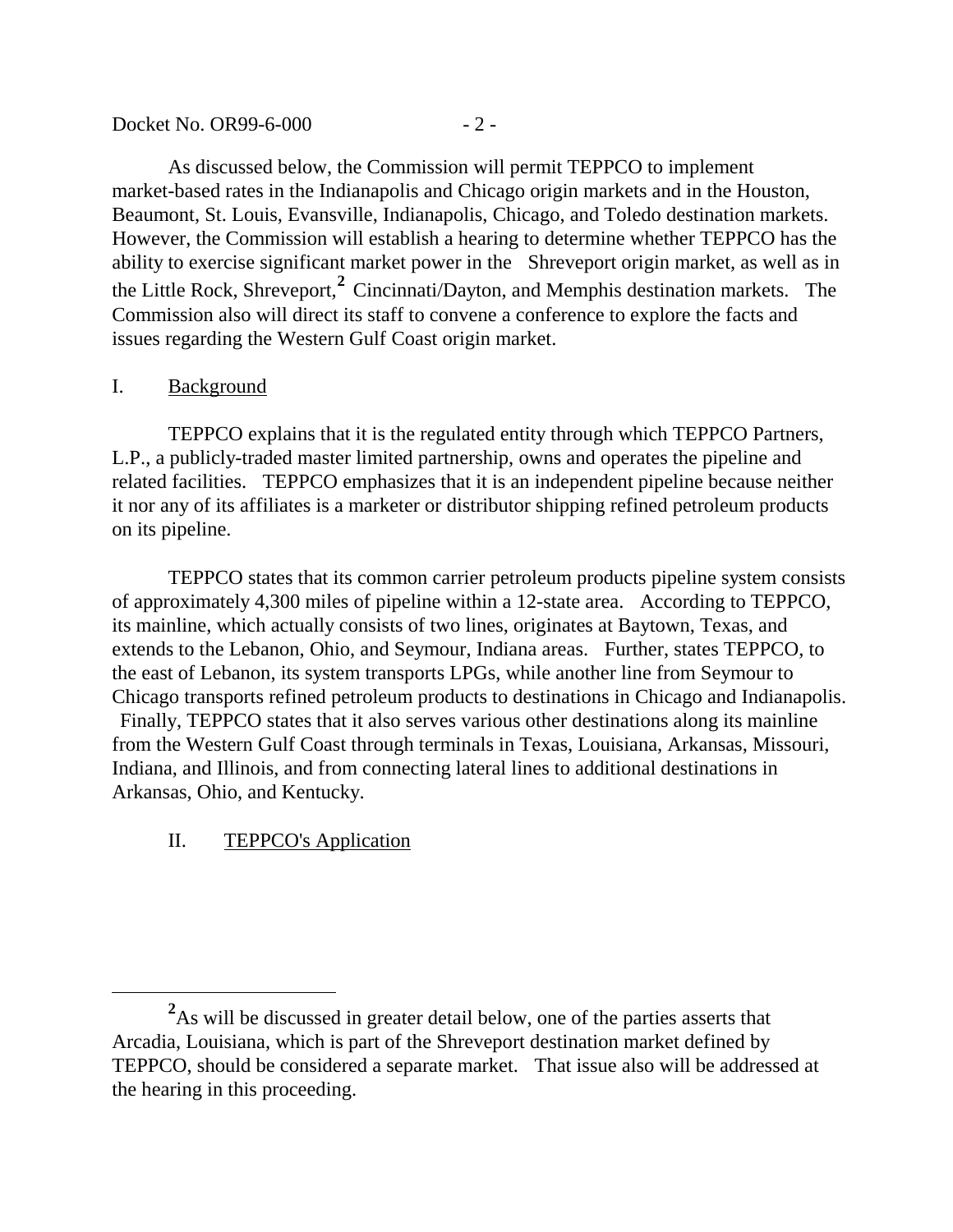Docket No. OR99-6-000 - 3 -

 $\overline{a}$ 

TEPPCO seeks a declaration pursuant to Part 348 of the Commission's regulations**[3](#page-3-0)** that it lacks significant market power in all of its BEA**[4](#page-3-1)** origin and destination markets and, therefore, that it should be permitted to charge market-based rates. TEPPCO contends that its rates are constrained by a variety of forces over which it has no control, such as the dual state/federal system of regulation; cost-based regulatory mechanisms such as the Commission's indexing formula;**[5](#page-3-2)** and competition from a variety of sources, both actual and potential, including other pipelines, trucks, waterborne transportation, local refineries, and exchanges (or purchases and sales) of petroleum products among shippers. TEPPCO further argues that it should be permitted to implement market-based rates because of the low level of concentration in its origin and destination markets, its modest market share, and significant excess capacity in each market. TEPPCO maintains that market-based rates would give it greater flexibility to maximize throughput by implementing innovative rate programs that would provide its customers better price and service packages, as well as enhancing incentives for investment in the pipeline.

TEPPCO asserts that the relevant product market is pipelineable petroleum products, including motor fuel, distillates, and jet fuel.**[6](#page-3-3)** According to TEPPCO, the United States Supreme Court has observed that "[t]he outer boundaries of the product

<span id="page-3-1"></span>**4** Each BEA is an "Economic Area" defined by the Bureau of Economic Analysis of the U.S. Department of Commerce. These areas were redefined in 1995 to reflect more current commuting and trading patterns.

<span id="page-3-2"></span>**5** TEPPCO cites Revisions to Oil Pipeline Regulations Pursuant to the Energy Policy Act of 1992, Order No. 561, FERC Stats. & Regs., Regulations Preambles, January 1991-June 1996, ¶ 30,985 (1993). See 18 C.F.R. § 342.3.

<span id="page-3-3"></span>**6** Application of TE Products Pipeline Company, L.P. For Authority to Charge Market-Based Rates (Application), Statement B at 1.

<span id="page-3-0"></span>**<sup>3</sup>** 18 C.F.R. Part 348 (1999). Section 348.1 requires a pipeline seeking to implement market-based rates to: (1) define the relevant product and geographic markets (including both origin and destination markets); (2) identify the competitive alternatives for shippers, including potential competition and other competition constraining the pipeline's ability to exercise market power; and (3) compute the market concentration and other market power measures from information relating to the competitive alternatives.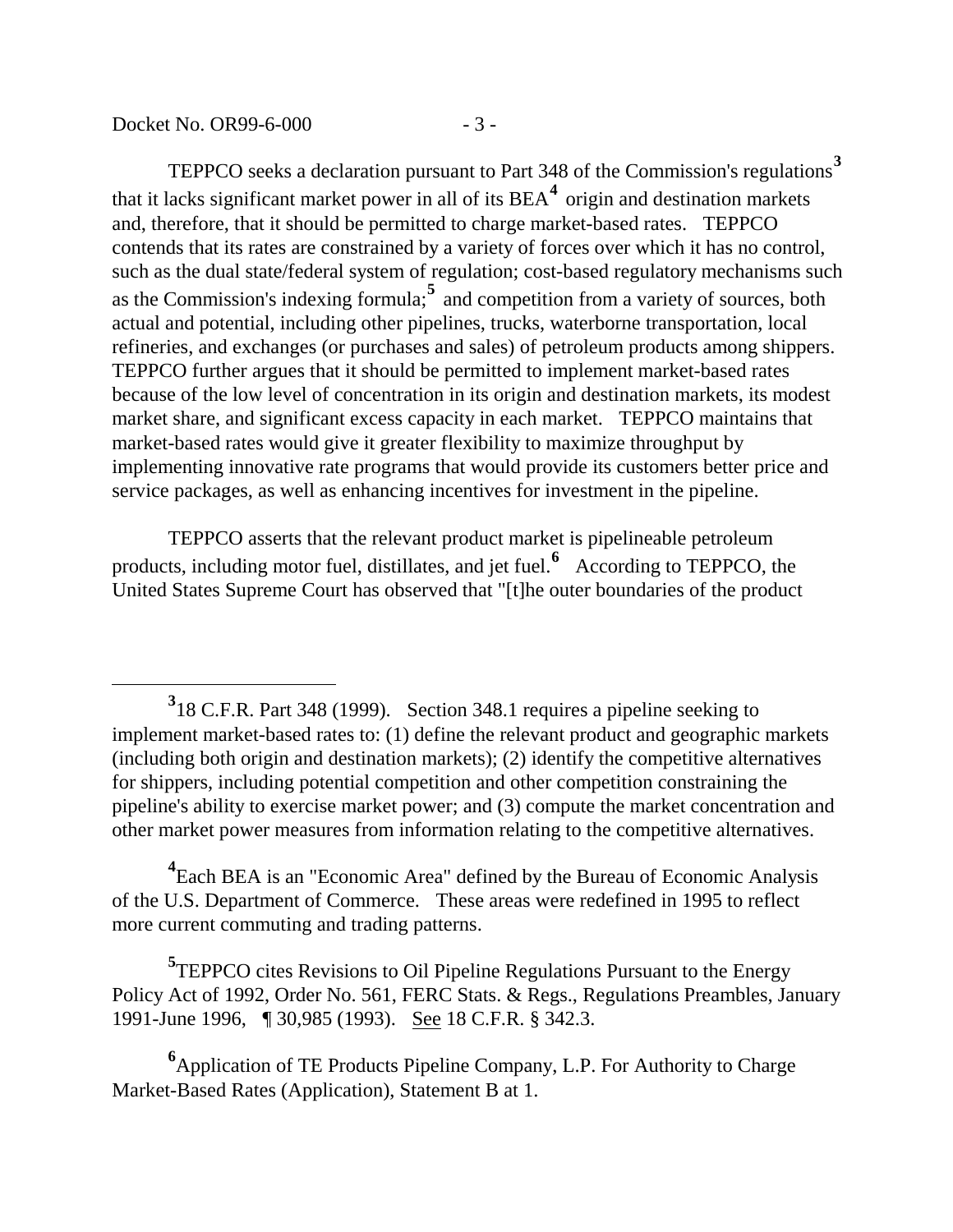Docket No. OR99-6-000 - 4 -

<span id="page-4-0"></span> $\overline{a}$ 

market are determined by the reasonable interchangeability of use or the cross-elasticity of demand between the product itself and substitutes for it."**[7](#page-4-0)**

In defining the geographic markets, TEPPCO acknowledges that the Commission does not utilize the so-called "corridor" or origin/destination pair basis. In its application, TEPPCO separately defines the origin and destination markets. TEPPCO states that "the scope of the relevant geographic market includes the area in which sellers of the relevant product can increase price or cut output without triggering a flow of supply into the area from outside it."**[8](#page-4-1)**

<sup>&</sup>lt;sup>7</sup> TEPPCO cites Brown Shoe v. United States, 370 U.S. 294, 324 (1962).

<span id="page-4-1"></span>**<sup>8</sup>** TEPPCO cites FTC v. Illinois Cereal Mills, Inc., 691 F. Supp. 1131, 1142 (N.D. Ill. 1988), aff'd sub nom., FTC v. Elders Grain Inc., 868 F.2d 901 (7th Cir. 1989).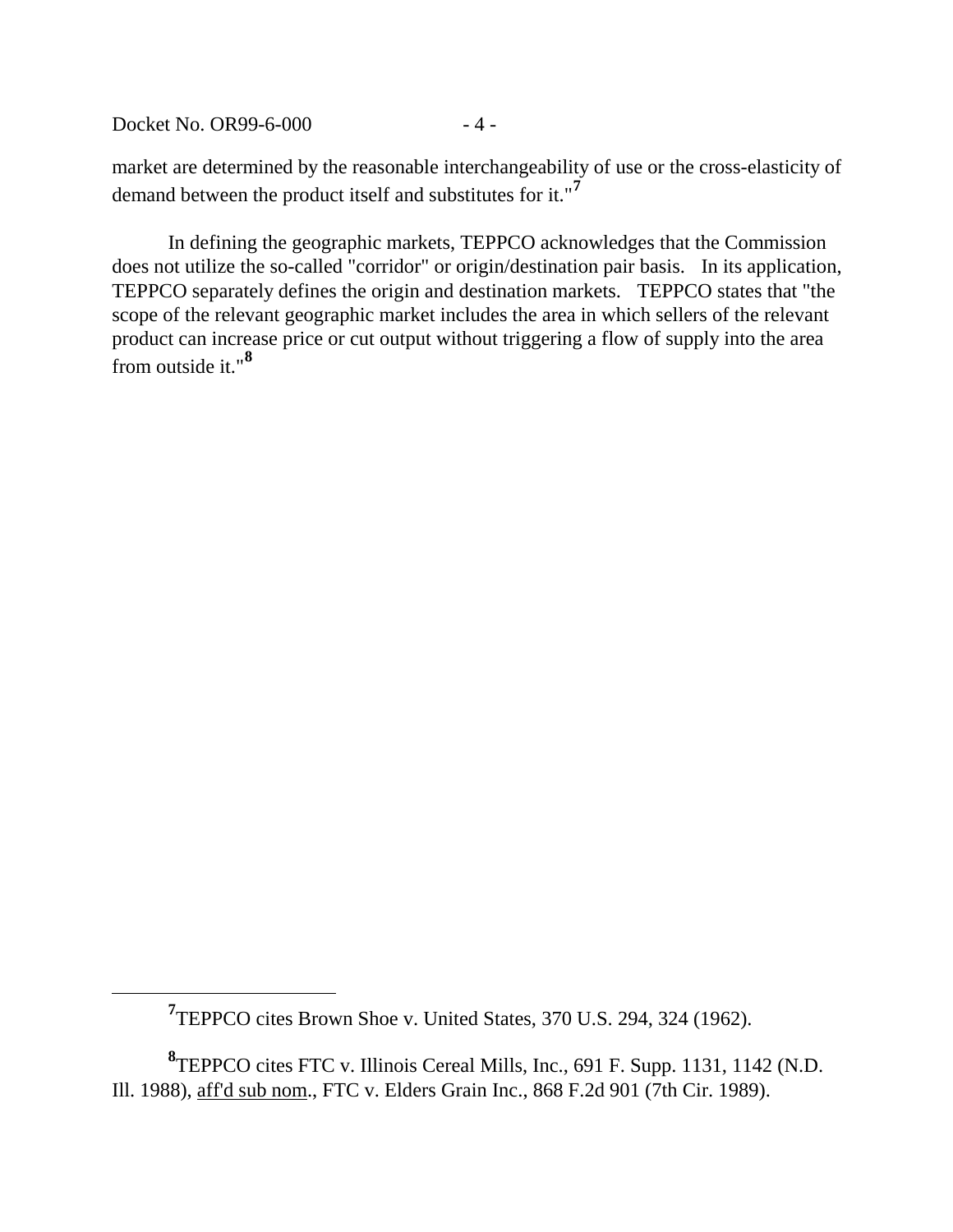Docket No. OR99-6-000 - 5 -

 $\overline{a}$ 

TEPPCO asserts that the Commission's methodology for defining the relevant markets is based on the approach used by the U. S. Department of Justice (DOJ) in its 1992 Horizontal Merger Guidelines (Merger Guidelines). Specifically, continues TEPPCO, this approach identifies the products and services that are readily substitutable for the product or service offered by the relevant firm in response to a "small but significant and nontransitory increase in price" (SSNIP), which in the case of oil pipelines, is at least a 15 percent price increase. TEPPCO further states that, consistent with this method, the relevant geographical market for evaluating the degree of competition faced by oil pipelines is properly defined as the supply of refined pipelineable products from a given origin to all destinations and from all origins to a given destination.**[9](#page-5-0)**

<span id="page-5-0"></span>**<sup>9</sup>** TEPPCO cites Williams Pipe Line Co., Opinion No. 391, 68 FERC ¶ 61,136 at 61,660-61 (1994), order on reh'g, Opinion No. 391-A, 71 FERC ¶ 61,291 at 62,131-33 (1995); Buckeye Pipe Line Co. Opinion No. 360, 53 FERC ¶ 61,473 at 62,663-64 (1988), order on reh'g, Opinion No. 360-A, 55 FERC ¶ 61,084 (1991). See also SFPP, L.P., 84 FERC ¶ 61,338 at 62,494-96 (1998); Longhorn Partners Pipeline, L.P., 83 FERC ¶ 61,345 at 62,380-81 (1998).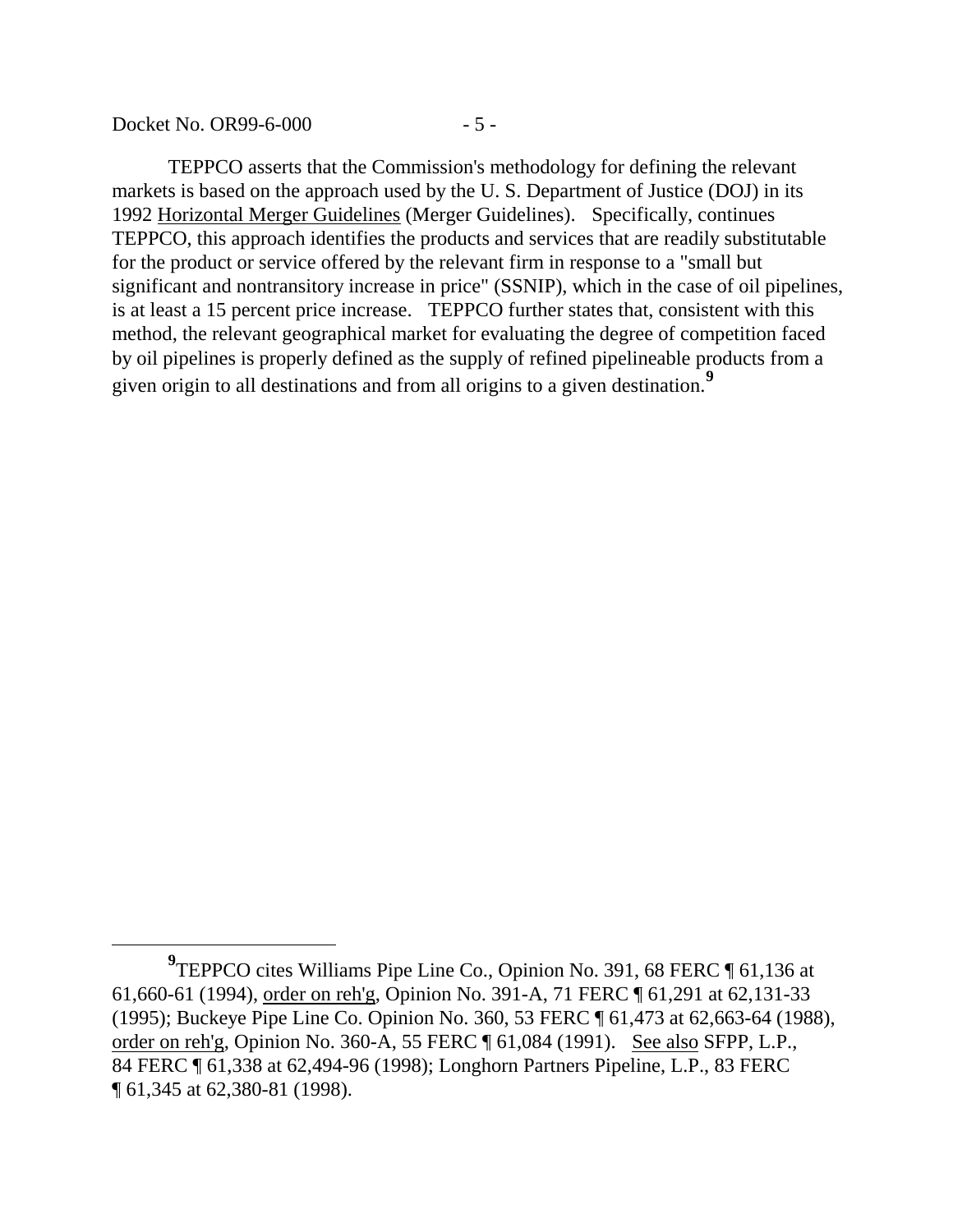Docket No.  $OR99-6-000$   $-6-$ 

TEPPCO states that it follows the Commission's preferred approach and utilizes the BEAs surrounding the geographic destination markets as the starting point for determining those destination markets.**[10](#page-6-0)** According to TEPPCO, the Commission has accepted the use of BEA destination markets, but also has acknowledged the validity of including external supply sources outside of the BEA border.<sup>[11](#page-6-1)</sup> Thus, asserts TEPPCO, a relevant geographic destination market typically is larger than the BEA, and should include all sources within 75 to 100 miles of the BEA (a reasonable trucking distance in most circumstances) to reflect actual patterns of distribution and consumption. TEPPCO contends that the Commission has not equated BEAs with relevant geographic markets for oil pipelines, instead imposing on applicants for market-based rates the burden of showing "that each BEA represents an appropriate geographic market."**[12](#page-6-2)** Accordingly, states TEPPCO, it has departed from strict BEA boundaries in certain areas to reflect the competitive realities of those markets.**[13](#page-6-3)** TEPPCO's summary of the competition in its destination markets is found in Appendix A to this order. TEPPCO also contends that its own statistical analysis confirms that competitive sources are sufficient to prevent any exercise of market power in all of its destination markets.**[14](#page-6-4)**

**<sup>10</sup>**Application, Statement A, Geographic Markets.

<span id="page-6-0"></span> $\overline{a}$ 

<span id="page-6-1"></span>**<sup>11</sup>**TEPPCO cites Williams Pipe Line Co., Opinion No. 391, 68 FERC ¶ 61,136 at 61,669 (1994), order on reh'g, Opinion No. 391-A, 71 FERC ¶ 61,291 at 62,124 (1995); Kaneb Pipe Line Operating Partnership, L.P., 83 FERC ¶ 61,183 at 61,760-61 (1998). See also Application, Statement A, Geographic Markets at 14-15.

<span id="page-6-2"></span>**<sup>12</sup>**TEPPCO cites Market-Based Ratemaking for Oil Pipelines, Order No. 572, FERC Stats. & Regs., Regulations Preambles, January 1991-June 1996, ¶ 31,007 at 31,188 (1994).

<span id="page-6-3"></span>**<sup>13</sup>**As discussed in greater detail below, TEPPCO has departed from strict BEA boundaries in defining its markets in Shreveport, Louisiana; Cincinnati and Dayton, Ohio; and Little Rock, Arkansas.

<span id="page-6-4"></span>**<sup>14</sup>**TEPPCO cites Application, Statement G, which presents a competitive analysis using both: (a) the Herfindahl-Hirschman Index (HHI) of the market, which measures the likelihood of a pipeline exerting market power in concert with other sources of product; and (b) pipeline market share by which one can determine a pipeline's ability to exert market power. TEPPCO states that it has developed both capacity and delivery-based HHIs, as well as capacity and delivery-based market share statistics for each of the participants in its destination BEAs.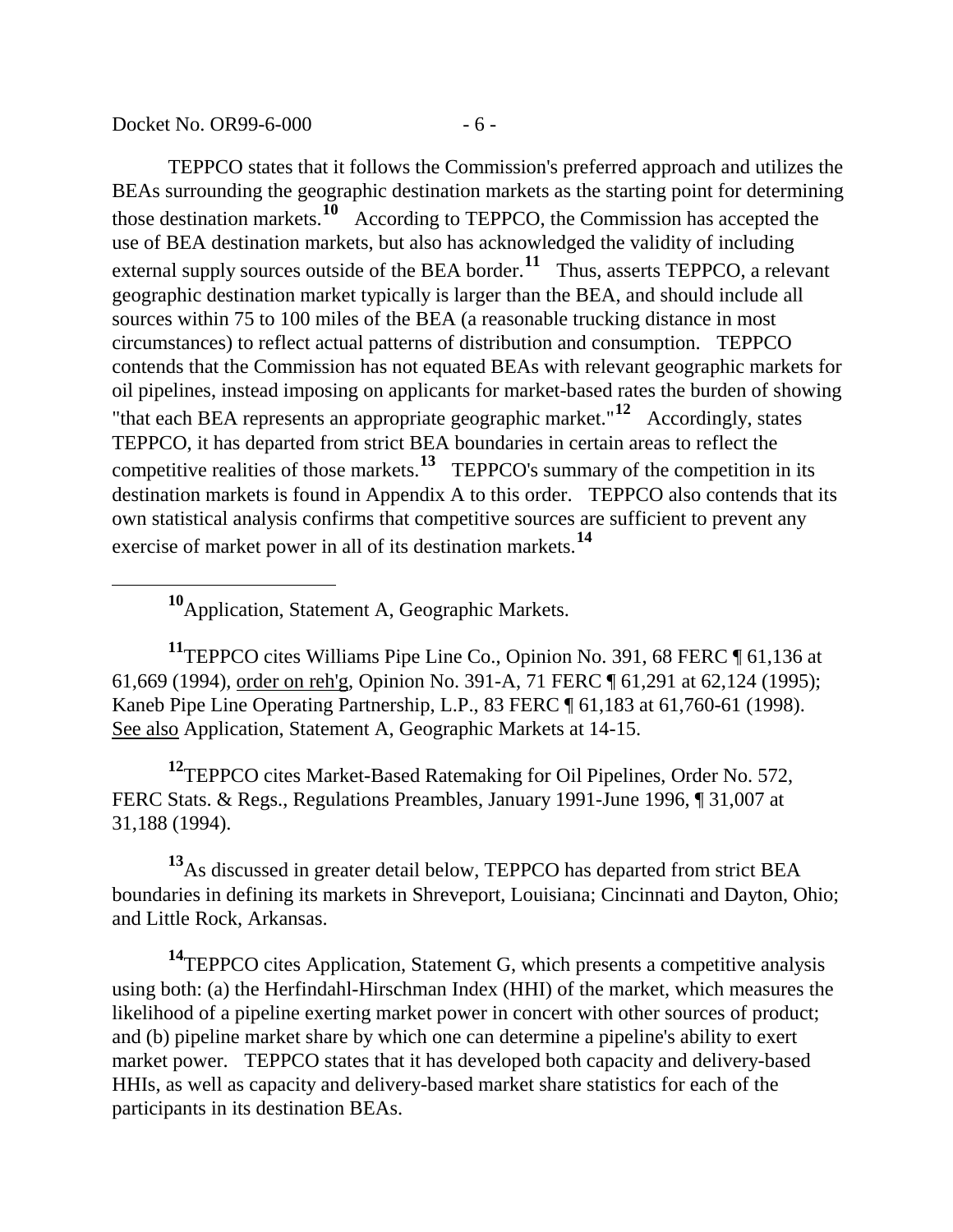$\overline{a}$ 

TEPPCO maintains that it has utilized a similar process to define relevant origin markets, first identifying the refineries and inbound transportation facilities that could utilize its pipeline and then identifying the outbound transportation facilities and local consumption that could exhaust the supply from those receipt points. TEPPCO states that it included all alternative sources of consumption or transportation available to the refineries or inbound port facilities that use or could utilize TEPPCO at each of its origin points.<sup>[15](#page-7-0)</sup> TEPPCO asserts that the competitive environment in those markets is equally as intense as in its destination markets.<sup>16</sup> TEPPCO's summary of the competition in its TEPPCO's summary of the competition in its. origin markets is found in Appendix B to this order.

**<sup>15</sup>**TEPPCO cites Application, Statement A at 38-39; Statement D at 6-14.

<span id="page-7-1"></span><span id="page-7-0"></span>**<sup>16</sup>**TEPPCO cites Application, Statement I (Schink Testimony at 16-18); Statement G at 55.

The HHI is derived by squaring the market shares of all of the firms competing in a particular geographic market and adding them together. The HHI can range from just above zero, where a large number of small companies serve the market, to 10000, where the market is served by a single monopolist. A high HHI indicates significant concentration, which makes it more likely that a pipeline could exercise market power, either unilaterally or through collusion with rival firms in the market.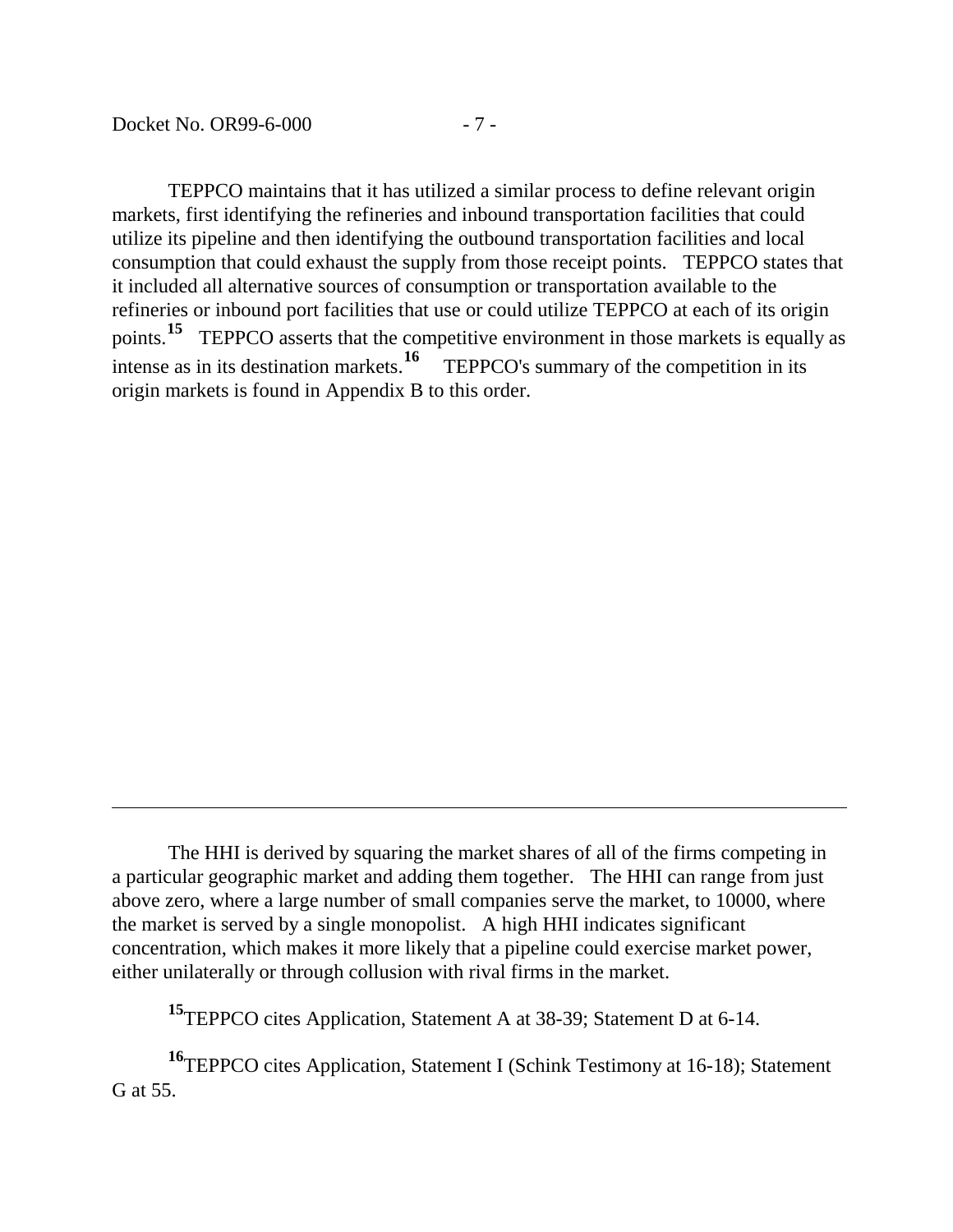$\overline{a}$ 

TEPPCO's statistical market analysis is summarized in Appendix C to this order. For each of its destination markets, TEPPCO calculates two HHIs: (1) a delivery-based HHI using actual deliveries in these markets to calculate market shares, and (2) a capacity-based HHI to calculate market shares using the capacity of TEPPCO and other good alternatives in the market. TEPPCO also includes its estimated market share, an excess capacity ratio,**[17](#page-8-0)** and the percentage delivered by waterborne sources for each of these markets. The capacity-based calculations are subdivided to reflect the potential impact of external suppliers within 75 miles, 100 miles, and in the case of the Little Rock BEA, within 125 miles of the BEA. For its origin markets, TEPPCO calculates a shipment-based HHI, a capacity-based HHI, and its estimated market share.

TEPPCO maintains that a market should be presumed workably competitive if it has an HHI of less than 2500, the threshold that has been adopted by the DOJ and utilized by the Commission.**[18](#page-8-1)** However, TEPPCO further states that the Commission uses 2500 only as an initial screen,**[19](#page-8-2)** and that even with HHIs above that level, a pipeline should not be deemed to have market power if its market share is less than 50 percent.**[20](#page-8-3)** Moreover, continues TEPPCO, the Commission has found that, if a given pipeline's market share were 70 percent or higher, this "would be 'fairly persuasive' of market power, a market power share of 50 to 70 percent would 'warrant concern' that might be offset by other factors, and a market share below 50 percent would be 'less troublesome.'"**[21](#page-8-4)**

<span id="page-8-1"></span>**<sup>18</sup>**TEPPCO cites Application, Statement I (Schink Testimony at 7-8); Statement G at 1-2; Oil Pipeline Deregulation, Report of the U.S. Department of Justice, May 1986 (Deregulation Report) at 30.

<span id="page-8-2"></span>**<sup>19</sup>**TEPPCO cites Williams Pipe Line Co., Opinion No. 391-A, 71 FERC ¶ 61,291 (1995).

**<sup>20</sup>**TEPPCO cites Application, Statement G at 2-4.

<span id="page-8-4"></span><span id="page-8-3"></span>**<sup>21</sup>**TEPPCO cites Williams Pipe Line Co., Opinion No. 391, 68 FERC ¶ 61,136 at 61,671 (1994). TEPPCO further states that the Commission has applied this test in

<span id="page-8-0"></span><sup>&</sup>lt;sup>17</sup>The excess capacity ratio is calculated by dividing effective capacity available to serve a market by the annual consumption in the market. The effective capacity includes all the refinery, pipeline, truck, and barge capacity that is available to serve a market. The effective capacity may be less than the nominal engineering capacity because portions of a pipeline's or another entity's capacity may be required to serve other markets and therefore are not available to serve the market being analyzed.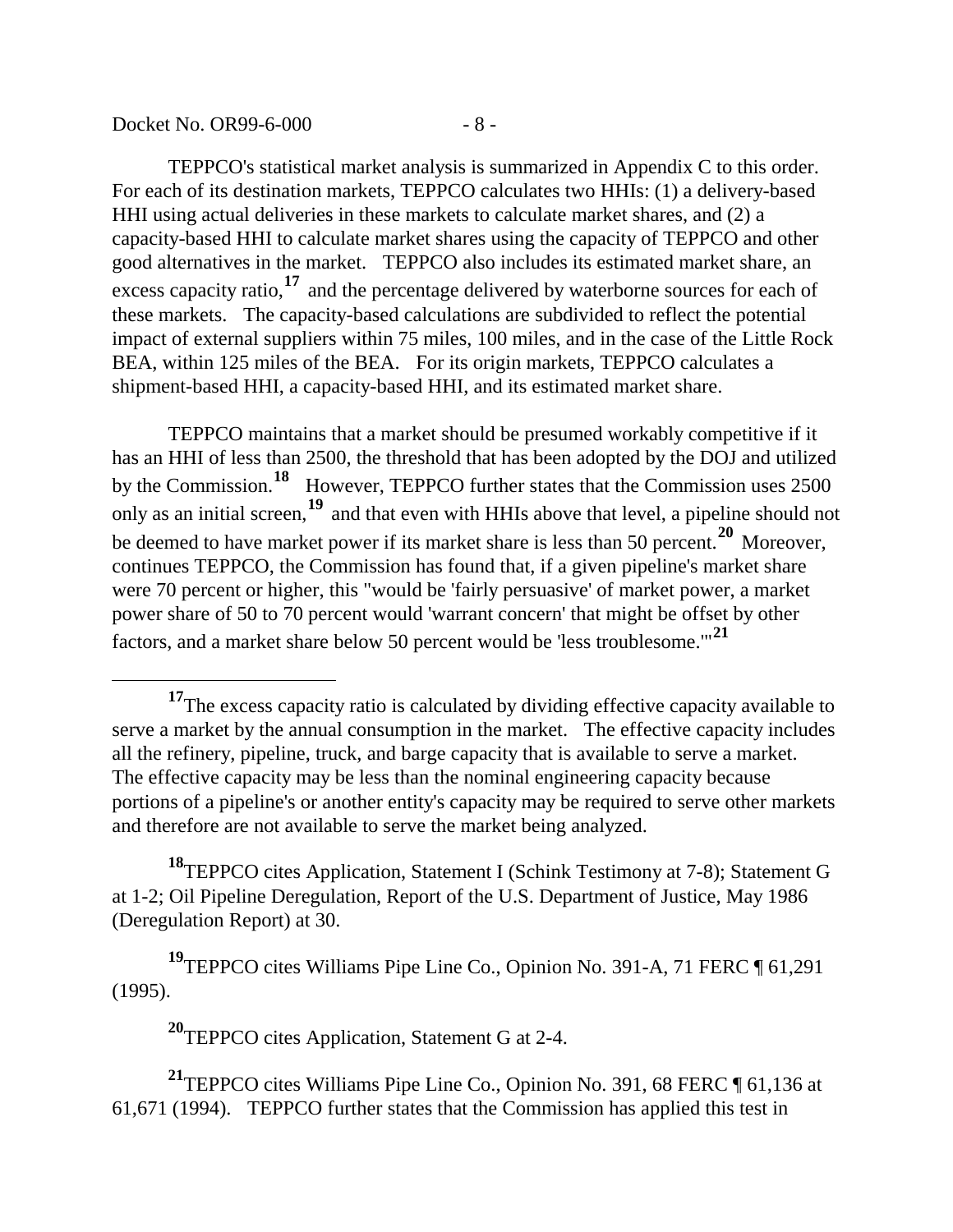Docket No. OR99-6-000 - 9 -

subsequent proceedings. See Application, Statement G at 8-14.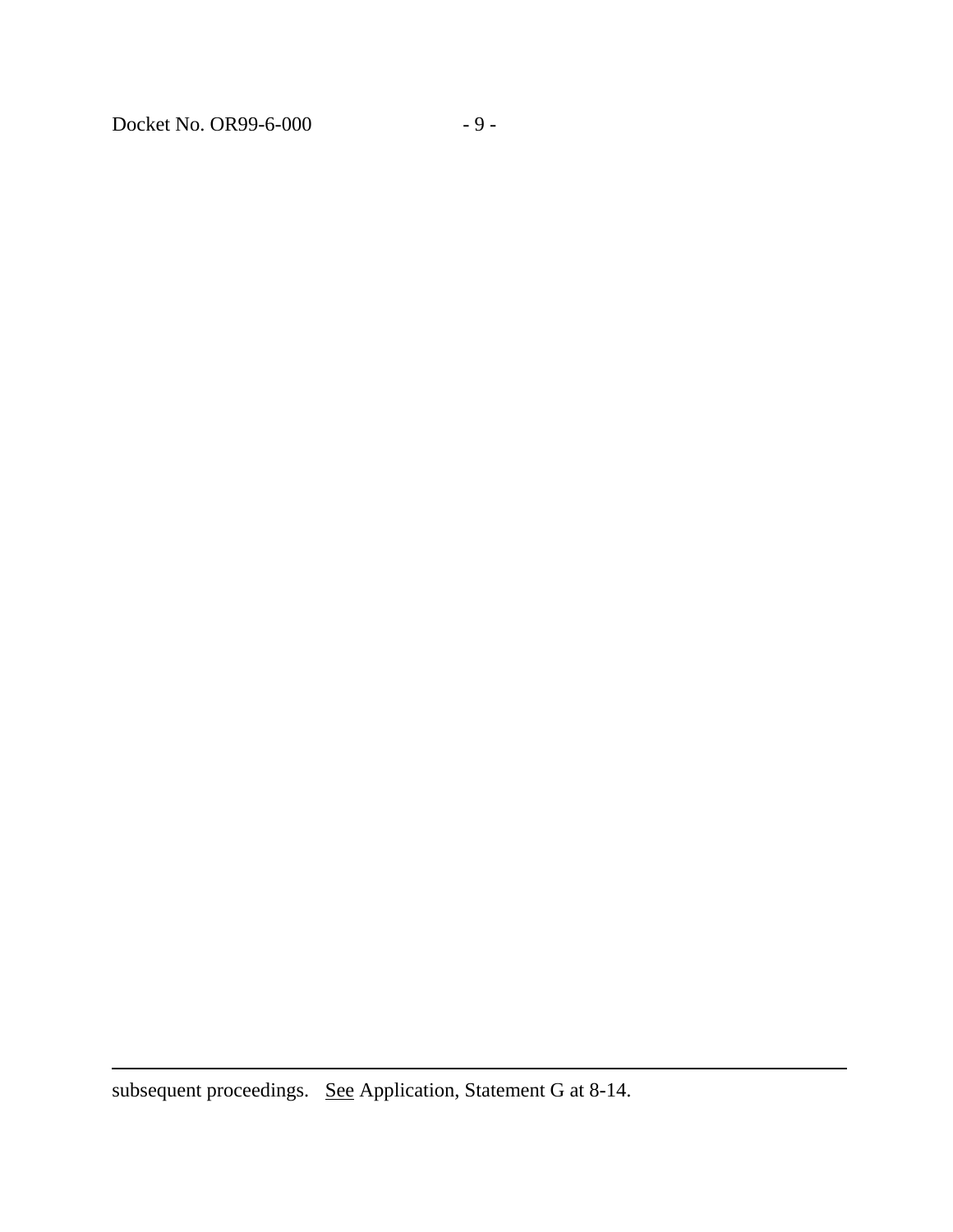Docket No. OR99-6-000 - 10 -

TEPPCO emphasizes that the HHI and market share data it has submitted, with the exception of Little Rock, do not even approach these levels, whether concentration and market share are calculated on the basis of deliveries or capacity, even assuming a relatively conservative maximum trucking distance of 75 miles.<sup>[22](#page-10-0)</sup> Further, argues TEPPCO, its lack of significant market power is also the result of other relevant factors, including the existence of significant excess capacity,**[23](#page-10-1)** potential new entries in the markets, the continual increase in refinery capacity in the markets,<sup>[24](#page-10-2)</sup> and exchanges.<sup>[25](#page-10-3)</sup>

# III. Protests and Interventions

As stated above, TEPPCO filed its application on May 11, 1999. On July 7, 1999, LaGloria Oil and Gas Company filed a motion to intervene. On July 26, 1999,**[26](#page-10-4)** Chevron Products Company (Chevron) filed a motion to intervene, and Exxon Company, U.S.A. (Exxon) and TransMontaigne Product Services Inc. (TransMontaigne) filed interventions and protests. In addition, on July 26, 1999, Lion Oil Company (Lion) filed a motion to intervene and a protest, request for rejection, or in the alternative, for hearing; however, on September 9, 1999, Lion filed a motion to withdraw its protest in part, and on September 16, 1999, Lion filed a substitute for its original protest, in which the portions relating to the El Dorado, Arkansas origin market were redacted.

### IV. Discussion

<span id="page-10-1"></span><span id="page-10-0"></span> $\overline{a}$ 

# A. Uncontested Markets

No party challenged the Indianapolis and Chicago origin markets or the Houston, Beaumont, St. Louis, Evansville, Indianapolis, Chicago, and Toledo destination markets.

**<sup>22</sup>**TEPPCO cites Application, Statement I (Schink Testimony at 7-10).

**<sup>23</sup>**TEPPCO cites Application, Statement G at 15-16; Statement H at 1-3.

**<sup>24</sup>**TEPPCO cites Application, Statement E at 2-6, Statement H at 3.

<sup>25</sup>TEPPCO cites Application, Statement I (Langley Testimony at 14).

<span id="page-10-4"></span><span id="page-10-3"></span><span id="page-10-2"></span>**<sup>26</sup>**On July 7, 1999, the Commission granted an extension of time to July 26, 1999, for the filing of interventions and protests.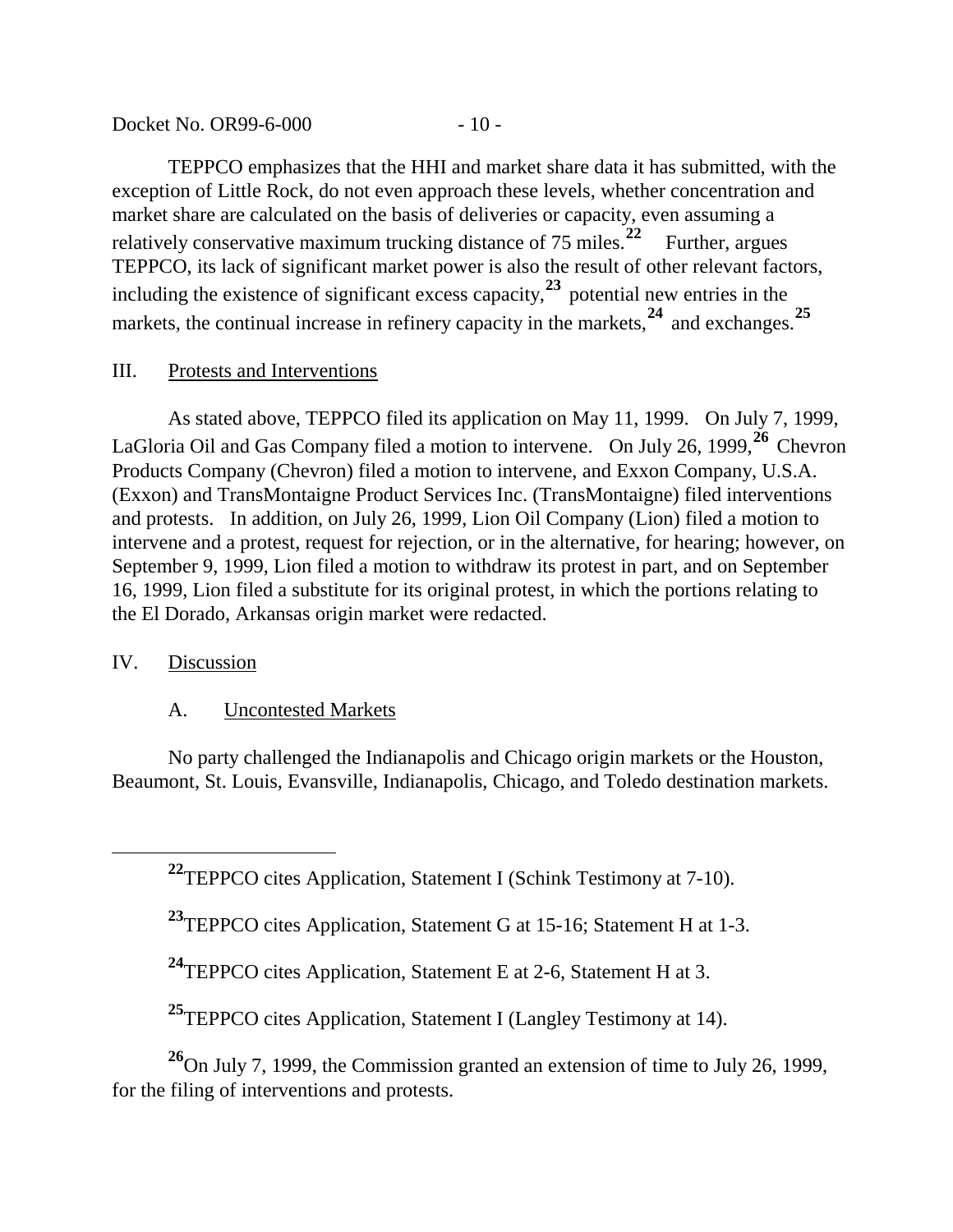Docket No. 0R99-6-000 - 11 -

Accordingly, TEPPCO will be permitted to implement market-based rates in these unchallenged markets.

# B. Contested Markets

As discussed below, the Commission will establish a hearing to determine whether TEPPCO has the ability to exercise significant market power in the Little Rock, Shreveport/Arcadia, Cincinnati/Dayton, and Memphis destination markets, as well as in the Shreveport origin market. Additionally, the Commission will direct its staff to convene a conference to explore the facts and issues regarding the Western Gulf Coast origin market.

# 1. Commission Precedent

In analyzing TEPPCO's protested geographic market definitions, the Commission first looks to Order No. 572,**[27](#page-11-0)** which requires that an oil pipeline seeking market-based rates describe the geographic markets in which it claims to lack significant market power. The Commission also requires the oil pipeline to justify its method of defining the relevant origin and destination markets. Although the Commission does not require any particular geographic market definition, the Commission stated that it

expects that oil pipelines will propose to use BEAs as their geographic markets. In that event, the burden will be on the oil pipeline to explain why its use of BEAs or any other definition of the geographic market is appropriate. If a pipeline uses BEAs, it must show that each BEA represents an appropriate geographic market.**[28](#page-11-1)**

In addition, the Commission stated that it "believes that the appropriate geographic markets should be determined in each proceeding based on its facts. The burden is on the

<span id="page-11-1"></span><span id="page-11-0"></span>**<sup>27</sup>**Market-Based Ratemaking for Oil Pipelines, FERC Stats. & Regs., Regulations Preambles, January 1991-June 1996, ¶ 31,007 (1994).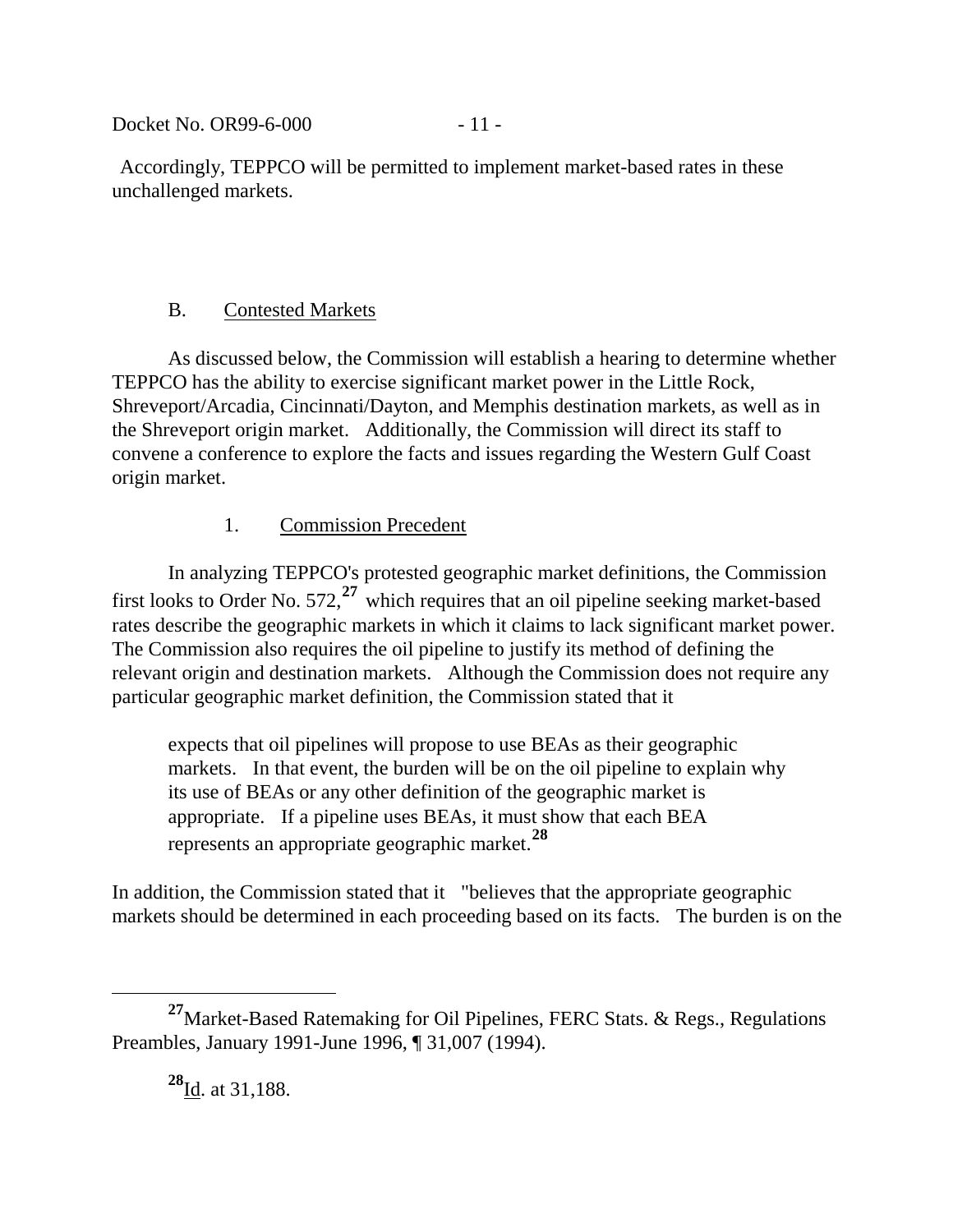Docket No. 0R99-6-000 - 12 -

proponent of any particular definition."**[29](#page-12-0)** It is practical to presume that a BEA is a reasonable approximation of a relevant geographic market, even in cases where the applicant has not provided detailed evidence demonstrating that all of the alternatives within the BEA are indeed good alternatives. However, that is merely a rebuttable presumption.

The parties to a proceeding in which an oil pipeline seeks to implement market-based rates always should be permitted to challenge the use of a BEA as a relevant geographic market. If their protests raise reasonable doubt about a particular BEA as an appropriate geographic market, the applicant must provide a detailed justification of the BEA as a relevant market, including a demonstration that all of the alternatives within the BEA are good alternatives in terms of price.

<span id="page-12-0"></span>In Order No. 572, the Commission did not require that good alternatives be justified in any particular way. However, the Commission suggested that comparative costs could be an effective means of justifying good alternatives to the pipeline's service. Order No. 572 sets the stage by pointing out that, in general, it is delivered prices, not transportation rates, that must be compared. The Commission stated that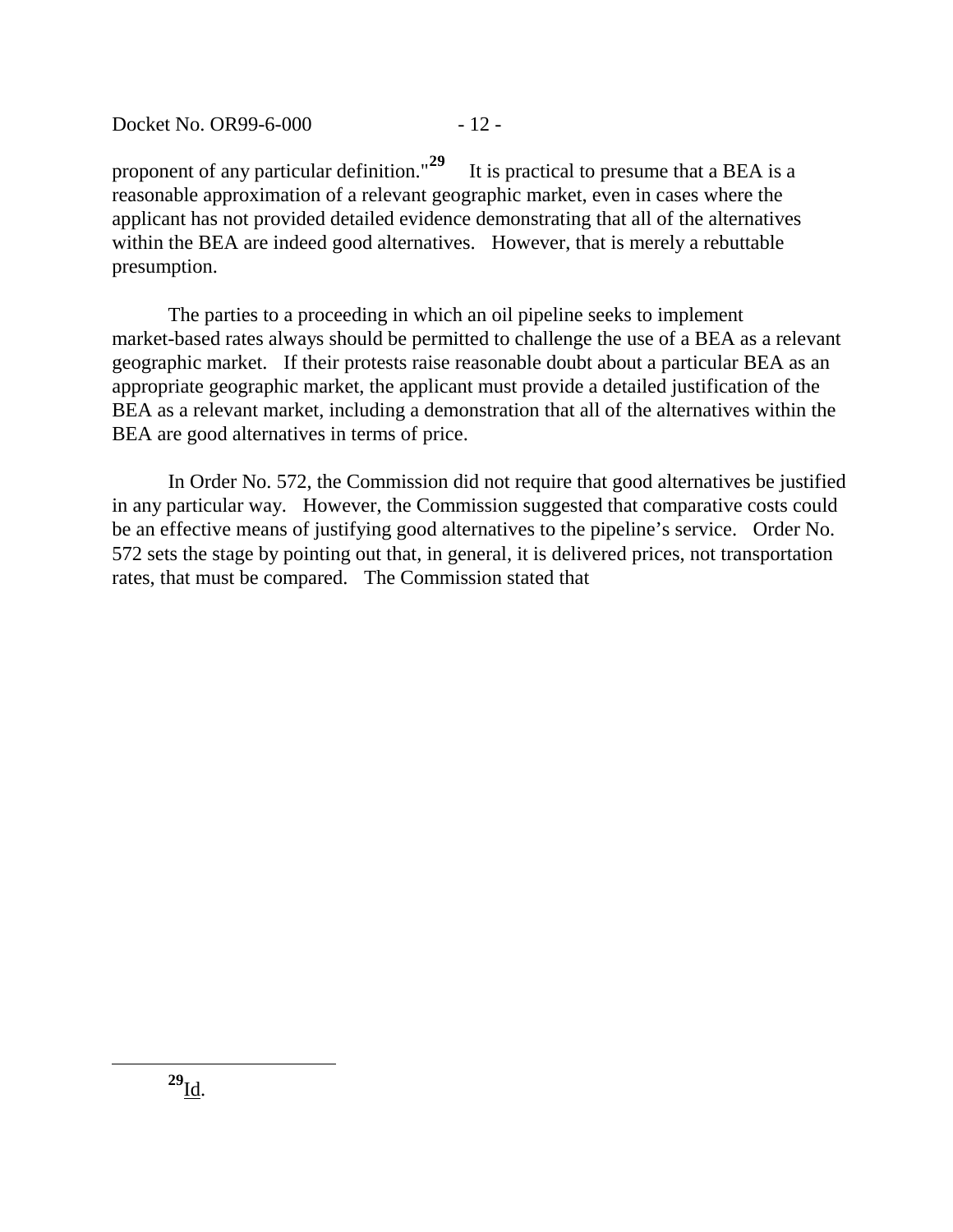where competitive alternatives constrain the applicant's ability to raise transport prices, the effect of such constraints are ultimately reflected in the price of the commodity transported. Hence, the delivered commodity price (relevant product price plus transportation charges) generally will be the relevant price to be analyzed for making a comparison of the alternatives to a pipeline's services.**[30](#page-13-0)**

In Order No. 572, the Commission also addressed the information to be provided about competition and alternatives.

For example, the oil pipeline would have to include data similar to that provided for its own facilities and services in Statement C, including cost and mileage data in specific reference to the oil pipeline's terminals and major consuming markets.... To the extent available, Statement E must include data about potential competitors such as a potential entrant's costs and their distance in miles from the oil pipeline's terminal and major consuming markets. **[31](#page-13-1)**

**<sup>31</sup>**Id. at 31,191-92.

<span id="page-13-1"></span><span id="page-13-0"></span>**<sup>30</sup>**Id. at 31,189. The delivered price is the appropriate price for destination markets. In origin markets, the focus is on alternatives to the shipper for getting product out of a particular location. Thus, it is the netback (price to the shipper after all costs of delivery) that should be compared in determining good alternatives for origin markets.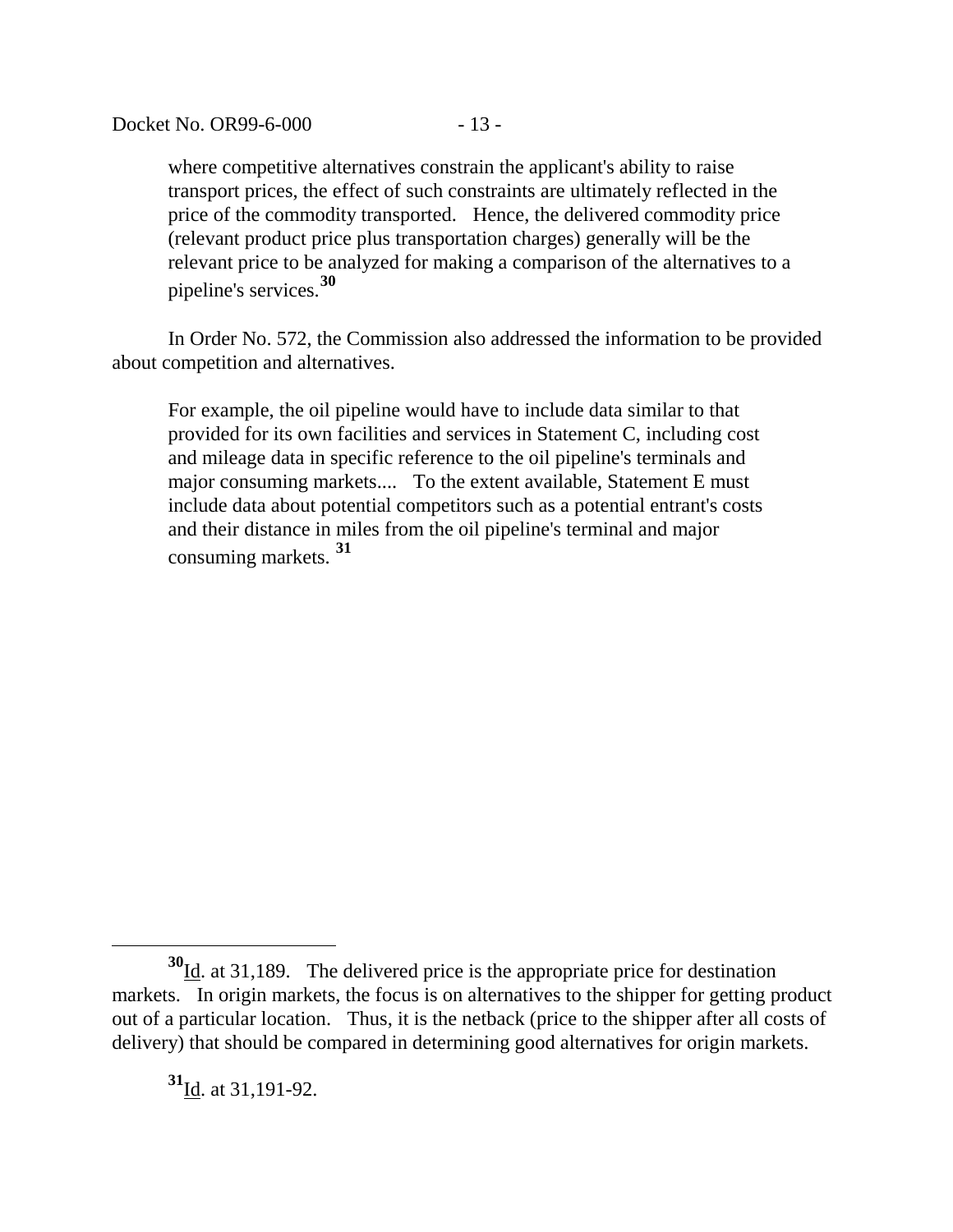Docket No. OR99-6-000 - 14 -

 $\overline{a}$ 

In addition to Order No. 572, guidance is found in the Commission's orders in three types of oil pipeline cases addressing applications for market-based rates. In the first type, where the applications were protested and the pipelines provided good justification based on cost analyses showing that shippers had sufficient alternatives to prevent the pipelines from exercising market power, the Commission found the geographic destination markets to be greater than the relevant BEAs. The **Buckeye Pipe Line Co.** (Buckeye)<sup>[32](#page-14-0)</sup> and Williams Pipe Line Co. (Williams)**[33](#page-14-1)** cases are the only two fully-litigated cases on the issue of oil pipeline market power, and both cases focused only on destination markets. In those cases, the Commission began with the tentative definition of the geographic market as the BEA. However, the Commission ultimately expanded the size of the geographic markets by considering alternatives external to the BEAs based upon laid-in cost studies and found that there was lack of market power in certain markets in both cases.

In the second type, in which the geographic markets were uncontested, varied considerably, and were defined as BEAs or greater than BEAs, the Commission did not scrutinize these markets in detail. For example, in the Longhorn Partners Pipeline, L.P. (Longhorn) case,**[34](#page-14-2)** the applicant defined one destination market consisting of 10 BEAs and one origin market consisting of seven BEAs. Although the Commission did not comment on the applicant's definition of the relevant markets, it found that Longhorn lacked market power in both its origin and destination markets.**[35](#page-14-3)**

<span id="page-14-1"></span>**<sup>33</sup>**Williams Pipe Line Co., Opinion No. 391, 68 FERC ¶ 61,136 (1994), order on reh'g, Opinion No. 391-A, 71 FERC ¶ 61,291 (1995).

**<sup>34</sup>**Longhorn Partners Pipeline, L.P., 83 FERC ¶ 61,345 (1998).

<span id="page-14-3"></span><span id="page-14-2"></span>**<sup>35</sup>**One party argued that the applicant should have used a corridor market approach rather than origin and destination markets, but there was no protest addressing the specific boundaries of the origin and destination markets.

<span id="page-14-0"></span>**<sup>32</sup>**Buckeye Pipe Line Co., Opinion No. 360, 53 FERC ¶ 61,473 (1990), order on reh'g, Opinion No. 360-A, 55 FERC ¶ 61,084 (1991).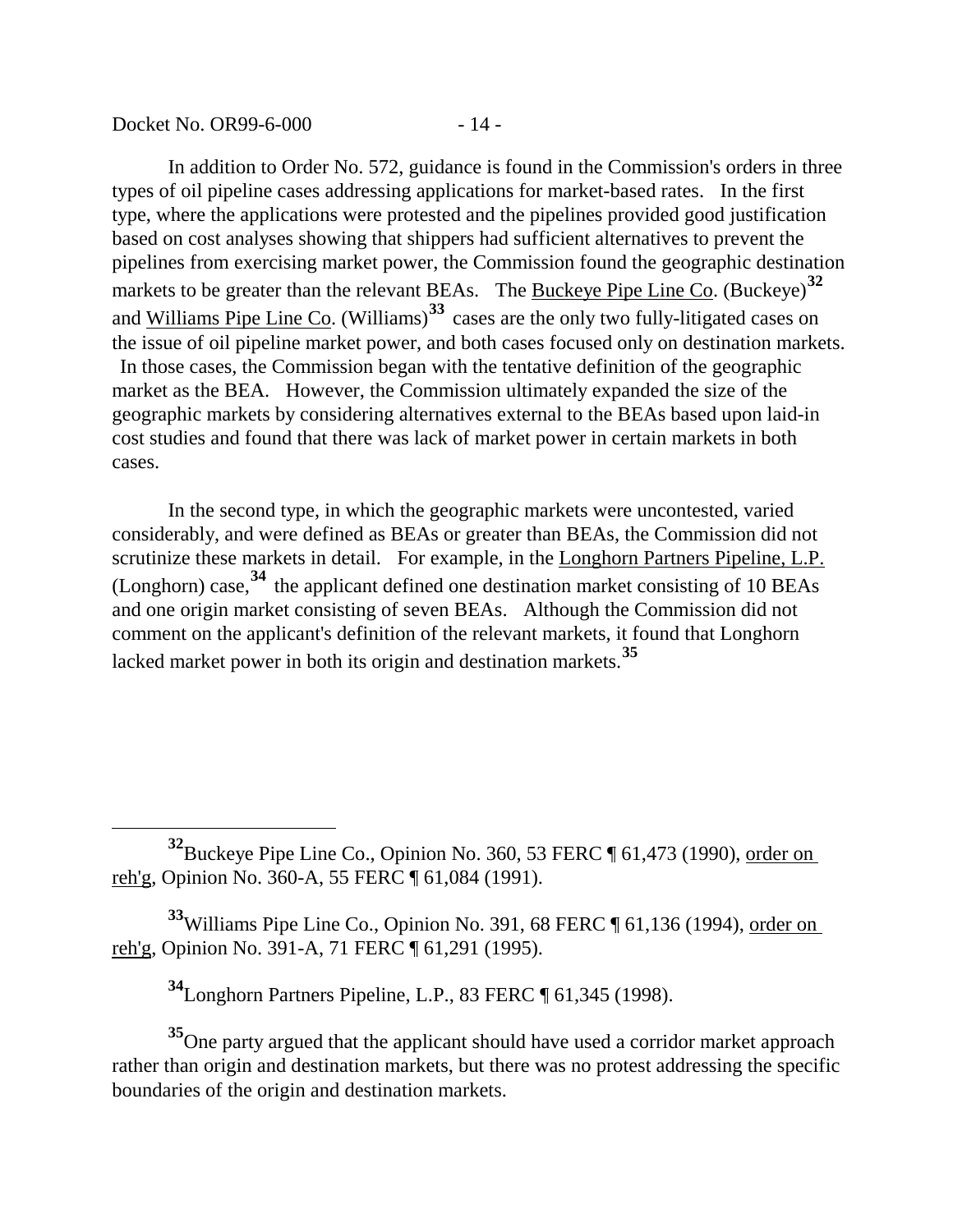Docket No. OR99-6-000 - 15 -

In a similar case, the Commission granted Explorer Pipeline Company's (Explorer) application for a market power determination for all of its origin and destination markets.<sup>[36](#page-15-0)</sup> Explorer defined five destination markets, each consisting of a single BEA. However, in identifying competitive alternatives, the applicant also identified competitive alternatives within 75 and 100 miles of the BEAs and included these sources in some of its HHIs and other market power statistics. While the parties contested Explorer's destination markets, they did so for reasons unrelated to the definition of the geographic destination markets. Explorer also identified three origin markets. Two of the origin markets included one BEA each, and the third origin market included seven BEAs. No party protested the origin markets, and the Commission expressed no opinion about appropriate geographic boundaries or market power in any of the origin markets, stating that

the Commission has examined that portion of Explorer's filing addressing its origin markets and concludes that the definition and import of those markets are not material issues in this proceeding . The Commission therefore concludes that Explorer can be authorized to utilize market-based rates originating from those markets.**[37](#page-15-1)**

In the third type of case, the Commission has rejected some protested oil pipeline applications for market-based rates because it found that the cost analyses provided by the pipelines were not persuasive. For example, in Kaneb Pipeline Co. (Kaneb),**[38](#page-15-2)** the applicant defined six relevant single-BEA destination markets, but included competitive alternatives within 75 miles of the BEA borders. The applicant also defined five origin markets, each of which included a 75-mile radius around a particular refinery; thus, these five markets probably were smaller than many BEAs. Other than rejecting the Casper BEA as a relevant destination geographic market, the Commission did not comment on the applicant's geographic market definitions, and the Commission found lack of market power in all markets. However, the Commission found the Casper, Wyoming BEA to be too large and defined a smaller market to replace the Casper BEA. No party protested any aspect of Kaneb's application.

**<sup>37</sup>**Id. at 62,389.

<span id="page-15-2"></span><span id="page-15-1"></span><span id="page-15-0"></span> $\overline{a}$ 

**<sup>38</sup>**Kaneb Pipeline Co., 83 FERC ¶ 61,183 (1998).

**<sup>36</sup>**Explorer Pipeline Co., 87 FERC ¶ 61,374 (1999).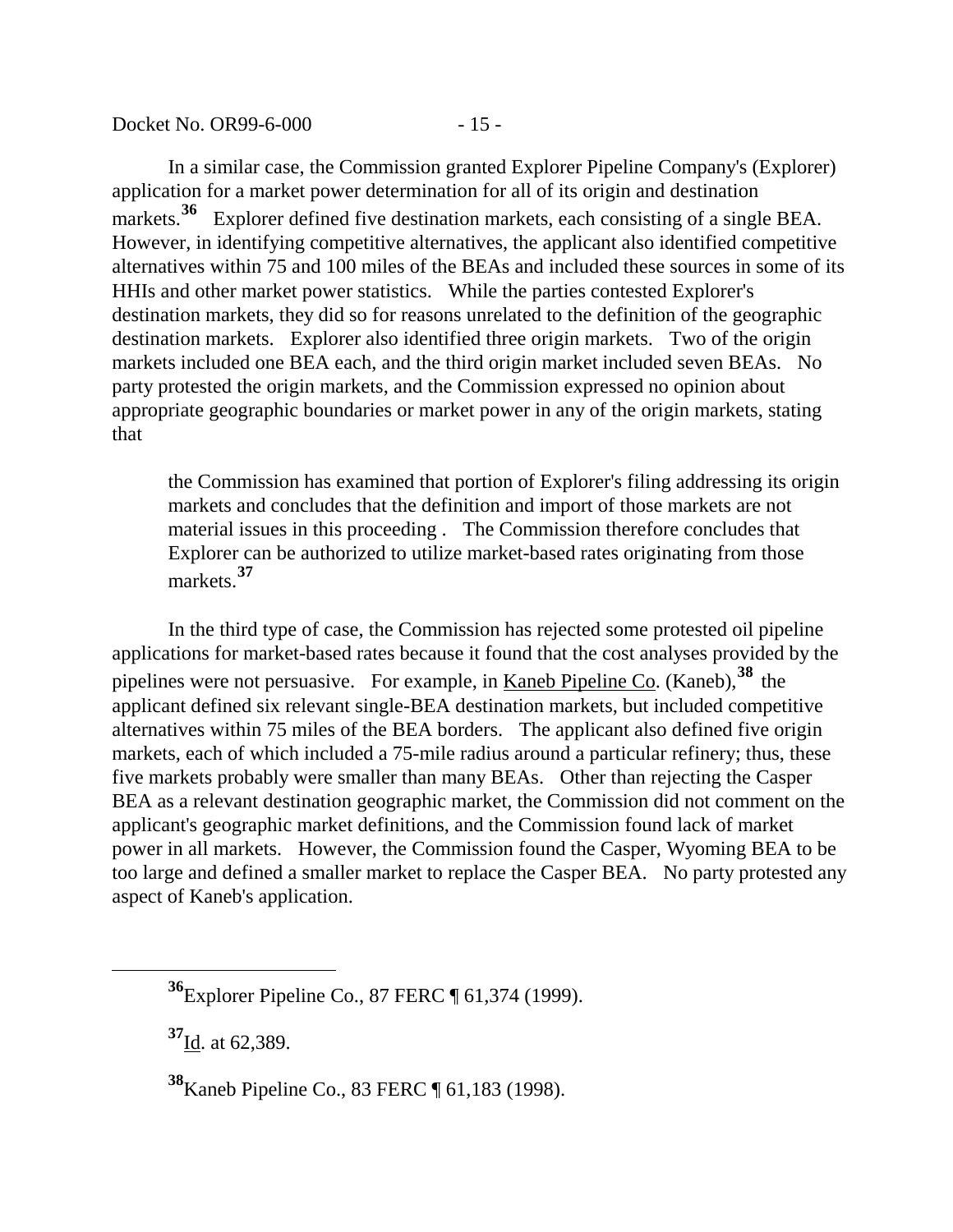Docket No. OR99-6-000 - 16 -

In <u>SFPP, L.P.</u> (SFPP),<sup>[39](#page-16-0)</sup> the applicant requested market-based rates for its 3.8-mile line from Sepulveda to Watson Station, California. The applicant defined the origin market as a three-county area around Sepulveda and the destination market as only the Watson Station itself.<sup>[40](#page-16-1)</sup> Both the origin and destinations markets were protested. The Commission found that SFPP lacked market power in the destination market. The question of market power in the origin market was set for hearing to give the protesters a chance to make their case, although the Commission stated that the applicant had established a prima facie case of lack of market power. In the order establishing the hearing, the Commission agreed with the protesters that SFPP's three-county origin market was too broad. In addition, the Commission stated that

<span id="page-16-0"></span>**<sup>39</sup>**SFPP, L.P., 84 FERC ¶ 61,338 (1998).

<span id="page-16-1"></span>**<sup>40</sup>**In addition to SFPP, several other pipelines are connected to the Watson Station.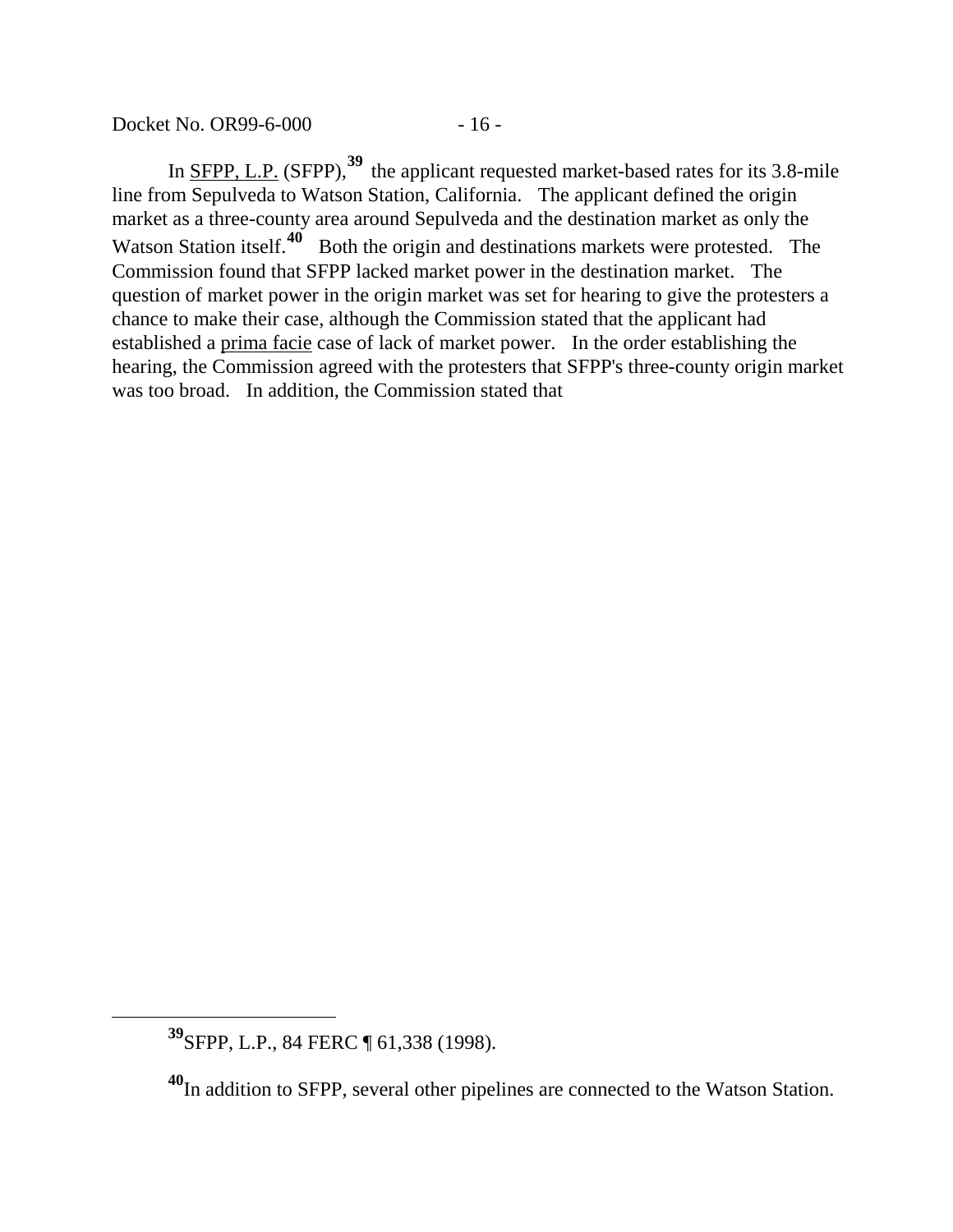SFPP has correctly stated the test for determining origin markets as that area which includes all means by which refiners whose products currently move through line Section 109 can dispose of their product elsewhere. However, SFPP has failed to show that shippers on line Section 109 can avail themselves of all pipelines in the three-county area.**[41](#page-17-0)**

In its discussion of the origin market, the Commission also noted that trucking to divert product to local markets is a relevant alternative and that the 75-mile radius used in destination markets can apply to origin markets. In that regard, the Commission stated that

[t]rucking within a 75-mile radius of a destination market, absent evidence to the contrary, has generally been considered an alternative to the use of a pipeline to bring product to a destination market. The Commission sees no reason to deviate from that policy with respect to origin markets.**[42](#page-17-1)**

It is clear from an examination of these precedents that, in the case of protested geographic markets, applicants must justify their geographic markets and alternatives based on detailed cost analyses. One approach to doing so is to perform a detailed laid-in cost study that would identify the set of economic ("good") alternatives in the market from which market shares and HHI indices may be computed. If the applicants choose to develop delivery-based and capacity-based HHI analyses, they should show, for a delivery-based measure, that adjusted delivery figures reflect either what occurs in a market or what reasonably is expected to occur. For a capacity-based measure, the analysis should show that capacity-based measures make it reasonable to infer that these are good divertable alternatives and that the quantity is supported. The Commission prefers the use of a delivered price analysis in determining whether an alternative is a good alternative in a destination market. If an alternative source has not been shown to be a good alternative, it should not be included in the relevant geographic market and used in market share, HHI, or other market power statistics. Such statistics are meaningless if all of the alternatives are not good alternatives.

<span id="page-17-0"></span>**<sup>41</sup>**SFPP, L.P., 84 FERC ¶ 61,388 at 62,496 (1998).

<span id="page-17-1"></span>**<sup>42</sup>**Id. at 62,497.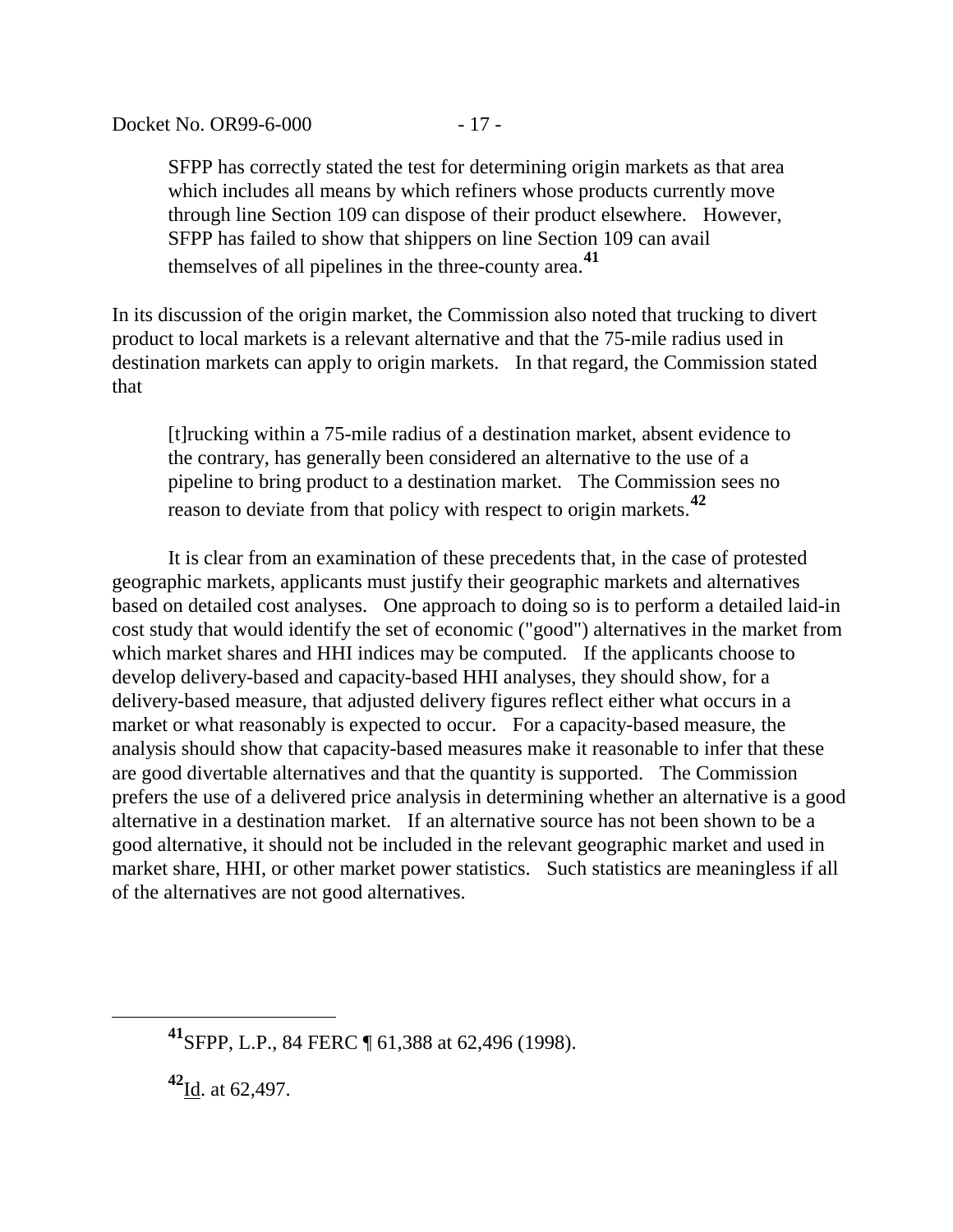| Docket No. OR99-6-000 | $-18-$ |
|-----------------------|--------|
|-----------------------|--------|

The Commission previously has not imposed stringent screening guidelines with respect to HHI figures or market shares in other oil pipeline cases relating to applications for market-based rates.**[43](#page-18-0)** Nonetheless, those are important measures in determining whether a pipeline has significant market power in a particular destination or origin market. The market share tests reflect different methods of measuring a firm's actual participation in a market and the total capacity that is available to meet demand. The delivery-based market share is the applicant's estimated percentage of actual deliveries to the market. As such, it does not consider whether there is additional capacity to serve the market in the event of a price increase by the applicant. The capacity-based market share measures the effective capacity available after allowing for pipeline, refinery, truck, and barge capacity that may be committed to serving other markets and, therefore, not available to serve the market at issue. This measure also specifically allows for the additional capacity to which shippers could turn if the pipeline were to attempt to raise its rates above competitive levels. The excess capacity ratio is the ratio of the total capacity for all sources available to satisfy demand to the demand for petroleum products in the given market.

### 2. Contested Destination Markets

- a. Little Rock Destination Market
	- i. Geographic Market

<span id="page-18-0"></span><sup>&</sup>lt;sup>43</sup>In the Buckeye, Williams, Kaneb, and Longhorn cases, the Commission used an HHI range of 1800 to 2500 as an initial screen and then reviewed the pipelines' market shares and other factors in order to determine whether the pipelines possessed significant market power. Buckeye Pipe Line Co., Opinion No. 360, 53 FERC ¶ 61,473 at 62,666-68 (1990), order on reh'g, Opinion No. 360-A, 55 FERC ¶ 61,084 at 61,254 (1991);

Williams Pipe Line Co., Opinion No. 391, 68 FERC ¶ 61,136 at 61,670-72 (1994), order on reh'g, Opinion No. 391-A, 71 FERC ¶ 61,291 at 62,127 (1995); Kaneb Pipeline Co., 83 FERC ¶ 61,183 at 61,761 (1998); Longhorn Partners Pipeline, L.P., 83 FERC ¶ 61,345 at 62,381 (1998). The HHI figures of 1800 and 2500 are indicators typically used by pipelines applying for market-based rates to reflect what they feel is an accurate depiction of tolerable levels of concentration based the Deregulation Report and the Merger Guidelines. A threshold of 1800 is met if a market is served by between five and six equally sized competitors. The 2500 threshold is met by a market served by four equally sized competitors.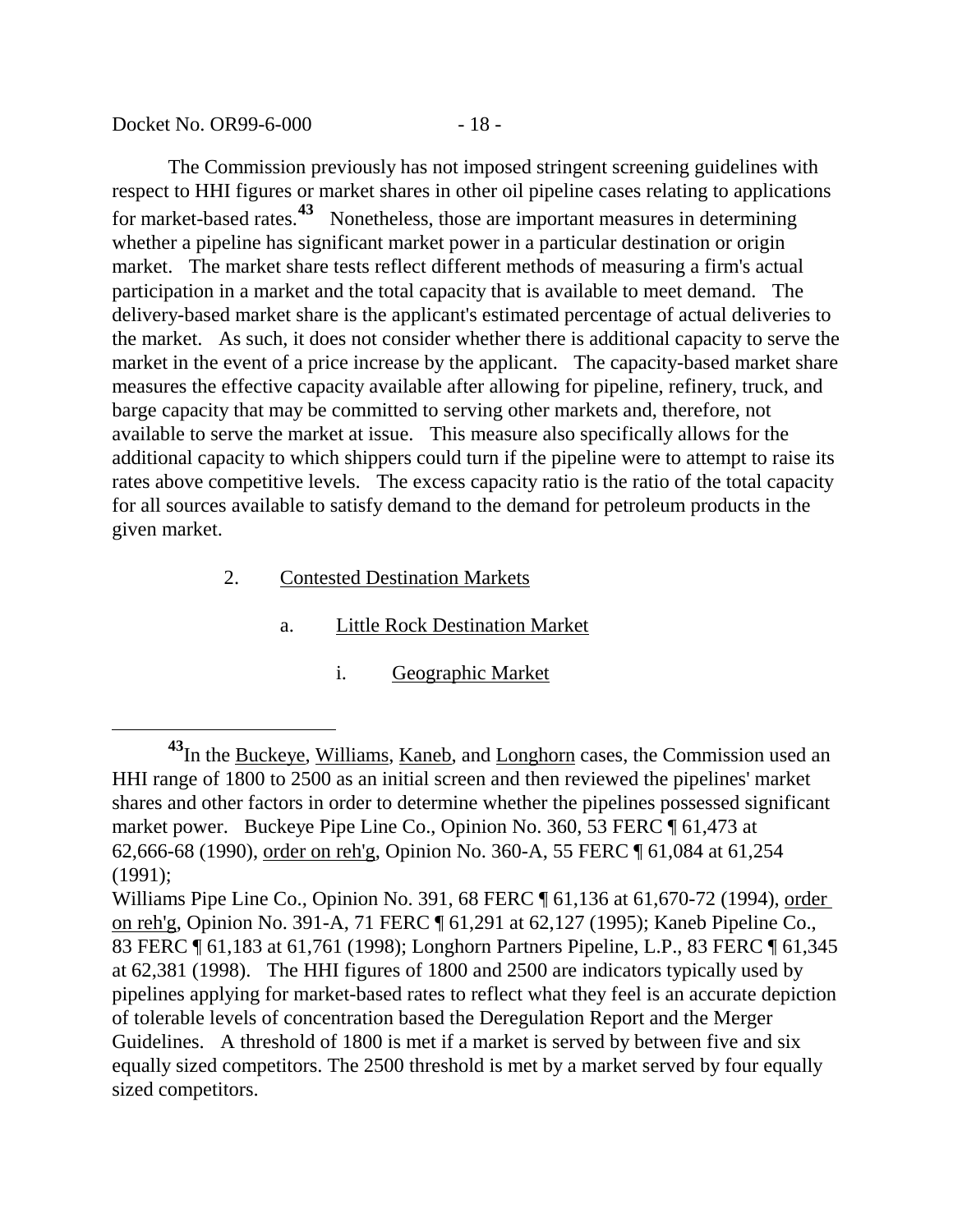| Docket No. OR99-6-000 | $-19-$ |
|-----------------------|--------|
|-----------------------|--------|

TEPPCO maintains that the Little Rock BEA does not define the market adequately and should be enlarged. TEPPCO states that, while it appears to have a relatively high degree of market power based upon trucking distances of 75 miles, its market power concentration actually is diminished by trucks that travel in excess of 100 miles.**[44](#page-19-0)** TEPPCO claims that it has established this fact by an analysis of its relevant bills of lading, a telephone survey of service station managers, an analysis of posted prices and price movements at terminals in and around Little Rock, and calculations of the costs of supplying each county in the Little Rock BEA from Little Rock and terminals in surrounding areas.**[45](#page-19-1)**

Exxon, Lion, and TransMontaigne all dispute TEPPCO's definition of the Little Rock geographic market, arguing in favor of a radius limited to 75 miles around the Little Rock BEA. Lion contends that TEPPCO has expanded the geographic scope of the market to include sources of supply up to 125 miles from the border without providing any cost justification for including those sources. Lion and TransMontaigne claim that their own laid-in cost study**[46](#page-19-2)** demonstrates that sources outside the Little Rock BEA could not access the Little Rock BEA economically from more than 75 miles. In addition, TransMontaigne asserts that TEPPCO has used truck costs that are approximately 35 percent lower than prevailing trucking costs in the Little Rock area, and Exxon maintains that TEPPCO does not consider the fact that the capacity of external sources that are deliverable by truck become increasingly less competitive with each incremental mile. For example, states Exxon, the current tariff rate from Baytown to Little Rock is \$0.85 per barrel. According to Exxon, a TEPPCO increase of 15 percent would result in an additional transportation cost of \$0.1275 per barrel. However, Exxon points out that it would cost an additional \$0.17 per barrel to transport petroleum an additional 25 miles by

**<sup>44</sup>**TEPPCO cites Application, Statement I (Fox Testimony at 3-5).

<span id="page-19-0"></span> $\overline{a}$ 

<span id="page-19-1"></span>**<sup>45</sup>**TEPPCO cites Application, Statement I (Schink Testimony at 11-16); Statement A at 22-33.

<span id="page-19-2"></span>**<sup>46</sup>**A laid-in cost study shows the product price at a supply source terminal as well as the estimated trucking costs required to move that product to a particular destination. Such a study permits a determination of the economic viability of trucking product from outside of a particular BEA to compete with the pipeline's delivered product inside that BEA. Both Lion and TransMontaigne have employed Dr. Scott Jones to prepare a laid-in cost study and provide testimony to support their protests. As a result, the market power statistics for both are the same.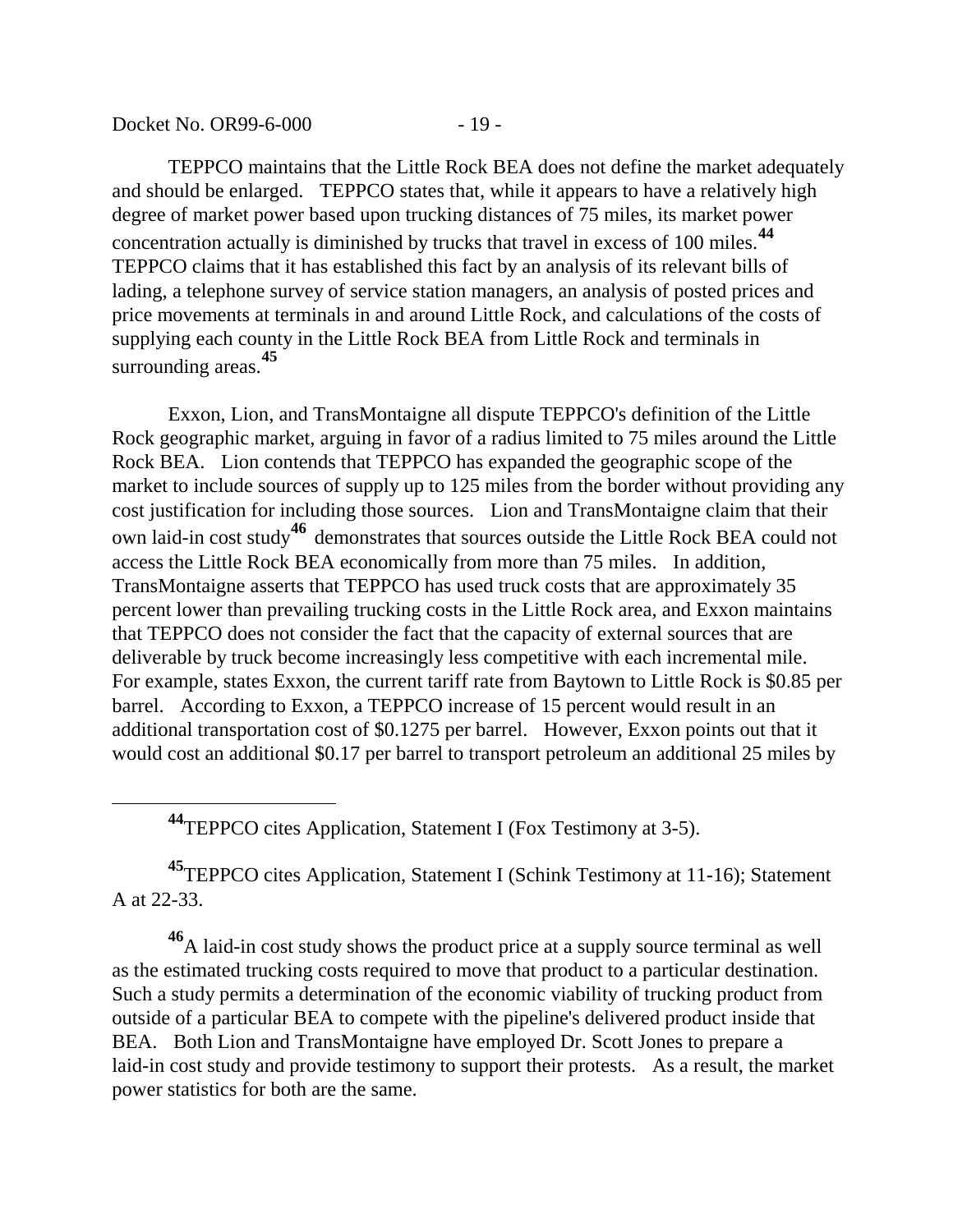Docket No. OR99-6-000 - 20 -

truck using TEPPCO's accepted cost of \$0.0067 per barrel per mile (100 miles - 75 miles = 25 miles x  $$0.0067 = $0.1675$ .

Exxon also contends that TEPPCO overestimates the other existing competitive alternatives to its service to Little Rock. Of the four refineries cited by TEPPCO in the 75-mile external supply area, Exxon asserts that two are small, contributing less than 10 percent of the total deliveries of light refined products into the market, and a third, the Williams refinery at Memphis (at the 75-mile trucking radius), touches only parts of three counties within the Little Rock BEA, which contain only 17,000 citizens out of a total population of the Little Rock BEA of 1.3 million. Additionally, Exxon argues that none of the pipeline terminals cited by TEPPCO in the 75-mile external supply area is an actual source of competition in Little Rock because of the additional transportation cost associated with trucking the product into the Little Rock market and the fact that the commodity price from these sources is higher than TEPPCO's product price. Exxon points out that these terminals are in Platt's Group 3, which historically has a higher commodity price index than the Gulf Coast index commodity prices associated with the product transported by TEPPCO. Further, submits Exxon, TEPPCO overstates the potential competition from expansion of refinery capacity and new pipeline entrance into Little Rock.

TransMontaigne and Exxon challenge TEPPCO's reliance on actual and potential waterborne competition. TransMontaigne claims that actual waterborne deliveries within the Little Rock BEA are less than one percent and that potential waterborne capacity is limited because the costs of barging refined petroleum products from origins in Houston, New Orleans, or Baton Rouge to Little Rock would be 60 to 70 percent higher than TEPPCO's tariff into Little Rock. In addition, TransMontaigne emphasizes that there currently are no available marine transportation facilities in Little Rock dedicated to refined petroleum products. Finally, Exxon maintains that TEPPCO's own data show that no motor fuel was delivered to Little Rock during 1997 and 1999 and that only four short tons of distillate were delivered to Little Rock during those years.

#### ii. Delivery-Based and Capacity-Based Figures

The protesters argue that TEPPCO arbitrarily reduces its delivery-based market share of refined product to the Little Rock market for purposes of its delivery-based market share and HHI calculations. Additionally, they challenge TEPPCO's claims that approximately one-third of TEPPCO's deliveries into Little Rock are trucked over 100 miles to destinations outside the Little Rock BEA, while at the same time, large volumes of product are trucked into the Little Rock BEA from distant external sources.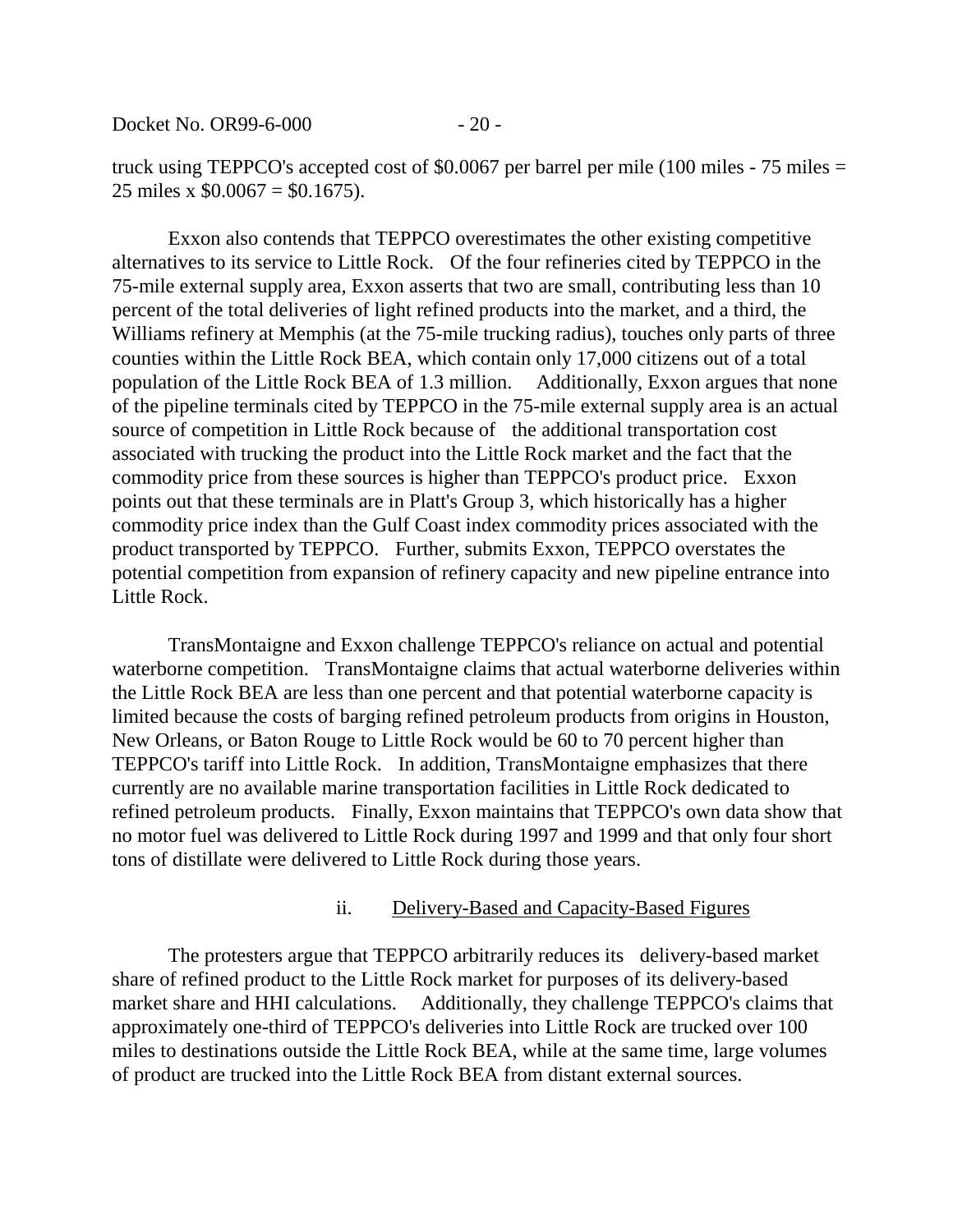| Docket No. OR99-6-000 | $-21-$ |
|-----------------------|--------|
|-----------------------|--------|

Lion and TransMontaigne contend that the capacity-based calculations must be adjusted to remove deliveries from external BEA sources in Fort Smith and Rodgers. From their own study, they conclude that deliveries into the Little Rock BEA from these areas would be uneconomical. Additionally, they assert that waterborne receipts must be obtained from actual 1999 receipts at the Pine Bluff, Arkansas terminal rather than from the forecast offered by TEPPCO.

Lion maintains that, even though TEPPCO's calculations reflect an overly broad geographic market and flawed capacity-based and delivery-based HHI measures, they still produce HHI levels that exceed the Commission's guidelines. The protesters state that TEPPCO's delivery-based HHI for the Little Rock destination market is 2853, with a substantial market share. They also point out that TEPPCO's capacity-based HHI for this market, using the more accurate assumption that external suppliers within a 75-mile radius can supply good economic alternatives, is 4179 with a 63.9 percent market share.

Along with the smaller geographic market they propose, Lion and TransMontaigne also propose adjustments to the delivery-based and capacity-based HHI measures. Lion and TransMontaigne contend that the market power numbers in the Little Rock market are extraordinarily high: a delivery-based HHI for the Little Rock destination market of nearly 6000 and a high TEPPCO market share, as well as a capacity-based HHI of 5375 and a TEPPCO market share of 73 percent. Exxon's own cost studies result in even higher market power numbers, yielding an actual delivery-based HHI of 6688 with an even larger market share, as well as a capacity-based HHI of 6555, with a TEPPCO market share of 80.8 percent.

The following table provides a comparison of HHI measures calculated for the Little Rock destination market by the parties. The protesters claim that they have corrected TEPPCO's errors.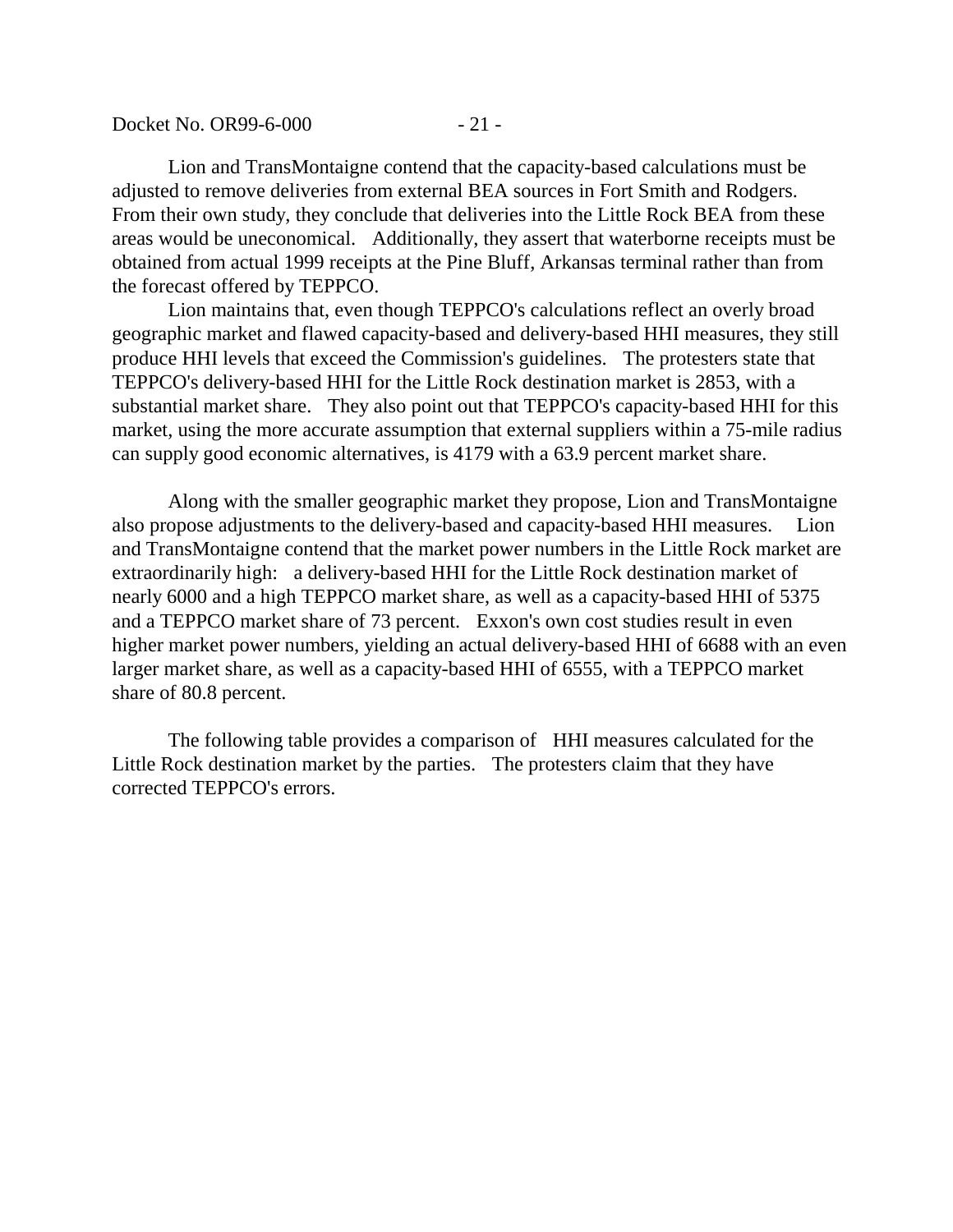$\overline{a}$ 

| <b>Market Power Statistics</b>                                           | <b>TEPPCO</b> | Lion          | Exxon         | TransMontaigne  |
|--------------------------------------------------------------------------|---------------|---------------|---------------|-----------------|
| Delivery-Based<br><b>HHI</b><br><b>Market Share</b>                      | 2853<br>$***$ | 5932<br>$**$  | 5932<br>$**$  | 6688<br>$**$ 47 |
| Capacity-Based<br>HHI (75-mile ext)<br>suppliers)<br><b>Market Share</b> | 4179<br>63.9% | 5375<br>72.9% | 5375<br>72.9% | 6555<br>80.8%   |
| HHI (100-mile ext)                                                       | 1819<br>37.9% | N/A           | N/A           | N/A             |
| suppliers)                                                               |               |               |               |                 |
| <b>Market Share</b>                                                      | 1452<br>25.0% | N/A           | N/A           | N/A             |
| HHI (125-mile ext)<br>suppliers)<br><b>Market Share</b>                  |               |               |               |                 |

Given their alarmingly high re-calculated HHI measures, all of the protesting parties oppose giving TEPPCO the authority to establish market-based rates in the Little Rock destination market. Lion concludes that TEPPCO cannot meet the DOJ guidelines. Instead, argues Lion, TEPPCO will be able to maintain an above-market pricing scheme of 15 percent, and the vast majority of the Little Rock BEA still will be a captive market for TEPPCO's supply. Exxon states that in the 1986 Deregulation Report, the DOJ acknowledged that there were no market forces in Little Rock sufficient to mitigate the pricing behavior of TEPPCO in that market. Asserting that nothing has changed in the intervening years, Exxon concludes that there is no reason to grant TEPPCO's application.

<span id="page-22-0"></span><sup>&</sup>lt;sup>47</sup>TEPPCO claims that the delivery-based market share figures constitute confidential information.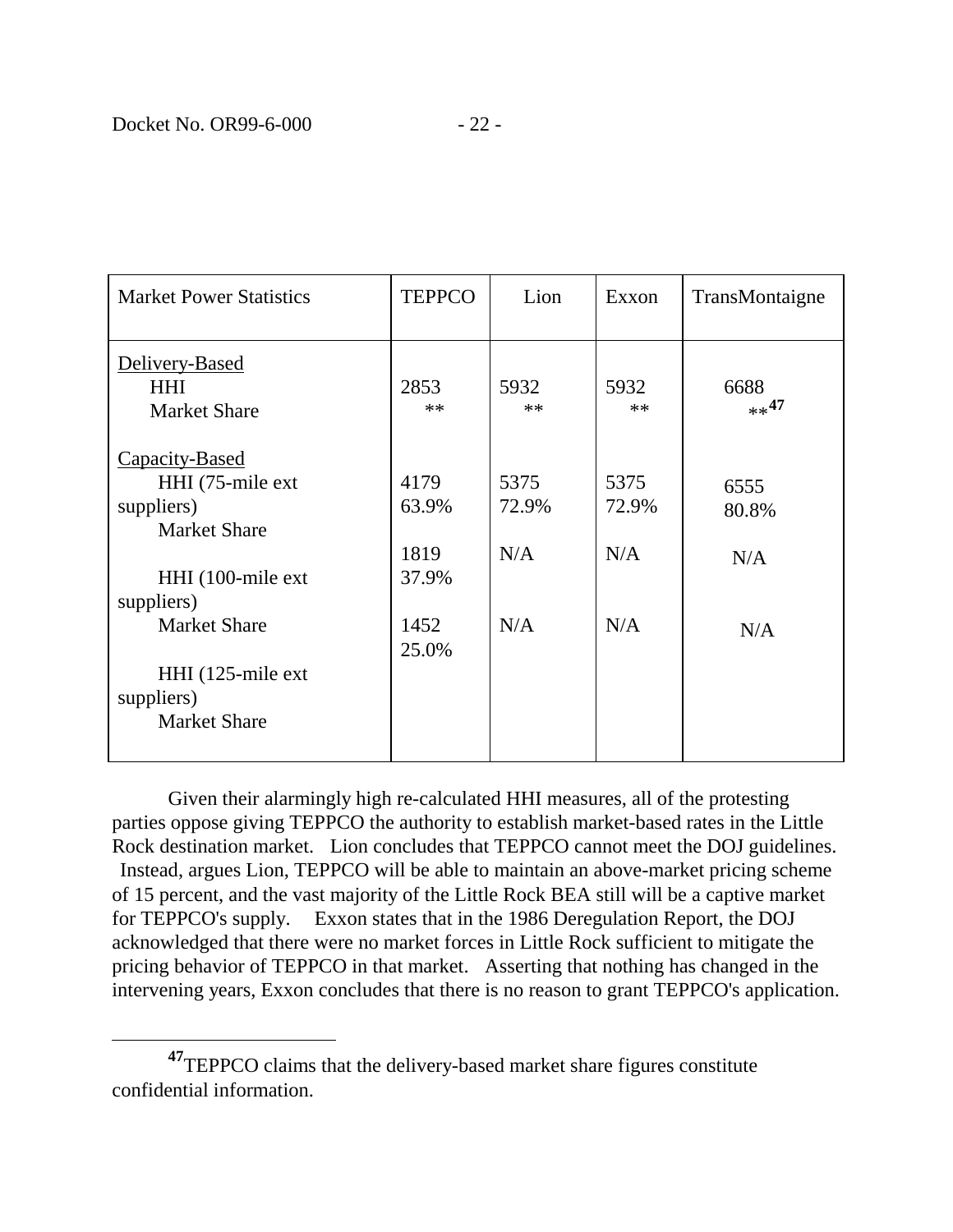#### iii. Seasonality of Demand

Exxon claims that TEPPCO has failed to address the seasonality of demand, which Exxon asserts is a critical factor because TEPPCO routinely is capacity-constrained for motor gasoline during the summer and prorates capacity for up to four months each year. Exxon observes that, in Koch Gateway Pipeline Co.,<sup>[48](#page-23-0)</sup> the Commission found that a natural gas pipeline's ability to sustain price increases of 10 percent for periods of two months and four months constituted market power. Exxon reasons that, if TEPPCO is permitted to charge market-based rates during the summer season from the Gulf Coast to Little Rock, it will be able to sustain substantial price increases for up to six months per year.

### iv. Commission Analysis

The Commission will set for hearing the issue of TEPPCO's market power in the Little Rock destination market. Rather than expanding this BEA as it did in other cases, TEPPCO includes in its statistical computations alternative external supply sources located up to 125 miles from the BEA. In another departure from its approach in other markets, TEPPCO provides cost support data, including a laid-in cost study for the Little Rock market. On the other hand, the three protesting parties make a persuasive, well-supported showing that TEPPCO has market power in the Little Rock destination market. Setting this market for hearing will afford TEPPCO the opportunity to provide a more detailed laid-in cost study and also will give the protesting parties an opportunity to provide additional support for their cost studies.

TEPPCO utilizes the Commission's delivery-based method**[49](#page-23-1)** and computes its HHI for Little Rock to be 2853, with a substantial market share. Using the Commission's capacity-based method,**[50](#page-23-2)** TEPPCO computes three separate market power figures,

**<sup>48</sup>**85 FERC ¶ 61,013 (1998).

<span id="page-23-0"></span> $\overline{a}$ 

<span id="page-23-1"></span><sup>49</sup>This market share test is based on the applicant's estimated percentage of actual deliveries to the market. As such, it does not address whether there is additional capacity to serve the market in the event of a price increase by the applicant.

<span id="page-23-2"></span>**<sup>50</sup>**This market share test measure is based on the effective capacity available after allowing for pipeline, refinery, truck, and barge capacity that may be committed to serving other markets and, therefore, not available to serve the market at issue. This measure also allows for the additional capacity to which shippers could turn if the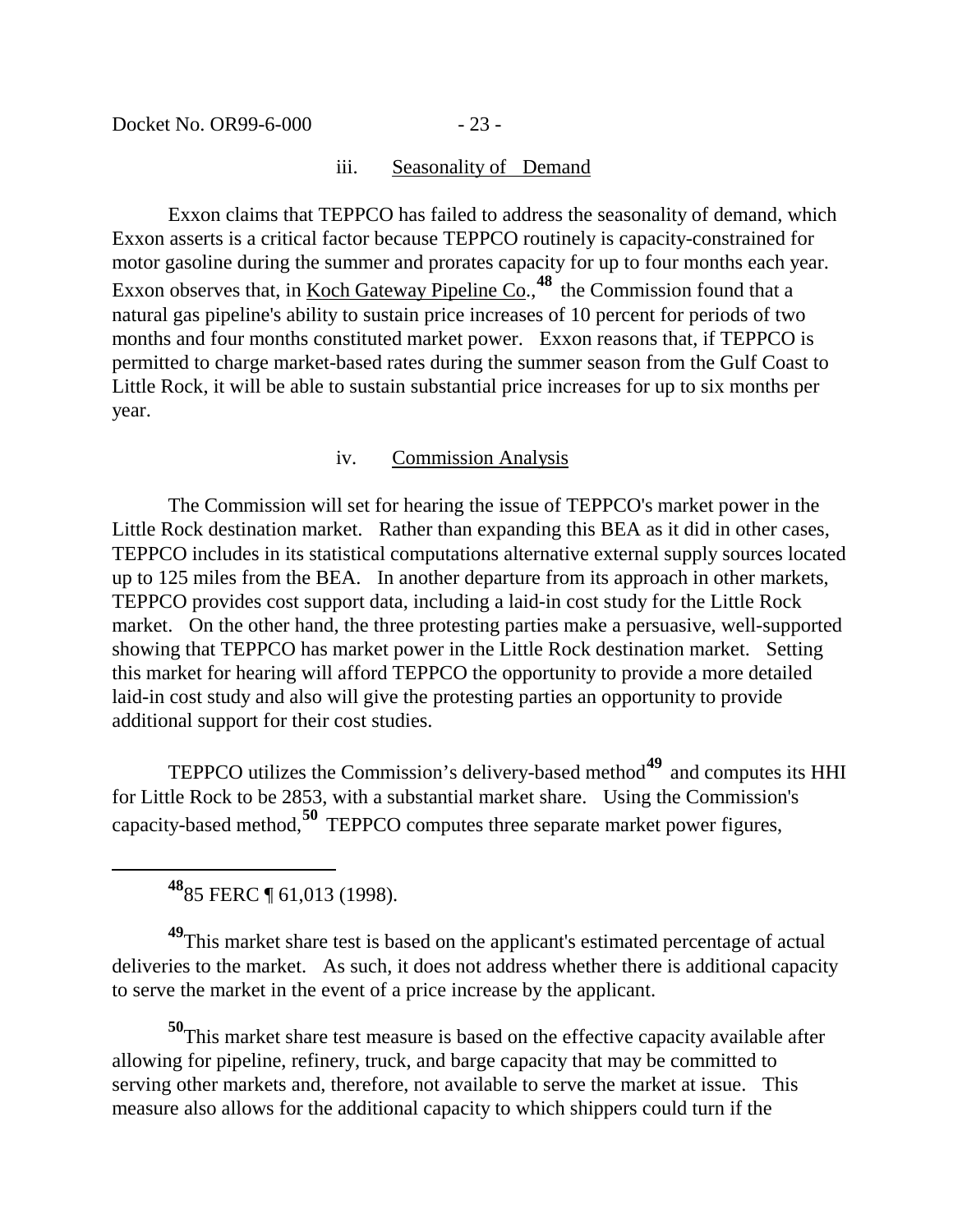Docket No. OR99-6-000 - 24 -

assuming trucking radii of 75, 100, and 125-miles, which yield HHIs and capacity shares of 4179 and 63.9 percent; 1819 and 37.9 percent; and 1452 and 25 percent, respectively.

pipeline were to attempt to raise its rates above competitive levels.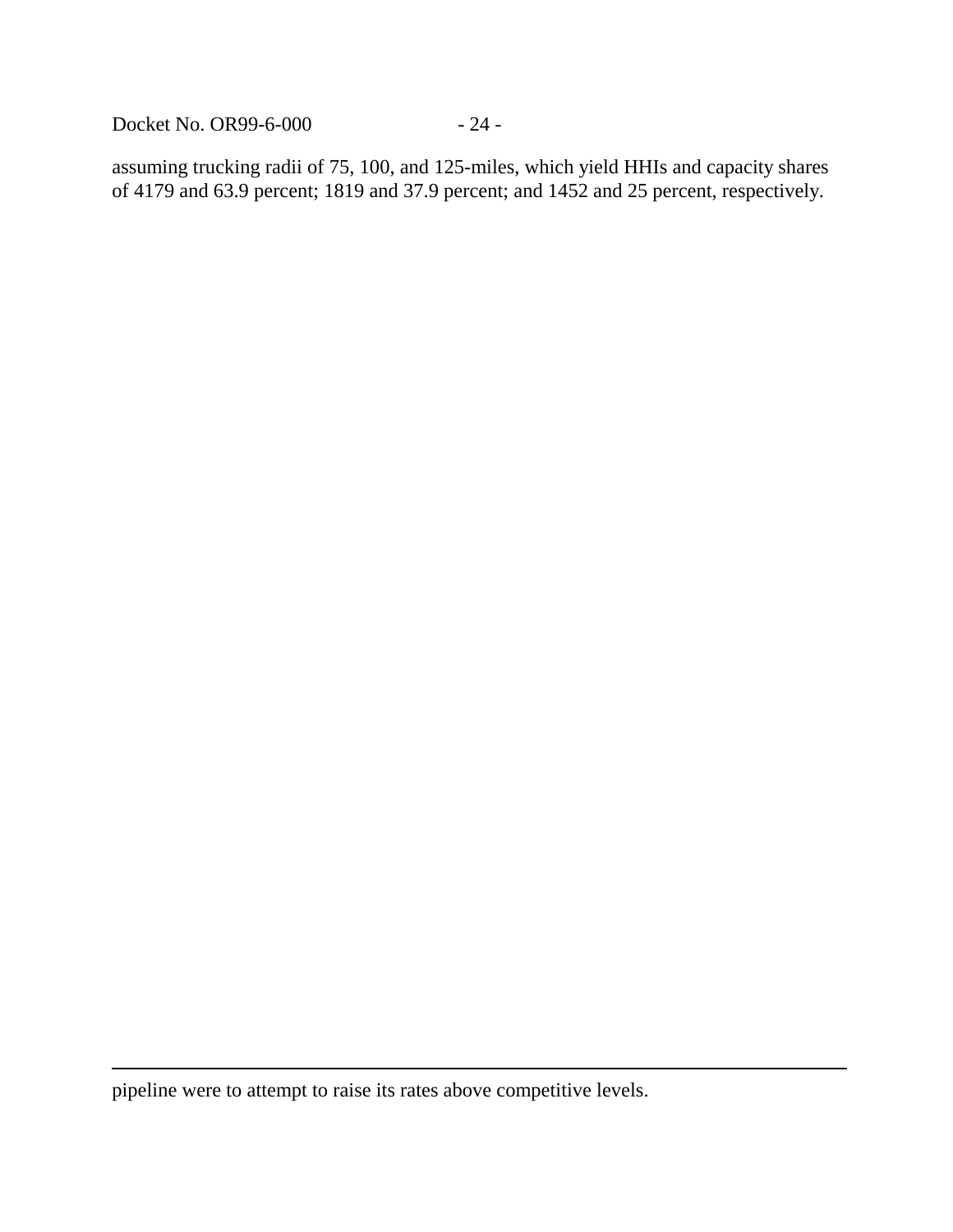Docket No. OR99-6-000 - 25 -

 $\overline{a}$ 

Clearly, these results exceed figures found appropriate by the Commission in other cases. First, the HHI figures and market share percentages do not compare favorably with HHI initial screening figures found in the Buckeye, Williams, and Kaneb proceedings cited above. However, in the Williams case, the Commission accepted HHIs as high as 2600 and market shares as high as 39 percent and concluded that Williams lacked significant market power in the relevant markets.<sup>[51](#page-25-0)</sup> In the instant case, the results of TEPPCO's delivery-based and capacity-based calculations (assuming a 75-mile truck radius) exceed even the market power levels in Williams. **[52](#page-25-1)** The protesters' evidence indicates that 75 miles is the limit within which trucks can deliver alternative oil supplies economically from outside of the Little Rock BEA into that market. Employing that limit in calculating the HHI for the Little Rock destination market, TEPPCO determines an HHI of 4179, considerably greater than either the 1800 or 2500 HHI thresholds used in previous oil pipeline cases. The HHIs and market share percentages increase significantly when adjusted to reflect the protesters' criticisms that TEPPCO has misapplied the delivery-based and capacity-based HHI measures in this market. These criticisms are persuasive.

TEPPCO's evidence also is insufficient to verify the amount of product delivered per day into the Little Rock market and ultimately delivered outside the market. TEPPCO claims that its actual deliveries into the Little Rock BEA for 1998 were much greater than the figure it utilizes for purposes of its HHI and market share calculations, suggesting that a large portion of the deliveries into Little Rock are trucked out of the BEA, often to substantial distances. TEPPCO offers a survey of gas station managers in Arkansas, indicating that, from the 267 responses, TEPPCO determined that 15 percent of deliveries are from more than 100 miles outside the BEA. In TEPPCO's view, this demonstrates that trucks regularly travel over 100 miles to serve gas stations in Arkansas.

<span id="page-25-0"></span>**<sup>51</sup>**Williams Pipe Line Co., Opinion No. 391, 68 FERC ¶ 61,136 at 61,681-86 (1994), order on reh'g, Opinion No. 391-A, 71 FERC ¶ 61,291 (1995).

<span id="page-25-1"></span>**<sup>52</sup>**For example, Topeka (HHI 3333; market share 46 percent); Duluth (HHI above 2500; 60 percent market share); Rochester (HHI above 2500; 60 percent market share); Sioux City (HHI above 2500; market share 51 percent); Omaha (HHI 2786; market share 46 percent); Grand Island (HHI above 2500; market share 62 percent); Sioux Falls (HHI above 2500; market share 49 percent); Aberdeen (HHI above 2500; market share 49 percent); Quincy (HHI 2026; market share 70 percent); and Cedar Rapids, Waterloo, and Ft. Dodge (HHIs between 1800 and 2500; market shares 81 percent, 99 percent, and 98 percent, respectively). Williams Pipe Line Co., Opinion No. 391, 68 FERC ¶ 61,136 at 61,682-86 (1994).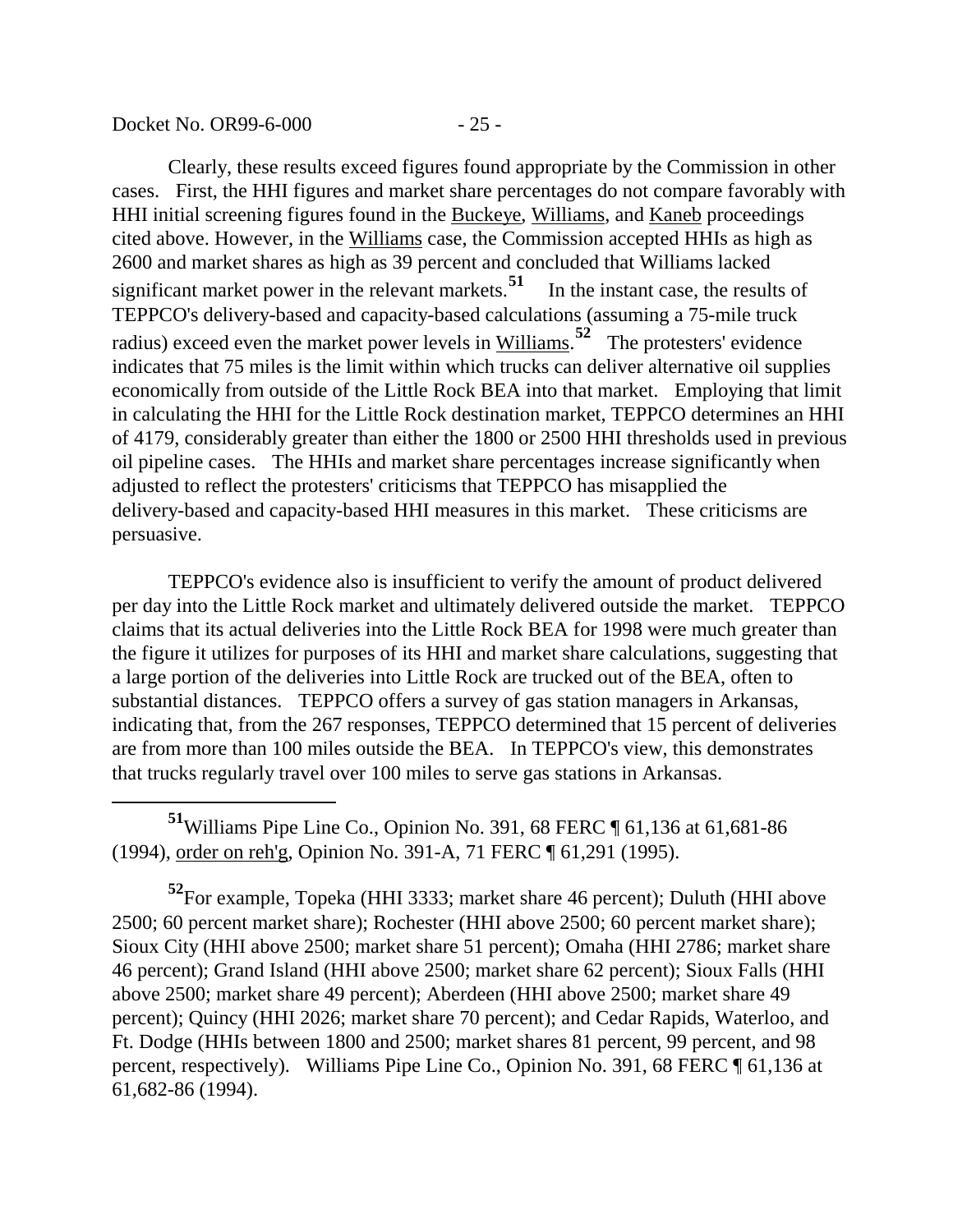$\overline{a}$ 

TEPPCO also provides a map showing the locations of the retail gasoline stations whose managers gave Little Rock as the source of the last truckload of gasoline delivered. TEPPCO maintains that this demonstrates that a substantial number of gas stations are supplied from more than 100 miles from the Little Rock terminal.**[53](#page-26-0)** However, the Commission's review of the TEPPCO map reveals that this applies to only 18 of 106 gas stations. In addition, the map indicates that only eight gas stations outside TEPPCO's adjusted BEA and only six gas stations outside the actual Little Rock BEA were supplied from Little Rock terminals. These facts do not support TEPPCO's allegations.

Consequently, it appears that TEPPCO's delivery-based calculation may be incorrect as a result of TEPPCO's understating its deliveries into the Little Rock area. When TransMontaigne and Lion correct for this inaccuracy, they compute a delivery-based HHI of 5932, with a high market share for TEPPCO. Exxon's calculations result in even higher figures.

The capacity-based results also cause concern. Specifically, TEPPCO projects over 7 kBD (approximately a 5.5 percent market share) of its external supply coming into Little Rock from Rodgers and Fort Smith, Arkansas, as well as Springfield, Missouri. TEPPCO states that the posted prices at these three terminals were substantially higher than at Little Rock, ranging from 1.20 to 4.53 cents per gallon higher than at Little Rock over the past year. The higher posted prices plus the additional cost associated with trucking supply into the Little Rock BEA strongly suggests that these supplies are not good alternatives.

The Commission is unable to verify the per-gallon per-mile price employed in TEPPCO's laid-in cost study. Verifiable trucking costs are essential in order to determine if supply from outside a BEA can be recognized as a reasonable alternative to BEA supply. On the other hand, TransMontaigne's laid-in cost studies utilize individual price quotes for truck movements to Little Rock from Greenville, Mississippi; El Dorado and West Memphis, Arkansas; and Memphis, Tennessee. TransMontaigne states that it obtained the truck quotes by contacting a trucking company that operates tanker trucks in the Arkansas area and also by contacting a local jobber familiar with truck rates in the area. Lion and TransMontaigne re-computed TEPPCO's market share to remove the external supply they believe cannot compete economically in Little Rock. As a result, they

<span id="page-26-0"></span>**<sup>53</sup>**TEPPCO does not provide actual numbers corresponding to the results reflected on its map. Because of the large number of gas stations in the area, the gas station indication symbols overlap to a large extent.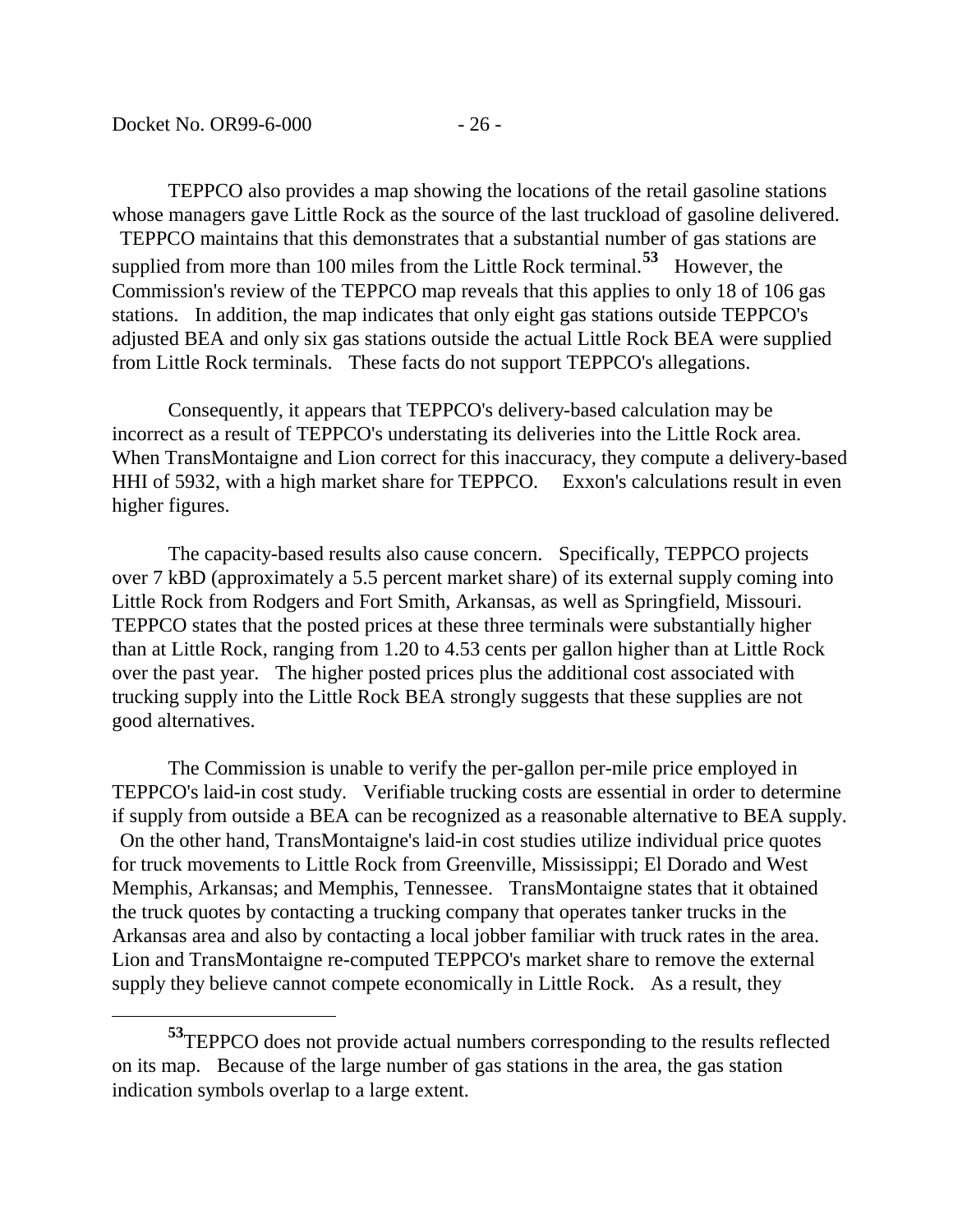contend that TEPPCO has a capacity-based HHI of 5375 and a 73 percent market share. Again, Exxon's calculations result in higher numbers, with a capacity-based HHI of 6555 and an 81 percent market share.

TEPPCO's evidence does not show that waterborne alternatives are available economically in the Little Rock market to an extent that would defeat a sustained, above-market price increase by TEPPCO. TEPPCO's estimated waterborne deliveries amount to 13.5 kBD, representing a 16.28 percent share of all deliveries. However, TEPPCO's application shows that actual waterborne deliveries during 1997 and 1999 accounted for less than two kBD of refined petroleum product. According to TEPPCO's witness Schink, the majority of the estimated deliveries are trucked in from barge terminals in Memphis, West Memphis, and Greenville. However, rather than associating these volumes with waterborne deliveries, the Commission finds that they would be reflected more appropriately under the section of deliveries associated with trucks, as they come from outside the BEA.**[54](#page-27-0)** Consequently, because TEPPCO does not provide adequate support for the inclusion of these external BEA sources, the Commission questions whether TEPPCO's capacity-based market share in the Little Rock market and the resultant capacity-based market HHI may be understated.

Exxon claims that seasonality of demand is a critical factor that TEPPCO does not address in its calculation. TEPPCO admits to being operated at or near capacity both in the winter and summer months. In  $\frac{Explore}{exp}$ ,<sup>[55](#page-27-1)</sup> the Commission considered a similar challenge. In that case, the Commission recognized that (1) the most conservative market share number and excess capacity ratio for the St. Louis market were 27.4 percent and 3.4 times the peak demand for petroleum products in that market, while the comparable figures for the Chicago market were 24.4 percent and 3.5; (2) Explorer is only one of many pipelines serving the St. Louis and Chicago markets; and (3) waterborne deliveries are substantial in St. Louis. This is in sharp contrast with the situation in the Little Rock market, where TEPPCO is the only pipeline serving Little Rock, waterborne deliveries are negligible, and the most conservative market share number and excess capacity ratio computed by TEPPCO (including external supply within 75-miles) are 63.9 percent and 1.5. Moreover, TEPPCO has not provided information indicating the available capacity

<span id="page-27-1"></span><span id="page-27-0"></span>**<sup>54</sup>** The protesters challenge TEPPCO's cost information associated with possible waterborne deliveries and trucking, but the protesters' supporting cost information fails to make it clear whether waterborne alternatives can be economically viable in the Little Rock market.

**<sup>55</sup>**Explorer Pipeline Co., 87 FERC ¶ 61,374 (1999).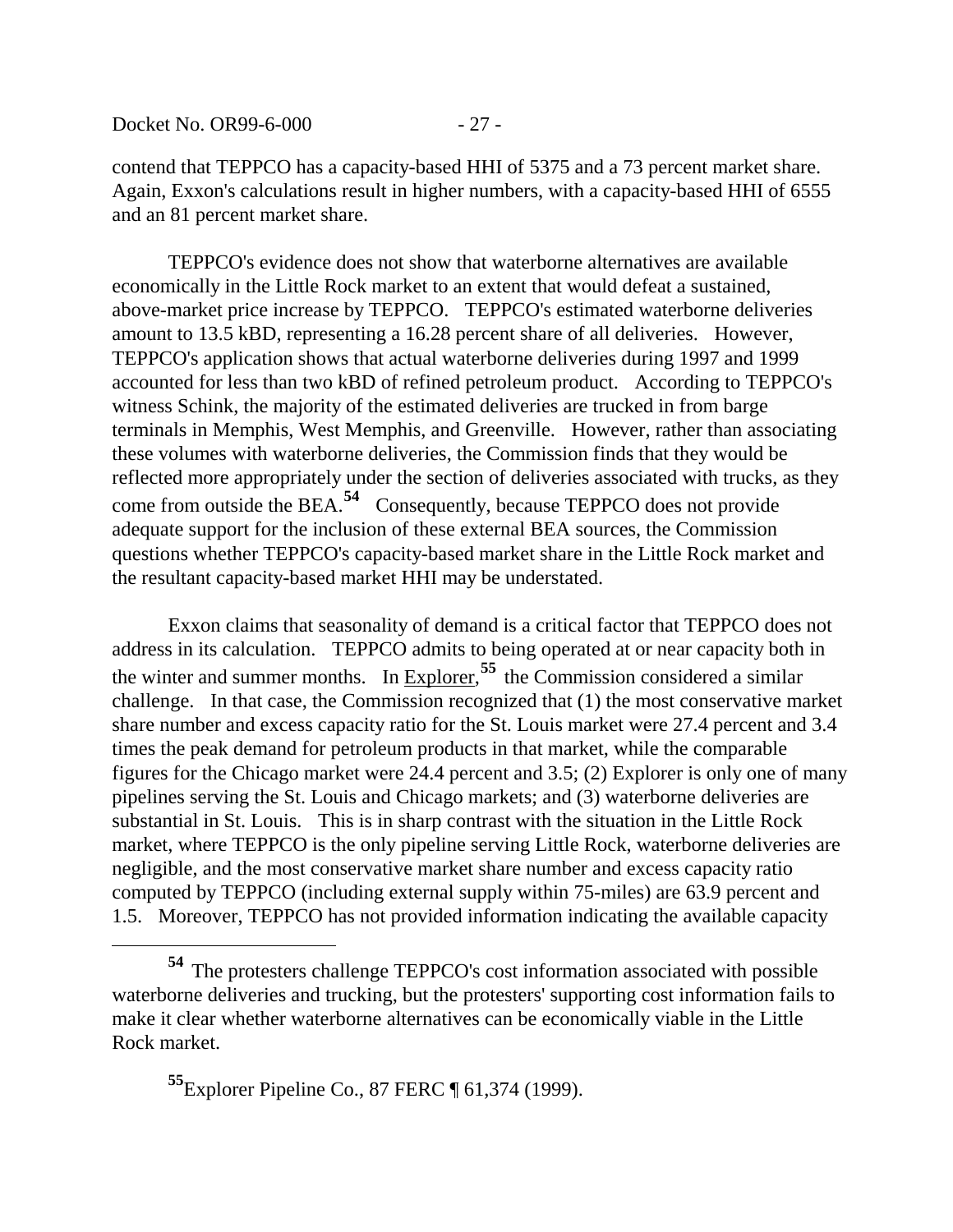Docket No. OR99-6-000 - 28 -

versus the demand for pipeline products during peak periods. If TEPPCO does in fact have market power in the Little Rock market, it would have even greater market power during those months when its shippers are constrained. Accordingly, TEPPCO must address at the hearing the seasonality issue and its effect on TEPPCO's ability to exercise market power in the Little Rock market.

In conclusion, the Commission views as persuasive the protesters' evidence relating to the Little Rock destination market. However, their cost studies yield strikingly different results than that of TEPPCO, and the Commission is unable to verify a great deal of the cost data, such as that reflected in the laid-in cost studies used for trucking pipeline products in and out of the Little Rock market. Trucking costs are crucial in determining if alternate sources of supply can enter the Little Rock market and how far they can penetrate. Likewise, such costs are important in determining how much pipeline product can be trucked out of Little Rock. Although the trucking cost information provided by the protesting parties is more detailed than TEPPCO's, consisting of individual quotes for transporting gasoline and diesel fuel, the protesters do not disclose the sources of this information, thus it cannot be verified. In addition, TEPPCO and the protesting parties filed conflicting barge cost data that cannot be verified. Therefore, despite the appearance that TEPPCO possesses significant market power in the Little Rock destination market, the Commission will set this market for hearing in order to develop a more complete and accurate record that will permit a conclusive market power ruling to be made.

### b. Cincinnati/Dayton Destination Market:

TEPPCO submits that the relatively small Cincinnati and Dayton BEAs should be combined. TEPPCO explains that its principal delivery point into this area is at Lebanon, Ohio, which is located within the Cincinnati BEA, but actually is close to the Dayton BEA border and lies approximately halfway between the cities of Cincinnati and Dayton. TEPPCO points out that combining these BEAs results in a geographic market that is smaller than the adjacent Indianapolis BEA.**[56](#page-28-0)**

TEPPCO asserts that it faces competition from two inbound pipelines with terminals in the proposed Cincinnati/Dayton, Ohio BEA and that there are eight barge docks on the Ohio River at Cincinnati. TEPPCO states that there are 16 additional pipeline terminals within a 75-mile radius (as well as two refineries and one additional

<span id="page-28-0"></span>**<sup>56</sup>**TEPPCO cites Application, Statement I (Langley Testimony at 17); Statement A at 12-13, 18-19.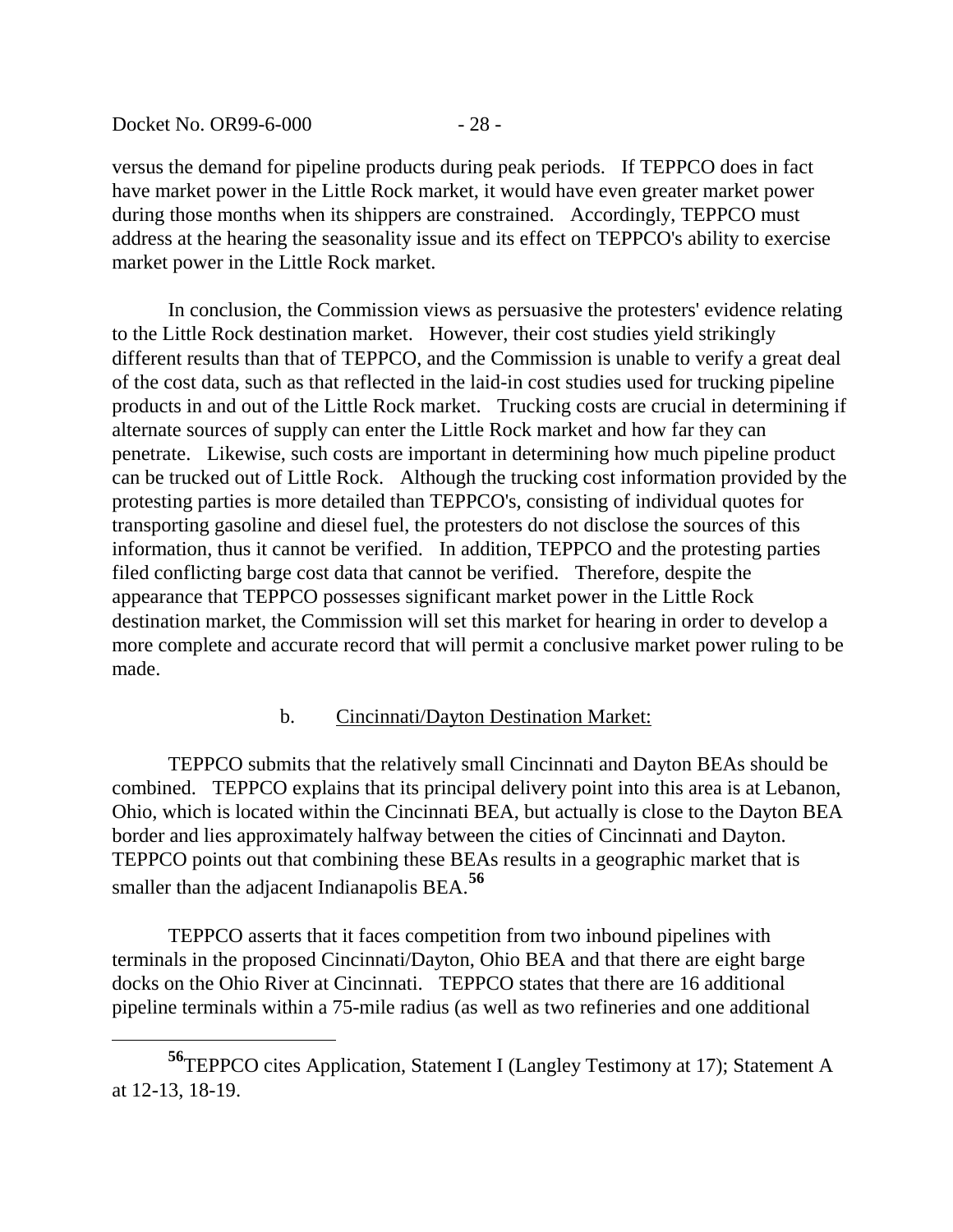Docket No. OR99-6-000 - 29 -

waterborne source of products). If the radius is extended an additional 25 miles, TEPPCO claims that three other refineries and three pipeline terminals are added to its competition.**[57](#page-29-0)**

In its protest, TransMontaigne argues that TEPPCO arbitrarily combines these BEAs in order to reduce its market share and HHI measure. TransMontaigne maintains that these are two separate destination markets and that TEPPCO provided no proof that end-users in the combined Cincinnati/Dayton market can access all suppliers in the combined Cincinnati/Dayton market economically. TransMontaigne contends that, when the Cincinnati BEA is considered as a separate market and includes supply sources within 75 miles of the Cincinnati BEA, TEPPCO's market share increases from 16.5 percent to 29 percent, and the HHI value increases from 1683 to 2265. As can be seen in the table below, TransMontaigne claims that, if two allegedly dubious external sources in Louisville and Lexington are not included, TEPPCO's market share and HHI value increase even more.

| <b>Market Power Statistics</b>                                       | Cincinnati/Dayton BEA<br><b>TEPPCO</b> | Cincinnati BEA only<br>TransMontaigne |
|----------------------------------------------------------------------|----------------------------------------|---------------------------------------|
| Capacity-Based<br>HHI (75-mile ext suppliers)<br><b>Market Share</b> | 1683<br>16.5%                          | 2673<br>34.6%                         |

<span id="page-29-0"></span>**<sup>57</sup>**TEPPCO cites Application, Statement A at 36-37; Statement D, Table D.1 at 13-14; Statement I (Langley Testimony at 20).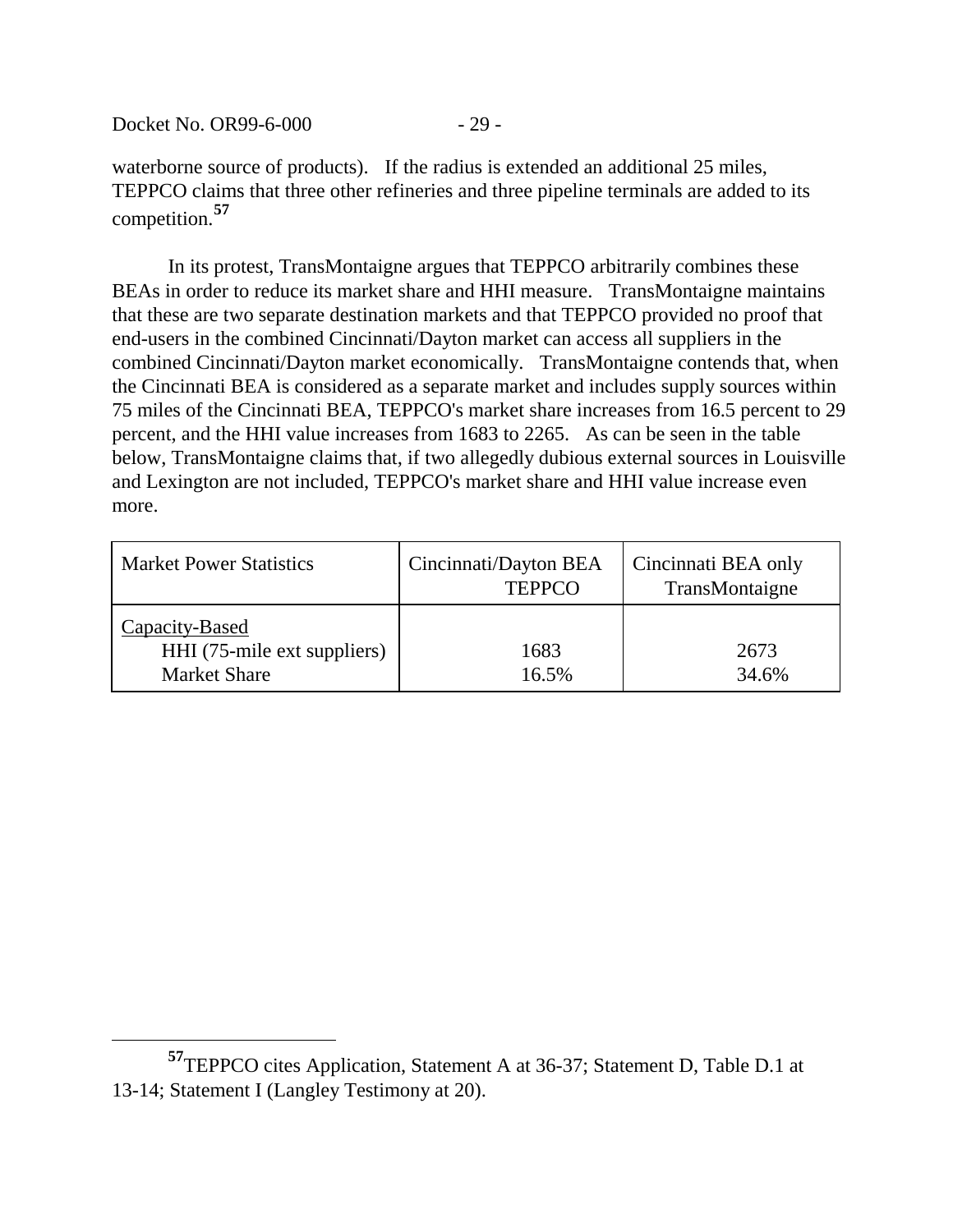Docket No. OR99-6-000 - 30 -

 $\overline{a}$ 

The Commission finds that, TEPPCO has failed to justify combining these BEA destination markets. For its destination markets, TEPPCO must show that each alternative supply source included in the expanded geographic market has the ability to constrain TEPPCO's ability to exercise market power within that geographic market. As can be seen from the table in Appendix C, it appears that TEPPCO's HHI calculations, delivery-based market share, capacity-based market share, and excess capacity ratio for the Cincinnati/Dayton destination market are consistent with Commission precedent.**[58](#page-30-0)** However, the protesters claim that TEPPCO has improperly combined these markets so that its HHI for the market is inaccurate and too low. The Commission finds that the evidence presented by TEPPCO is insufficient to permit a determination as to whether TEPPCO lacks market power in this combined market. Accordingly, the Commission will set the Cincinnati/Dayton destination market for hearing.

### c. Shreveport/Arcadia Destination Market

<span id="page-30-0"></span>**<sup>58</sup>**For example, in Williams, the Commission accepted an HHI of 2606 and a delivery-based market share of 35 percent for the Minneapolis/St. Paul market; an HHI of 1801 and a market share of 37 percent for Wausau; an HHI of 2381 and a market share of 39 percent for Dubuque; and an HHI of 2048 and a market share of 34 percent for Davenport. Williams Pipe Line Co. Opinion No. 391, 68 FERC ¶ 61,136 at 61,677-78, 61,682 (1994).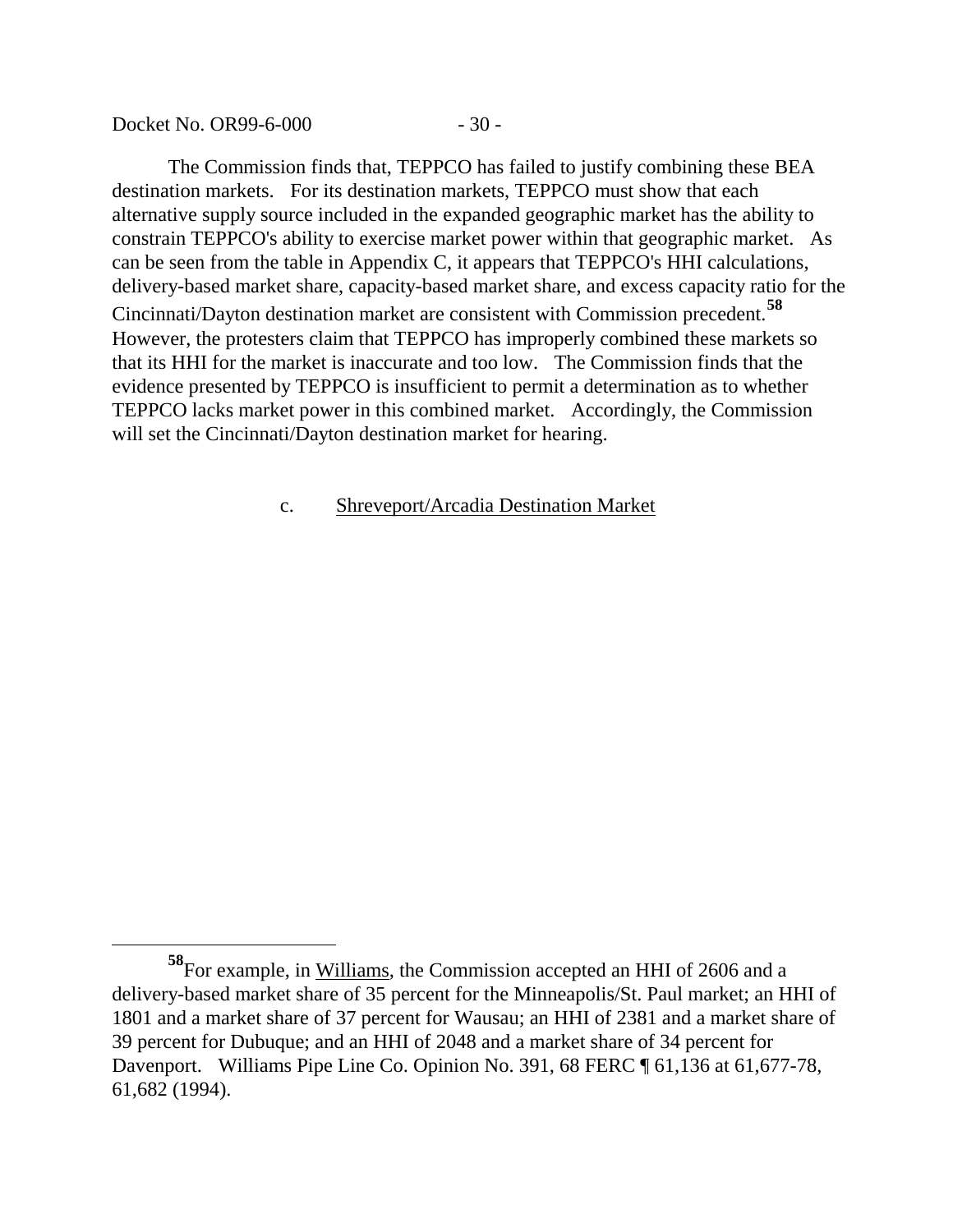#### Docket No. OR99-6-000 - 31 -

TEPPCO contends that the boundaries of the Shreveport BEA do not define adequately the relevant destination market because they do not include the Lion Oil refinery at El Dorado, Arkansas, and the La Gloria refinery at Tyler, Texas, both of which are within a 100-mile practicable trucking radius around Shreveport. Moreover, continues TEPPCO, El Dorado, which is within the Little Rock BEA, actually is closer to Shreveport than to Little Rock and should be included in the Shreveport BEA. TEPPCO also points out that it moves refined petroleum products from Tyler to El Dorado. Adjusting the Shreveport destination market as it has proposed, TEPPCO claims competition from seven refineries and two inbound pipelines (Conoco and Mobil), in addition to 17 pipeline and barge terminals and refineries within a 100-mile radius.**[59](#page-31-0)**

TransMontaigne emphasizes that the Shreveport market, expanded as proposed by TEPPCO, would be twice the size of the Shreveport BEA and include counties in three states. TransMontaigne asserts that TEPPCO has presented no evidence that its expansion of the Shreveport market beyond the BEA is justified or appropriate and that TEPPCO's sole basis for the enlarging the Shreveport market is to include additional competitors in order to lower its market share and the relevant HHI measures. TransMontaigne further contends that TEPPCO's analysis of the Shreveport market improperly includes two refineries that primarily produce non-pipelineable product. As reflected in the table below, TransMontaigne argues that, when these errors are corrected, TEPPCO's market share and the HHI value are larger.

| <b>Market Power Statistics</b>                                           | <b>Expanded Shreveport BEA</b><br><b>TEPPCO</b> | Shreveport BEA only<br>TransMontaigne |
|--------------------------------------------------------------------------|-------------------------------------------------|---------------------------------------|
| Capacity-Based<br>HHI (75-mile ext)<br>suppliers)<br><b>Market Share</b> | 1557<br>18.6%                                   | 2665<br>31.4%                         |

Exxon asserts that TEPPCO may exercise undue market power with respect to deliveries into Arcadia, Louisiana, which Exxon claims is a separate destination market. According to Exxon, Arcadia is situated approximately 50 miles east of Shreveport and is midway between Shreveport and Monroe, Louisiana. Exxon states that its product destined for the Shreveport area and most of Northern Louisiana is delivered on TEPPCO's system to Arcadia; therefore, for Exxon's purposes, Arcadia is the destination

<span id="page-31-0"></span>**<sup>59</sup>**TEPPCO cites Application, Statement A at 18-20; Statement D, Table D.1 at 4-5; Statement I (Langley Testimony at 17-18).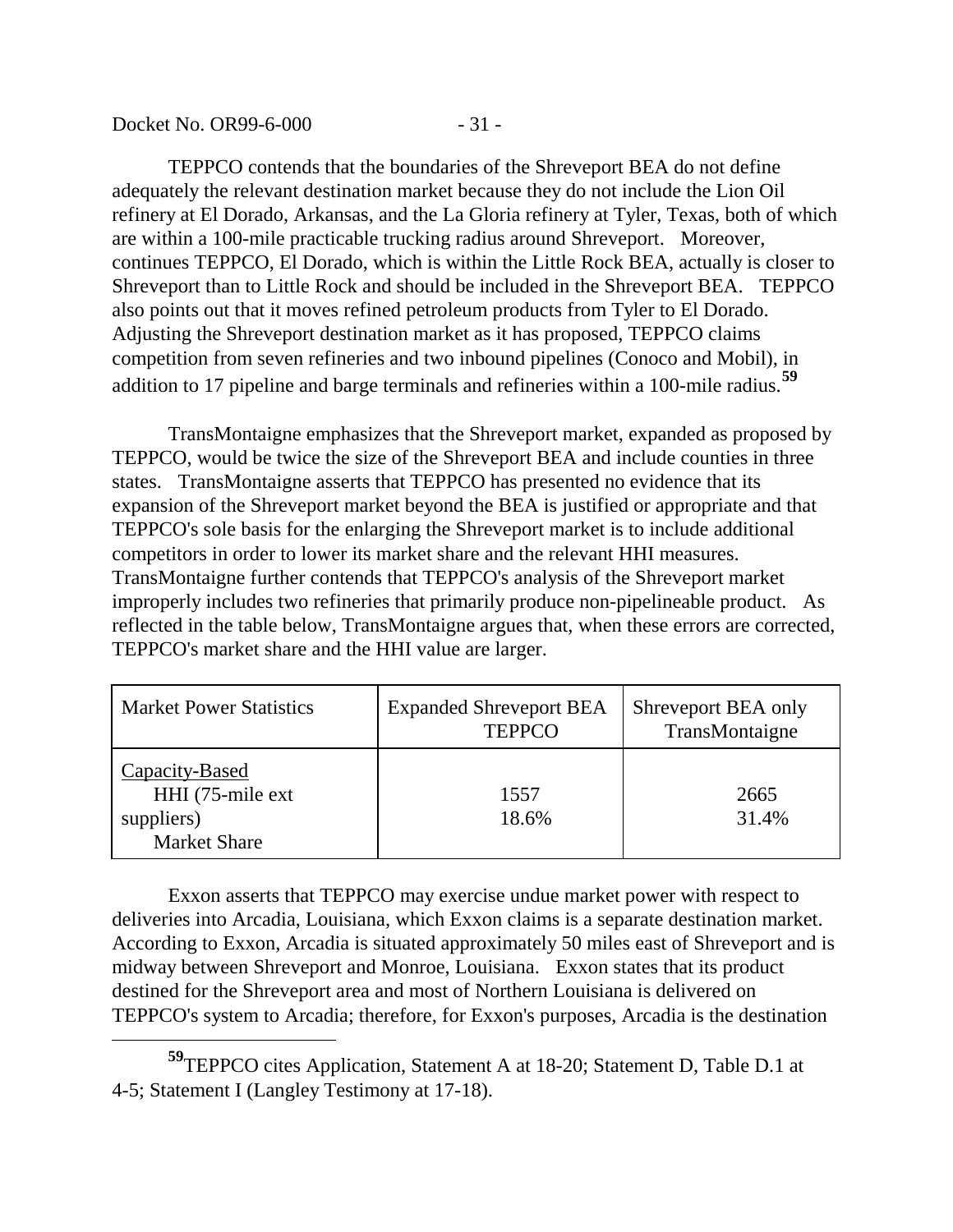market rather than Shreveport. With respect to the Arcadia destination market, Exxon asserts several competitive options claimed in TEPPCO's application are not good economic alternatives because they lie outside of a 75-mile radius of Arcadia. Exxon specifically cites (a) the refinery in Tyler, Texas; (b) Conoco's terminal (which is served by its pipeline) in Mt. Pleasant, Texas; and (c) terminals located in Center, Texas (that are served by a Mobil pipeline). Further, Exxon states that the terminals that are fed by Mobil's pipeline in Waskom, Texas, fall just within a 75-mile radius from Arcadia. Therefore, Exxon argues, if the destination market is changed to Arcadia, which is more reflective of Exxon's business, competition for TEPPCO's pipeline service is nearly eliminated.

Moreover, Exxon does not view the potential alternatives cited by TEPPCO as economically acceptable substitutions for TEPPCO's service. Exxon claims that the cost of utilizing alternatives other than TEPPCO into Arcadia averages around 1.25 cents per gallon over TEPPCO's current rates. Further, Exxon contends that TEPPCO overstates the range of supply source alternatives in the Shreveport area. Of the seven refineries TEPPCO lists as competitive alternatives in the Shreveport destination market, Exxon states that three of those refineries (Lion in El Dorado, La Gloria in Tyler, and Pennzoil in Shreveport) constitute 85 percent of the capacity.

The Commission emphasizes again that, with respect to a destination market, TEPPCO must show that each alternative supply source included in the expanded geographic market has the ability to constrain TEPPCO's ability to exercise market power within that market. Specifically, in the Shreveport market, TEPPCO must demonstrate that the refinery in El Dorado, which lies within the Little Rock BEA defined by TEPPCO, could compete with the sources of supply within Shreveport. Even though El Dorado is approximately 15 miles closer to Shreveport than to Little Rock, and if trucking costs would always be the same for any given distance (e.g., 75 miles), it is still important to present comparative cost studies to justify alternatives external to a BEA. Product prices may vary substantially by location; therefore, a high product price may prevent a nearby alternative from being competitive. On the other hand, a more distant alternative with higher trucking costs may be a good alternative if its product price is lower.

As can be seen from the table in Appendix C, it appears that TEPPCO's HHI calculations, delivery-based market shares, capacity-based market shares, and excess capacity ratios are consistent with Commission precedent for the Shreveport destination market.<sup>[60](#page-32-0)</sup> However, the protesters argue that TEPPCO has improperly enlarged the

<span id="page-32-0"></span>**<sup>60</sup>**For example, in Williams, the Commission accepted an HHI of 2606 and a delivery-based market share of 35 percent for the Minneapolis/St. Paul market; an HHI of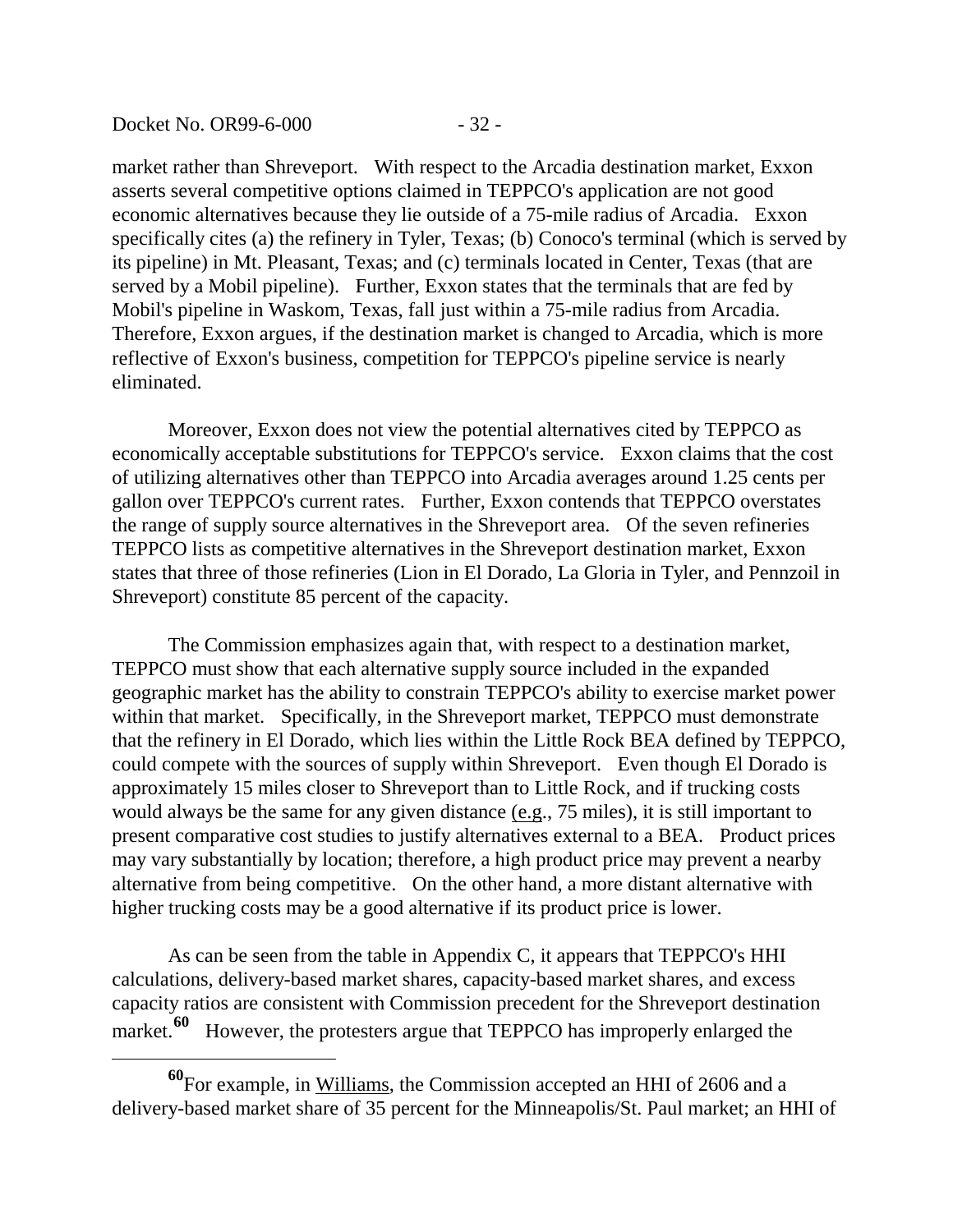Docket No. OR99-6-000 - 33 -

 $\overline{a}$ 

market and overstated the good alternatives so that its HHIs for the Shreveport market are inaccurately low. In addition, Exxon argues that Arcadia, Louisiana, which is part of the Shreveport BEA, should be defined as a separate destination market. The Commission finds that the evidence presented by TEPPCO and the protesters is insufficient for it to determine whether TEPPCO lacks market power in the Shreveport destination market.

Accordingly, the Commission will set the Shreveport/Arcadia destination market for hearing. Just as TEPPCO bears the burden of supporting its proposed expanded Shreveport destination market, Exxon bears the burden of supporting its claim that Arcadia should be defined as a separate geographic market. Although Exxon provided information and explanations for its proposition that Arcadia should be a distinct market, it failed to provide sufficient cost justification for its position. It will have the opportunity to do so at the hearing.

### d. Memphis Destination Market

TEPPCO contends that there is a refinery within the Memphis, Tennessee destination BEA, as well as 15 active docks, five additional barge terminals, and one additional pipeline terminal situated within 75 miles of the BEA.**[61](#page-33-0)** In addition, TEPPCO's application indicates that actual deliveries into the Memphis market were considerably higher than the figures used to compute its delivery-based market share and HHI figure. However, TEPPCO provides no explanation for this considerable reduction.

TransMontaigne claims that TEPPCO artificially reduces its delivery-based share in the Memphis market in much the same way it did in Little Rock; i.e., TEPPCO simply asserts without proof that a substantial portion of its deliveries leave the BEA to compete in the home markets of external competitors. TransMontaigne contends that, absent an evidentiary showing that this in fact occurs, TEPPCO cannot reduce its delivery-based market share in Memphis. However, TransMontaigne does not offer alternative HHI measures for the Memphis market.

1801 and a market share of 37 percent for Wausau; an HHI of 2381 and a market share of 39 percent for Dubuque; and an HHI of 2048 and a market share of 34 percent for Davenport. Williams Pipe Line Co., Opinion No. 391, 68 FERC ¶ 61,136 at 61,677-78, 61,682 (1994).

<span id="page-33-0"></span>**<sup>61</sup>**TEPPCO cites Application, Statement A at 34; Statement D, Table D.1 at 7; Statement I (Langley Testimony at 19).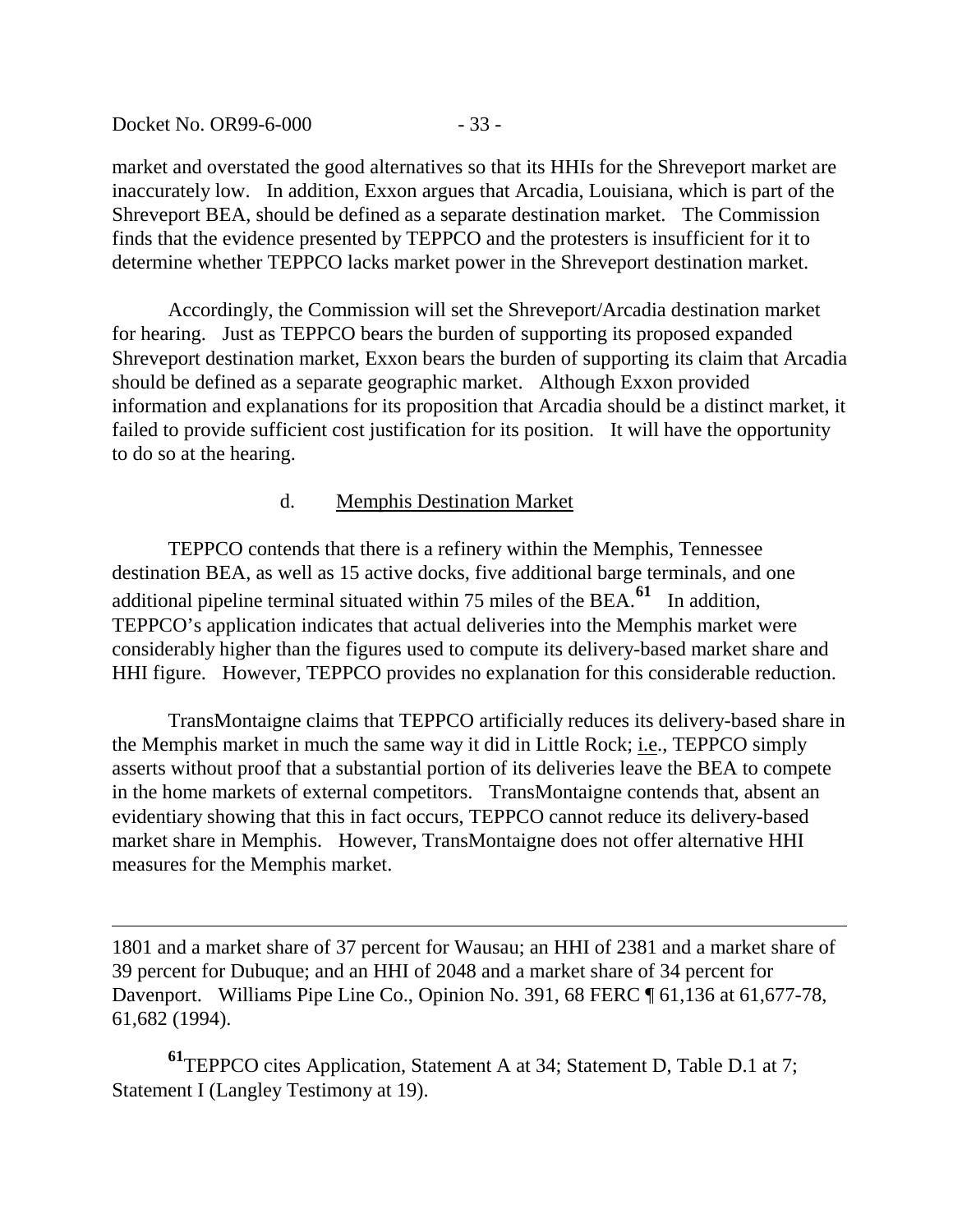Docket No. OR99-6-000 - 34 -

The Commission finds that TEPPCO's delivery-based market share and HHI of 1834 fall within levels the Commission has accepted in the past. In addition, TEPPCO uses the official geographic BEA for Memphis. While the market power statistics suggest that TEPPCO cannot exercise market power in the Memphis destination market, the record is not complete. TEPPCO has not provided adequate support for its analysis in this market, and TransMontaigne did not file cost support for its position. Consequently, this market also will be set for hearing so that the parties will have an opportunity to provide additional evidence in support of their positions.

### 3. Contested Origin Markets

### a. Shreveport Origin Market

TEPPCO includes in the Shreveport origin market the areas near El Dorado, Arkansas, and Tyler, Texas. According to TEPPCO, a spur line from Tyler to El Dorado receives product from the La Gloria refinery in Tyler, Texas; the Pennzoil refinery in Shreveport, Louisiana; the Calumet refineries in Cotton Valley and Princeton, Louisiana; the Berry Petroleum refinery in Stephen, Arkansas; the Cross Oil refinery in Smackover, Arkansas; and the Lion refinery in El Dorado, Arkansas. TEPPCO further explains that this product enters the TEPPCO mainline at El Dorado and can be shipped to destinations in Arkansas, Missouri, Illinois, Indiana, or Ohio.**[62](#page-34-0)**

TransMontaigne contends that TEPPCO's calculations of market share and its HHIs for the Shreveport origin market are inaccurate and inconsistent with the analytical procedure recently used in the **SFPP** case.<sup>[63](#page-34-1)</sup> TransMontaigne claims that, when properly calculated, TEPPCO's receipt-based market share and capacity-based market share are far higher than TEPPCO's figures, as can be seen in the table below. TransMontaigne states that the difference is due to TEPPCO's overstating the extent of the geographic market and defining its own effective capacity to be substantially lower than the actual volumes it transports.

<span id="page-34-0"></span>**<sup>62</sup>**Application, Statement G at 50-51, Tables G.58-G.60.

<span id="page-34-1"></span>**<sup>63</sup>**84 FERC ¶ 61,338 (1998).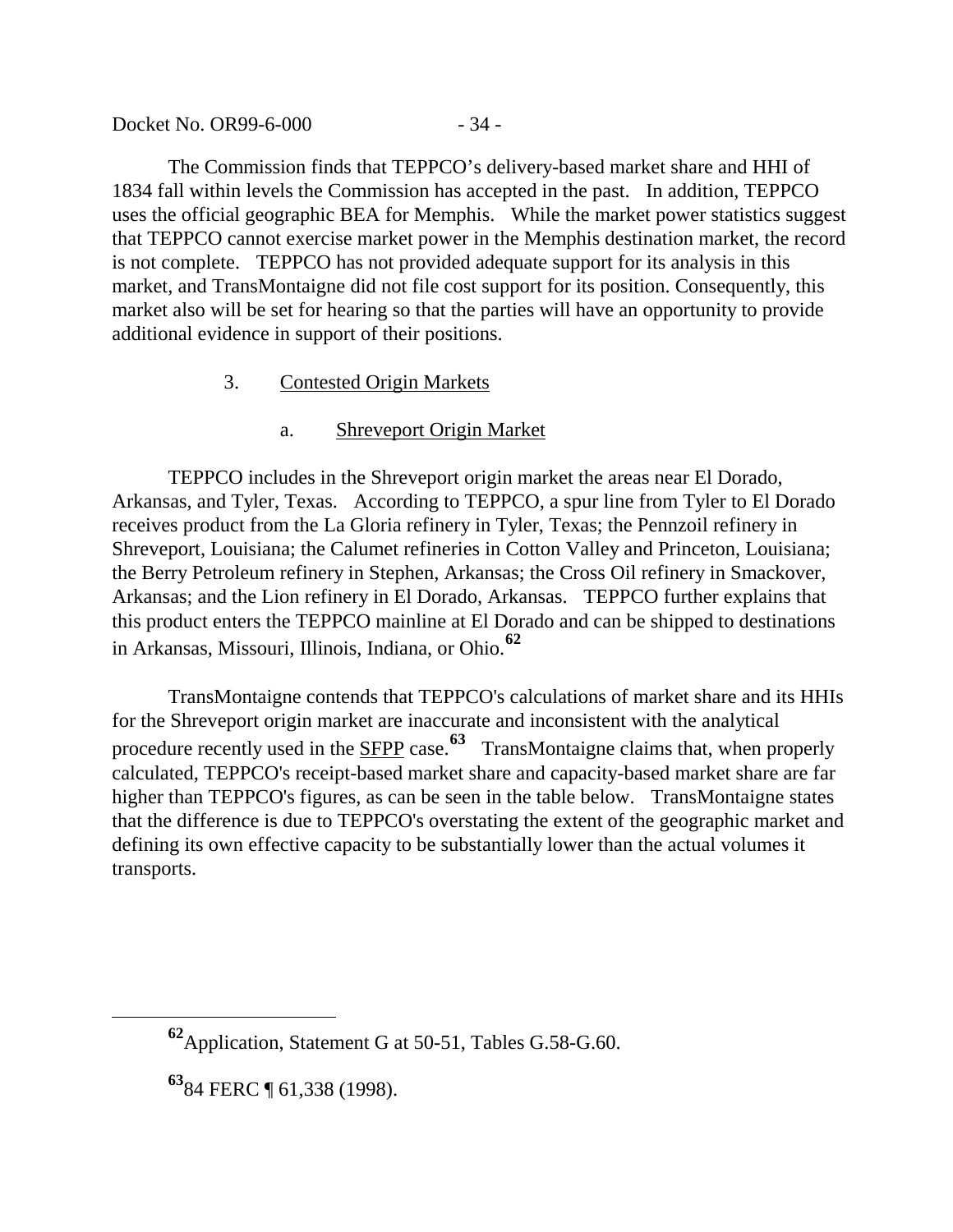Docket No. OR99-6-000 - 35 -

 $\overline{a}$ 

| <b>Market Power Statistics</b>                                       | <b>TEPPCO</b> | TransMontaigne |
|----------------------------------------------------------------------|---------------|----------------|
| Shipment-Based vs. Receipt-Based<br><b>HHI</b>                       | 1307          | 2207           |
| <b>Market Share</b>                                                  | $***$         | $**^{64}$      |
| <b>Effective Capacity-Based</b><br><b>HHI</b><br><b>Market Share</b> | 1002<br>31.7% | 2237<br>47.3%  |

In order to justify each of its origin markets, TEPPCO must show that each alternative outlet is a good alternative in terms of price for each shipper in the market. While it appears that TEPPCO's shipment-based and capacity-based HHI and market share calculations do not indicate the presence of market power in the Shreveport origin market, the protesters assert that TEPPCO has improperly enlarged the market and overstated the good alternatives so that its HHIs for this market are too low. The Commission finds that the evidence presented by TEPPCO and the protesters is insufficient for the Commission to determine whether TEPPCO lacks market power in the Shreveport origin market. Accordingly, the Commission will set this market for hearing.

### b. Western Gulf Coast Origin Market

TEPPCO defines the Western Gulf Coast origin market as extending from Corpus Christi, Texas, through Lake Charles, Louisiana. TEPPCO explains that it receives product from refineries in the immediate Houston area as well as the Corpus Christi area. TEPPCO states that its pipeline then extends east to the area of Beaumont and Port Arthur, Texas, where it receives product from refineries in both cities. In addition, TEPPCO explains that it can receive refined products that have been shipped via barge to Beaumont from Lake Charles-area refineries.**[65](#page-35-1)**

TransMontaigne contends that the Western Gulf Coast origin market defined by TEPPCO consists of a conglomeration of BEAs extending hundreds of miles from Corpus Christi, Texas, to Lake Charles, Louisiana. According to TransMontaigne, TEPPCO's proposed Western Gulf Coast market is much larger than the actual geographic

<span id="page-35-1"></span><span id="page-35-0"></span>**<sup>64</sup>**TEPPCO claims that the market share figures constitute confidential information.

**<sup>65</sup>**Application, Statement G at 46-50, Tables G.53-G.57.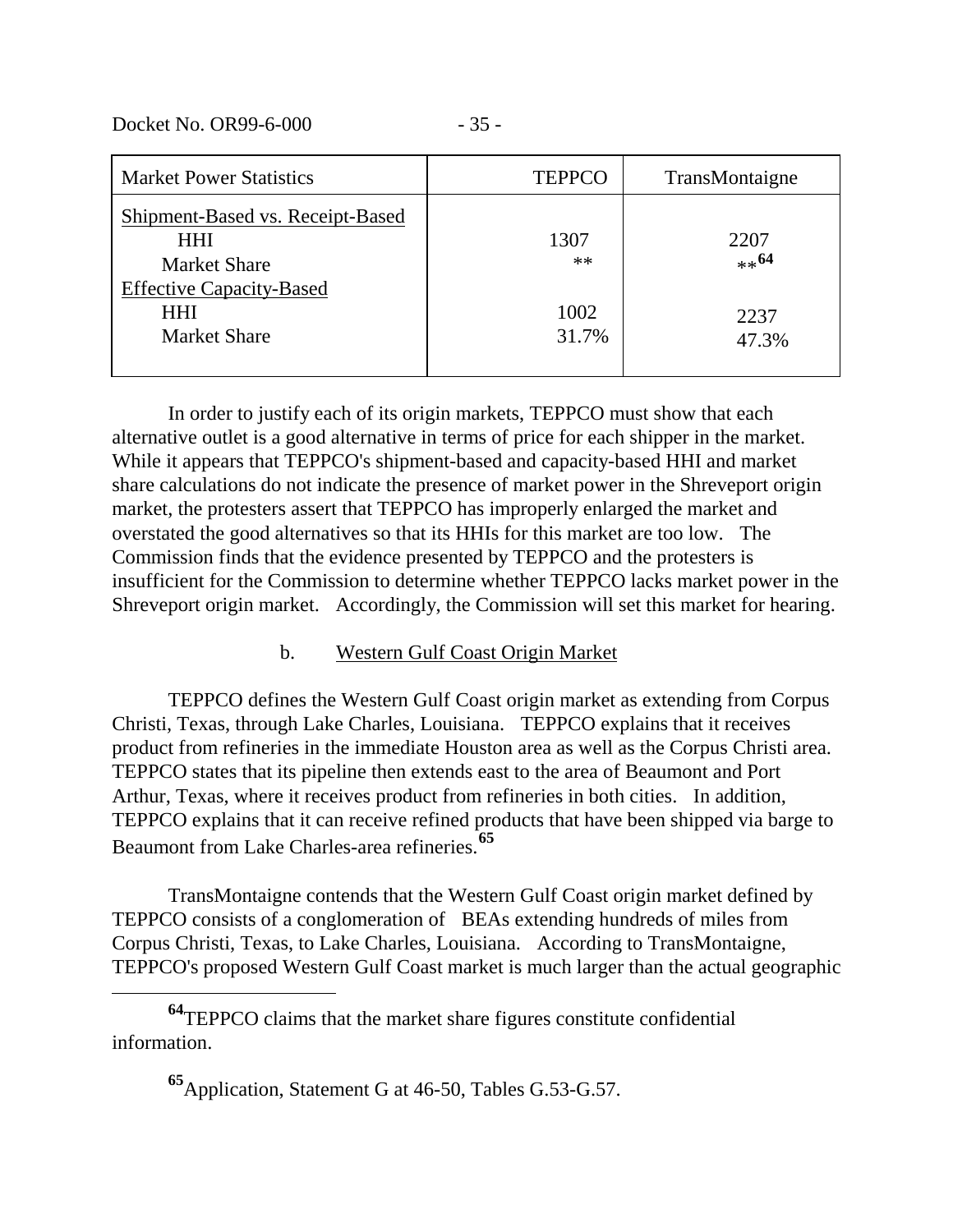Docket No. OR99-6-000 - 36 -

origin market and finds no support in economic theory or Commission precedent. TransMontaigne argues that TEPPCO offers no evidence to demonstrate that shippers located at one end of such a large origin market can access transportation alternatives at the other end of the origin market in a cost-effective manner. TransMontaigne also states that TEPPCO has offered no cost studies or other proof to show that it would be feasible for shippers in such vast origin markets to move their products onto other transportation alternatives substantial distances away. However, TransMontaigne does not offer alternative HHI measures for the Western Gulf Coast origin market.

It appears that TEPPCO's shipment-based and capacity-based HHIs and market share results do not indicate the presence of market power in the Western Gulf Coast origin market. On the other hand, the protesters assert that TEPPCO has improperly enlarged the market and overstated the good alternatives so that its HHIs for this market are too low. Accordingly, the Commission will direct its staff to convene a conference to explore the facts and issues regarding this origin market.

# C. Chevron's Comments and TEPPCO's Motion to Compel Discovery

Chevron contends that TEPPCO has not addressed adequately the cost and availability of possible competing transportation options between all of the origins and destinations defined in its application. Chevron also expresses concern that the Commission's procedures for evaluating applications for market-based rates do not permit a consideration of all relevant factors.

Chevron's concerns will be addressed appropriately in the context of the hearing to be established in this proceeding. The Commission has made it clear that additional cost support is necessary to permit an assessment of TEPPCO's potential market power in a number of its markets. Moreover, all of the interveners will have an opportunity to examine and contest the evidence offered by TEPPCO in support of its application.

On September 20, 1999, TEPPCO filed a motion to compel discovery, asking the Commission to order three of the protestants in this proceeding (Exxon, TransMontaigne, and Lion) to comply with the limited discovery request made by TEPPCO in separate letters to each of the parties on August 19, 1999. TEPPCO seeks information relevant to the positions of these parties challenging its application.

<span id="page-36-0"></span>TEPPCO contends that there is no need for a hearing before an administrative law judge because the Commission may resolve factual issues by means of a paper hearing.**[66](#page-36-0)**

**<sup>66</sup>**TEPPCO cites Revisions to Oil Pipeline Regulations, 88 FERC ¶ 61,171 at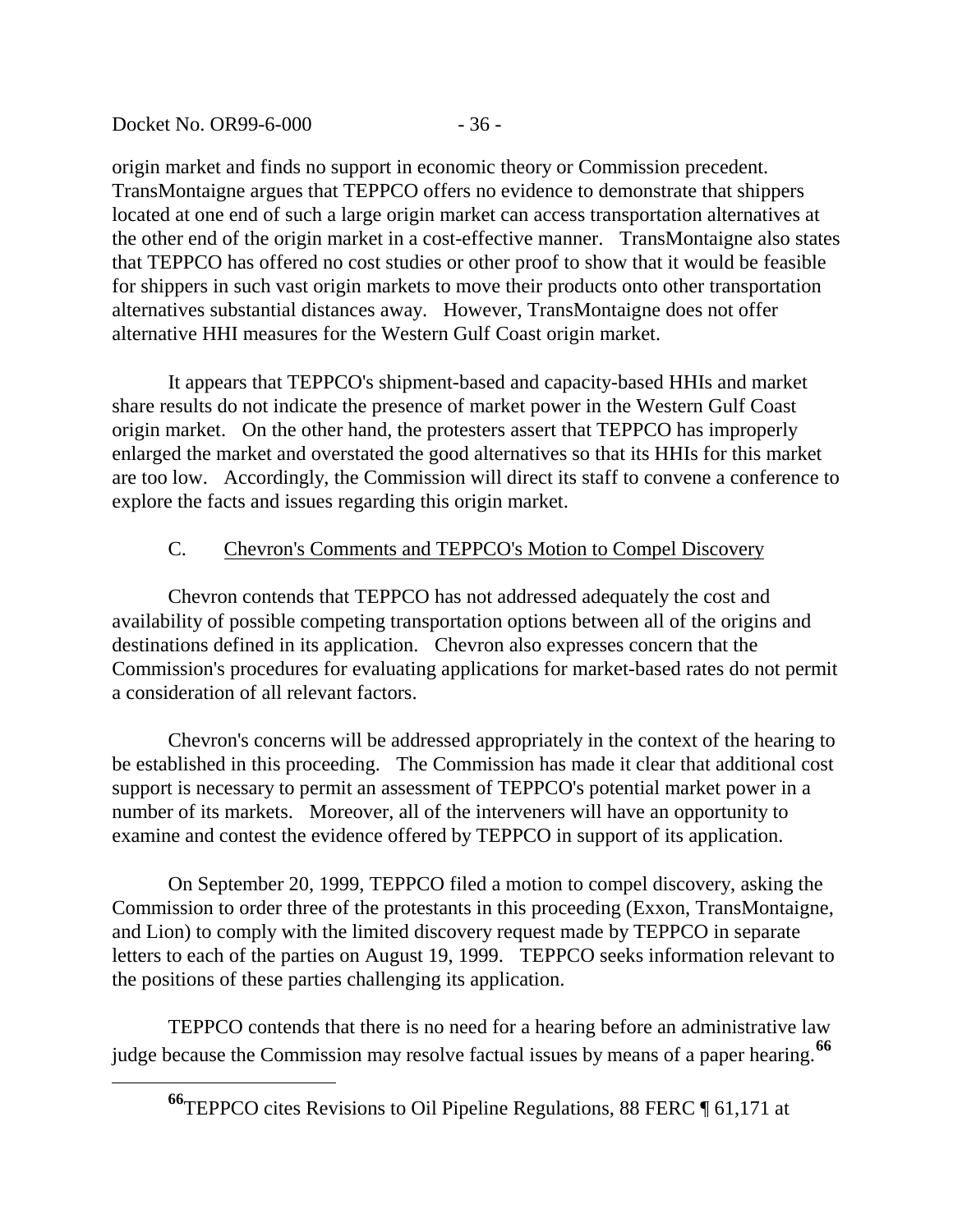Docket No. OR99-6-000 - 37 -

In the alternative, states TEPPCO, if the Commission determines that an administrative law judge is required, the Commission should limit such appointment to the resolution of discovery issues.

On October 1, 1999, counsel for TEPPCO filed a letter with the Commission advising that TEPPCO and the three protestants named in its motion to compel discovery were engaged in discussions that might lead to a settlement of the issues relevant to the motion. TEPPCO thus requested a 30-day extension of time in which answers would otherwise be due. Thus, states TEPPCO, the due date would become November 3, 1999. On November 3, 1999, Lion and Exxon filed responses in opposition to the motion to compel discovery, and TransMontaigne filed an answer on December 6, 1999. However, in light of the Commission's decision to establish a hearing, TEPPCO's motion to compel discovery is denied as moot. TEPPCO may raise discovery issues in the context of the hearing.

### The Commission orders:

 $\overline{a}$ 

(A) TEPPCO's application for a market power determination is granted to the extent discussed in the body of this order. TEPPCO may file to implement market-based rates in its Indianapolis and Chicago origin markets, as well as in its Houston, Beaumont, St. Louis, Evansville, Indianapolis, Chicago, and Toledo destination markets.

(B) Pursuant to the Commission's rules and regulations, including 18 C.F.R. § 348.2(i), and 18 C.F.R. Subparts D and E, a public hearing is to be held in Docket No. OR99-6-000 for the purpose of determining whether TEPPCO possesses the ability to exercise significant market power in the Shreveport origin market and the Little Rock, Shreveport/Arcadia, Cincinnati/Dayton, and Memphis destination markets.

(C) A Presiding Administrative Law Judge, to be designated by the Chief Administrative Law Judge for that purpose pursuant to 18 C.F.R. § 375.304, must convene a prehearing conference in this proceeding to be held within 20 days after issuance of this order, in a hearing or conference room of the Federal Energy Regulatory Commission, 888 First Street, N.E., Washington, D.C. 20426. The prehearing conference is for the purpose of clarification of the positions of the participants and establishment by the presiding judge of any procedural dates necessary for the hearing. The Presiding Administrative Law

 <sup>(1999);</sup> Express Pipeline Partnership, 75 FERC ¶ 61,303 (1996); Platte Pipe Line Co., 78 FERC ¶ 61,307 (1997); Sinclair Oil Corporation v. Platte Pipeline Co., 87 FERC ¶ 61,259 (1999).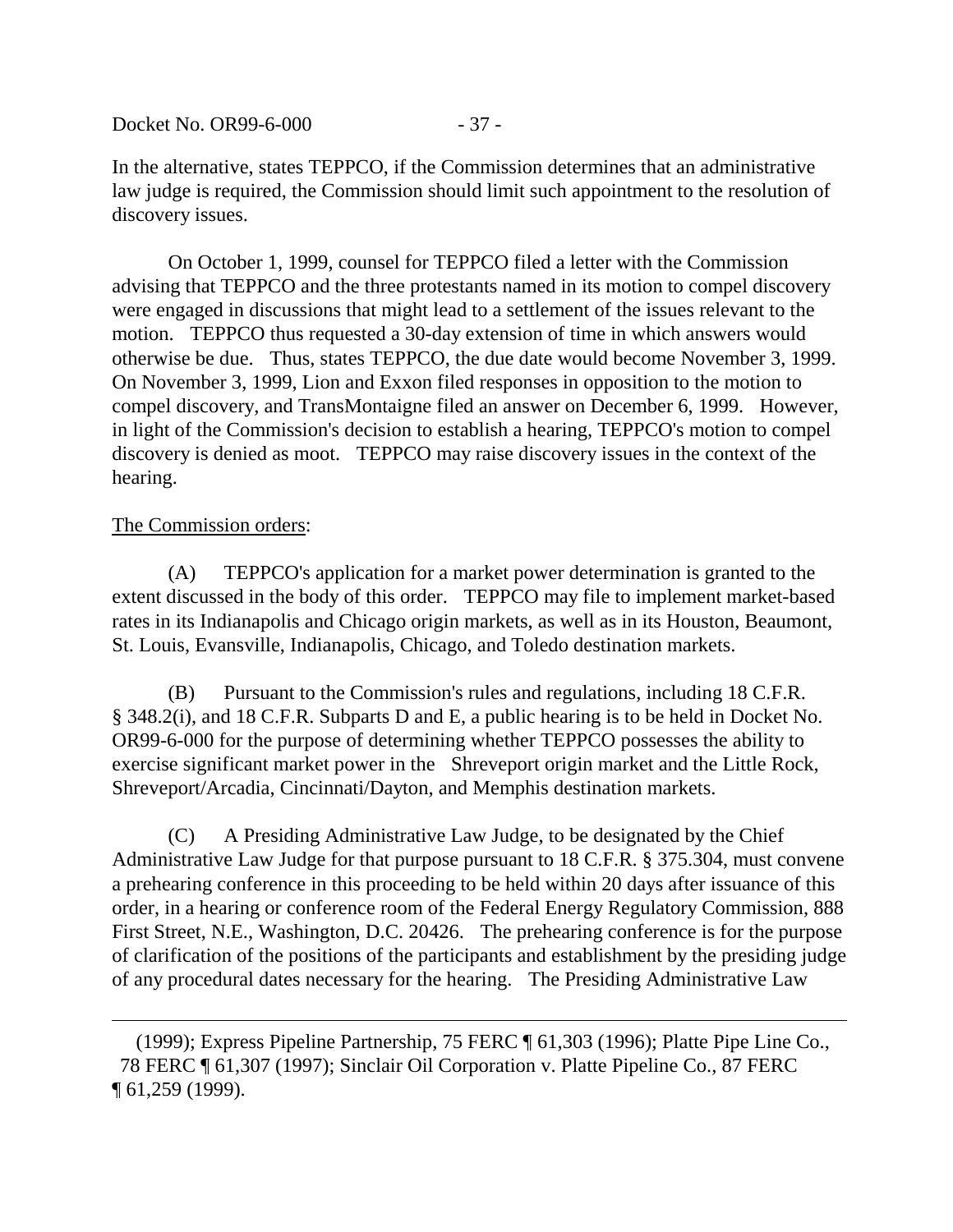Docket No. OR99-6-000 - 38 -

Judge is authorized to conduct further proceedings in accordance with this order and the rules of practice and procedure.

(D) The Commission's staff is directed to convene a conference to explore the facts and issues regarding the Western Gulf Coast origin market and to report the results of the conference to the Commission.

(E) TEPPCO's motion to compel discovery is denied as moot.

By the Commission.

 $(S E A L)$ 

David P. Boergers, Secretary.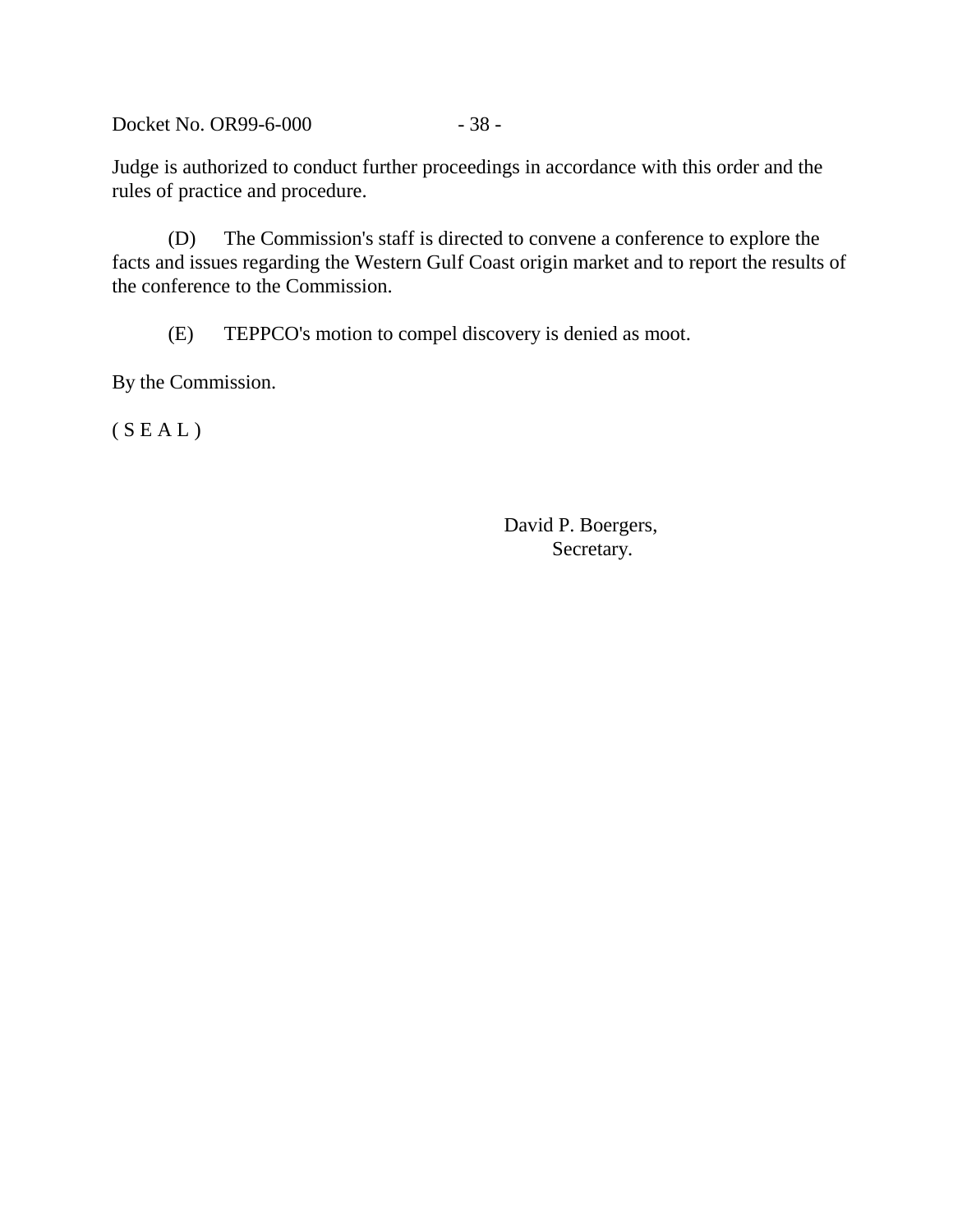$\overline{a}$ 

# APPENDIX A TE PRODUCTS PIPELINE COMPANY, L.P. DOCKET NO. OR99-6-000 TEPPCO'S SUMMARY OF COMPETITION IN ITS DESTINATION MARKETS

1. In the Houston, Texas destination BEA, TEPPCO claims that it faces competition from 10 refineries, three inbound pipelines, and waterborne deliveries to a total of 78 working docks. In addition, TEPPCO claims that there are no fewer than 15 refineries within 75 to 100 miles of the Houston BEA which can impact the Houston BEA with truck transportation.**[67](#page-39-0)**

2. In its Beaumont, Texas destination BEA, TEPPCO asserts that it competes with four refineries within the BEA and over a dozen within practicable trucking distances. In addition, TEPPCO cites two large inbound pipelines (Explorer and Colonial) that move petroleum products through the BEA. TEPPCO points out that this BEA also is served by 25 active docks.**[68](#page-39-1)**

3. Adjusting the Shreveport, Louisiana destination BEA as it has proposed, TEPPCO claims competition from seven refineries, two inbound pipelines (Conoco and Mobil), in addition to 17 pipeline and barge terminals and refineries within a 100-mile radius.**[69](#page-39-2)**

<span id="page-39-2"></span>**<sup>69</sup>**TEPPCO cites Application, Statement A at 18-20; Statement D, Table D.1 at 4-5; Statement I (Langley Testimony at 17-18).

<span id="page-39-0"></span>**<sup>67</sup>**TEPPCO cites Application, Statement A at 16-17; Statement D, Table D.1 at 1-2; Statement I (Langley Testimony at 16).

<span id="page-39-1"></span>**<sup>68</sup>**TEPPCO cites Application, Statement A at 17-18; Statement D, Table D.1 at 3; Statement I (Langley Testimony at 16).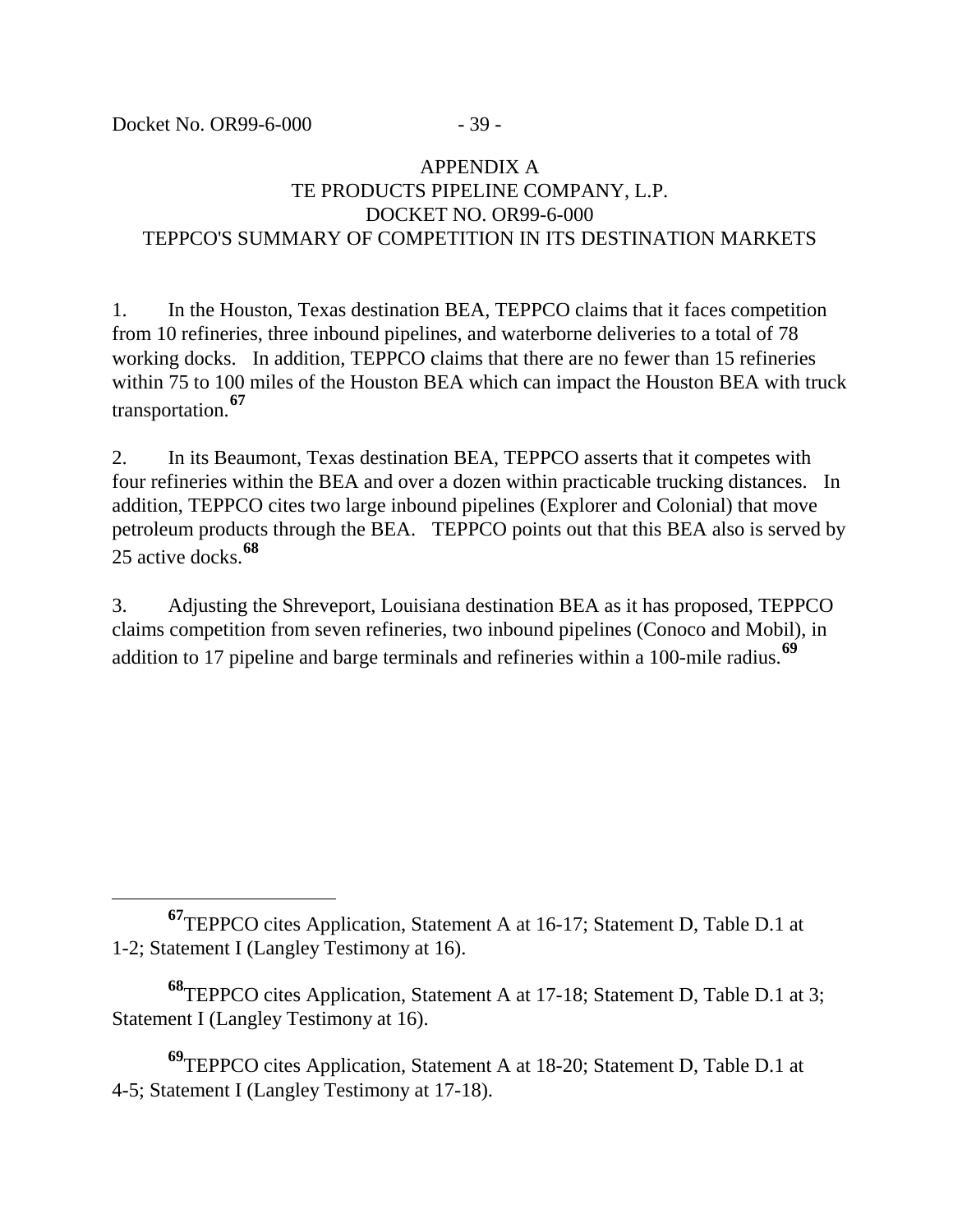Docket No. OR99-6-000 - 40 -

<span id="page-40-0"></span> $\overline{a}$ 

4. TEPPCO states that, in the Little Rock, Arkansas BEA, it competes, actually and potentially, with waterborne movements of petroleum products moving by barge.**[70](#page-40-0)** Moreover, within 75 miles of the BEA, TEPPCO identifies four refineries, three barge terminals, and five pipeline terminals. In addition, as stated above, TEPPCO maintains that actual trucking distances in this area are significantly greater than 75 miles and that a more realistic trucking radius of 100 miles brings two additional refineries into the market and further extends the reach of the sources identified above. Moreover, states TEPPCO, enlarging the trucking radius to 125 miles adds an additional refinery, a pipeline terminal, and a barge terminal.**[71](#page-40-1)**

5. TEPPCO contends that there is a refinery within the Memphis, Tennessee destination BEA, as well as 15 active docks, five additional barge terminals, and one additional pipeline terminal situated within 75 miles of the BEA.**[72](#page-40-2)**

6. TEPPCO asserts that the St. Louis, Missouri destination BEA (which the Commission found to be competitive in Williams) is served from TEPPCO's terminal at Cape Girardeau, Missouri. TEPPCO states that it faces competition in this BEA from two local refineries, five inbound pipelines, and 22 working docks. In addition, states TEPPCO, four other sources of products (two barge terminals and two refineries) lie within 75 miles of the BEA.**[73](#page-40-3)**

7. In the Evansville, Indiana BEA, TEPPCO cites competition from two local refineries, one inbound pipeline, and five barge docks. TEPPCO also points out that there are 13 terminals on a number of inbound pipelines and four barge docks situated within 100 miles of the BEA.**[74](#page-40-4)**

**<sup>70</sup>**TEPPCO cites Application, Statement I (Fox Testimony at 6-16).

<span id="page-40-1"></span>**<sup>71</sup>**TEPPCO cites Application, Statement A at 20-33; Statement D, Table D.1 at 6; Statement I (Langley Testimony at 18).

<span id="page-40-2"></span>**<sup>72</sup>**TEPPCO cites Application, Statement A at 34; Statement D, Table D.1 at 7; Statement I (Langley Testimony at 19).

<span id="page-40-3"></span>**<sup>73</sup>**TEPPCO cites Application, Statement A at 34-35; Statement D, Table D.1 at 8; Statement I (Langley Testimony at 19).

<span id="page-40-4"></span>**<sup>74</sup>**TEPPCO cites Application, Statement A at 35; Statement D, Table D.1 at 9; Statement I (Langley Testimony at 20).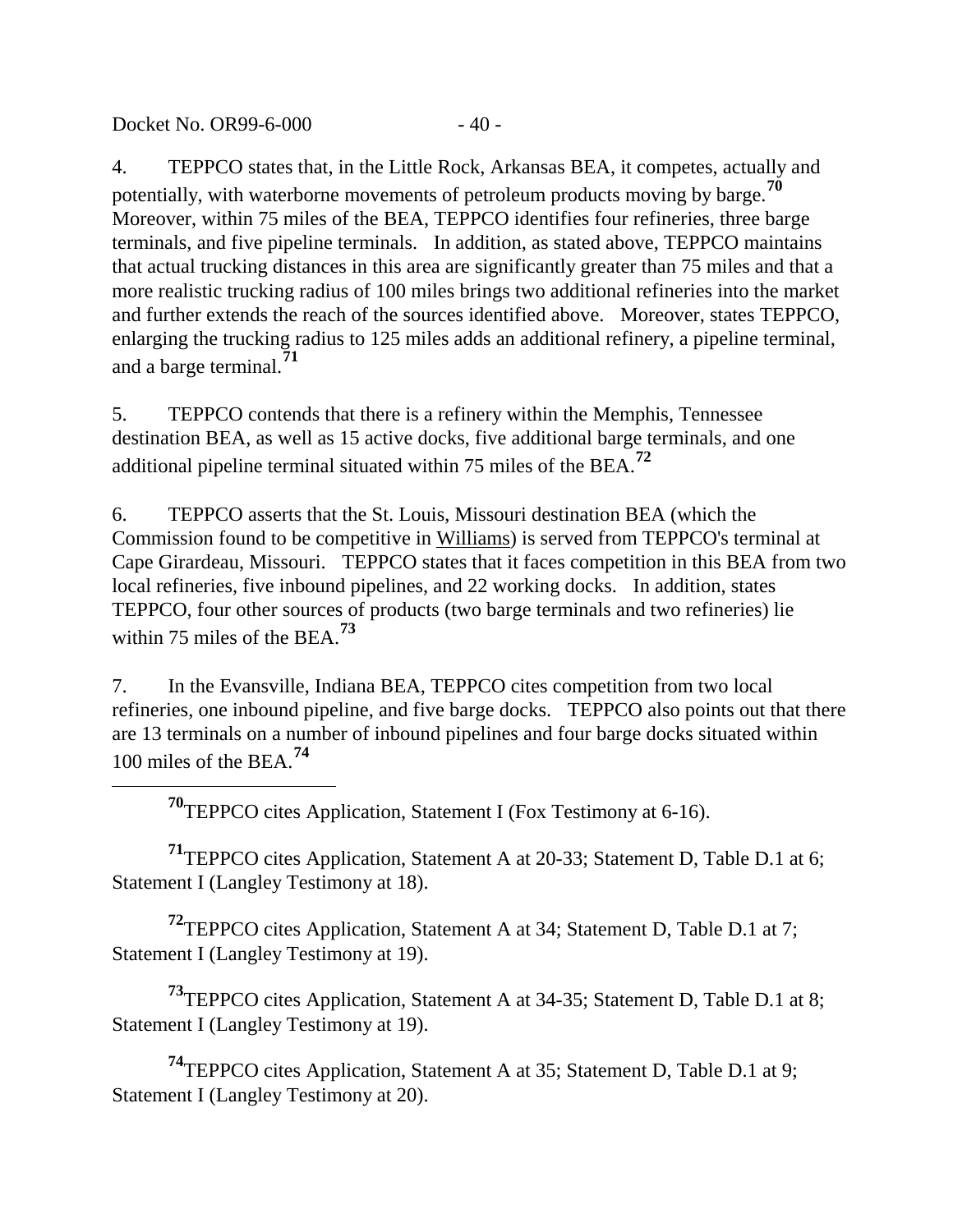Docket No. OR99-6-000 - 41 -

 $\overline{a}$ 

8. In its Indianapolis, Indiana destination BEA (which the Commission found to be competitive in Buckeye), TEPPCO maintains that it competes with six inbound pipelines moving products from refineries in Indiana, Illinois, and Missouri, as well as 20 additional supply sources within 75 miles of the BEA.**[75](#page-41-0)**

<span id="page-41-0"></span>**<sup>75</sup>**TEPPCO cites Application, Statement A at 35-36; Statement D, Table D.1 at 10-11; Statement I (Langley Testimony at 21).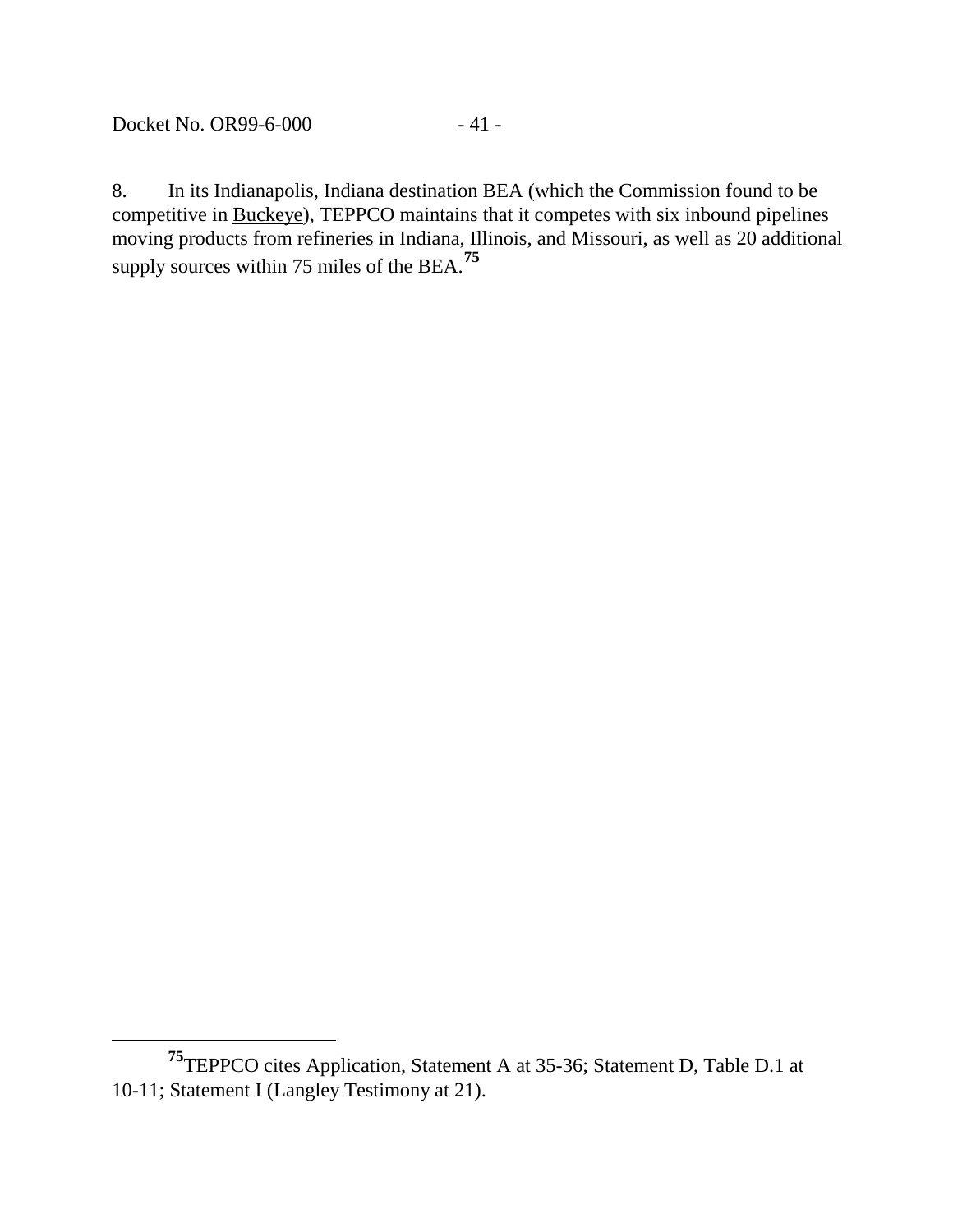Docket No. 0R99-6-000 - 42 -

 $\overline{a}$ 

9. In the Chicago, Illinois BEA (which the Commission found to be competitive in Williams), TEPPCO points to four local refineries, five inbound pipelines, and four working docks, as well as four additional sources of products within 75 miles.**[76](#page-42-0)**

10. TEPPCO states that there are two inbound pipelines with terminals in TEPPCO's proposed combined Cincinnati/Dayton, Ohio BEA and that there are eight barge docks on the Ohio River at Cincinnati. TEPPCO notes that there are 16 more pipeline terminals within a 75-mile radius (as well as two refineries and one additional waterborne source of products). If the radius is extended an additional 25 miles, TEPPCO adds three refineries and three pipeline terminals to its competition.**[77](#page-42-1)**

11. Finally, in its Toledo, Ohio destination BEA (which the Commission found to be competitive in Buckeye), TEPPCO states that there are three local refineries and seven competing inbound pipelines, plus four additional pipeline terminals and three additional refineries within a 75-mile range.**[78](#page-42-2)**

<span id="page-42-2"></span>**<sup>78</sup>**TEPPCO cites Application, Statement A at 37-38; Statement D, Table D.1 at 15-16; Statement I (Langley Testimony at 20-21).

<span id="page-42-0"></span>**<sup>76</sup>**TEPPCO cites Application, Statement A at 36; Statement D, Table D.1 at 12; Statement I (Langley Testimony at 21).

<span id="page-42-1"></span>**<sup>77</sup>**TEPPCO cites Application, Statement A at 36-37; Statement D, Table D.1 at 13-14; Statement I (Langley Testimony at 20).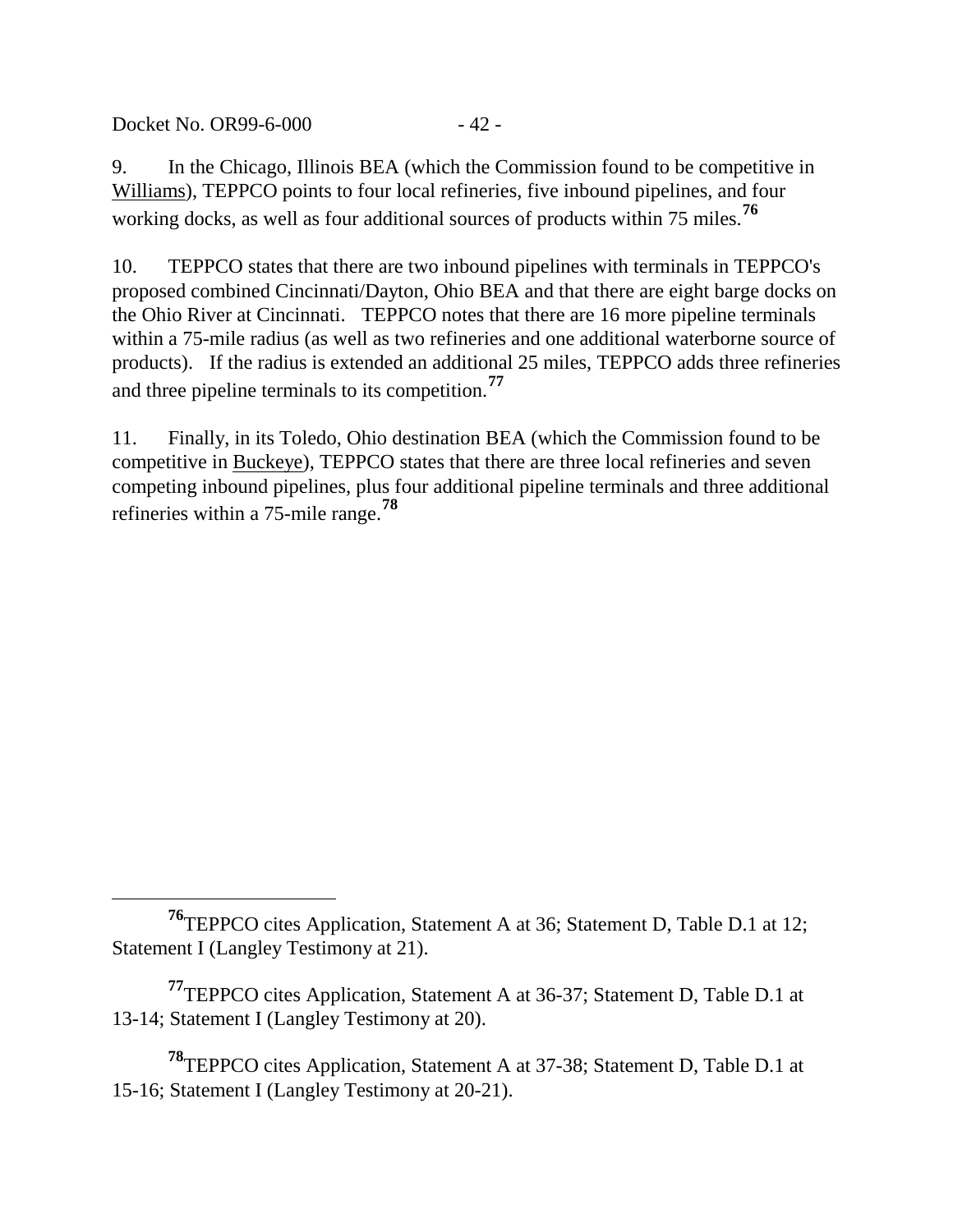<span id="page-43-2"></span><span id="page-43-1"></span><span id="page-43-0"></span> $\overline{a}$ 

# APPENDIX B TE PRODUCTS PIPELINE COMPANY, L.P. DOCKET NO. OR99-6-000 TEPPCO'S SUMMARY OF COMPETITION IN ITS ORIGIN MARKETS

1. In the Western Gulf Coast area, which extends from Corpus Christi, Texas, through Lake Charles, Louisiana, TEPPCO states that it receives product from refineries in the immediate Houston area as well as from refineries in the Corpus Christi area. TEPPCO states that its pipeline then travels east to the area of Beaumont and Port Arthur, Texas, where it receives product from refineries in both cities. In addition, TEPPCO explains that it can receive refined products at Beaumont from Lake Charles-area refineries via barge.**[79](#page-43-0)**

2. TEPPCO includes in the Shreveport origin market the areas near El Dorado, Arkansas, and Tyler, Texas. According to TEPPCO, a spur from Tyler to El Dorado receives product from the La Gloria refinery in Tyler; the Pennzoil refinery in Shreveport; the Calumet refineries in Cotton Valley and Princeton, Louisiana; the Berry Petroleum refinery in Stephen, Arkansas; the Cross Oil refinery in Smackover, Arkansas; and the Lion Oil refinery in El Dorado. TEPPCO further explains that this product enters the TEPPCO mainline at El Dorado and can be shipped to Arkansas, Missouri, Illinois, Indiana, or Ohio.**[80](#page-43-1)**

3. Although it acknowledges that the Indianapolis area currently has no refineries, TEPPCO states that it offers transportation service for product from connecting pipelines near Clermont, Indiana, to locations in Chicago. TEPPCO contends that shippers in the Indianapolis area are able to dispose of their product in Indianapolis through local terminals or use outbound pipelines to other locations.**[81](#page-43-2)**

**<sup>79</sup>**Application, Statement G at 46-50, Tables G.53-G.57.

**<sup>80</sup>**Application, Statement G at 50-51, Tables G.58-G.60.

**<sup>81</sup>**Application, Statement G at 51-52, Tables G.61-G.63.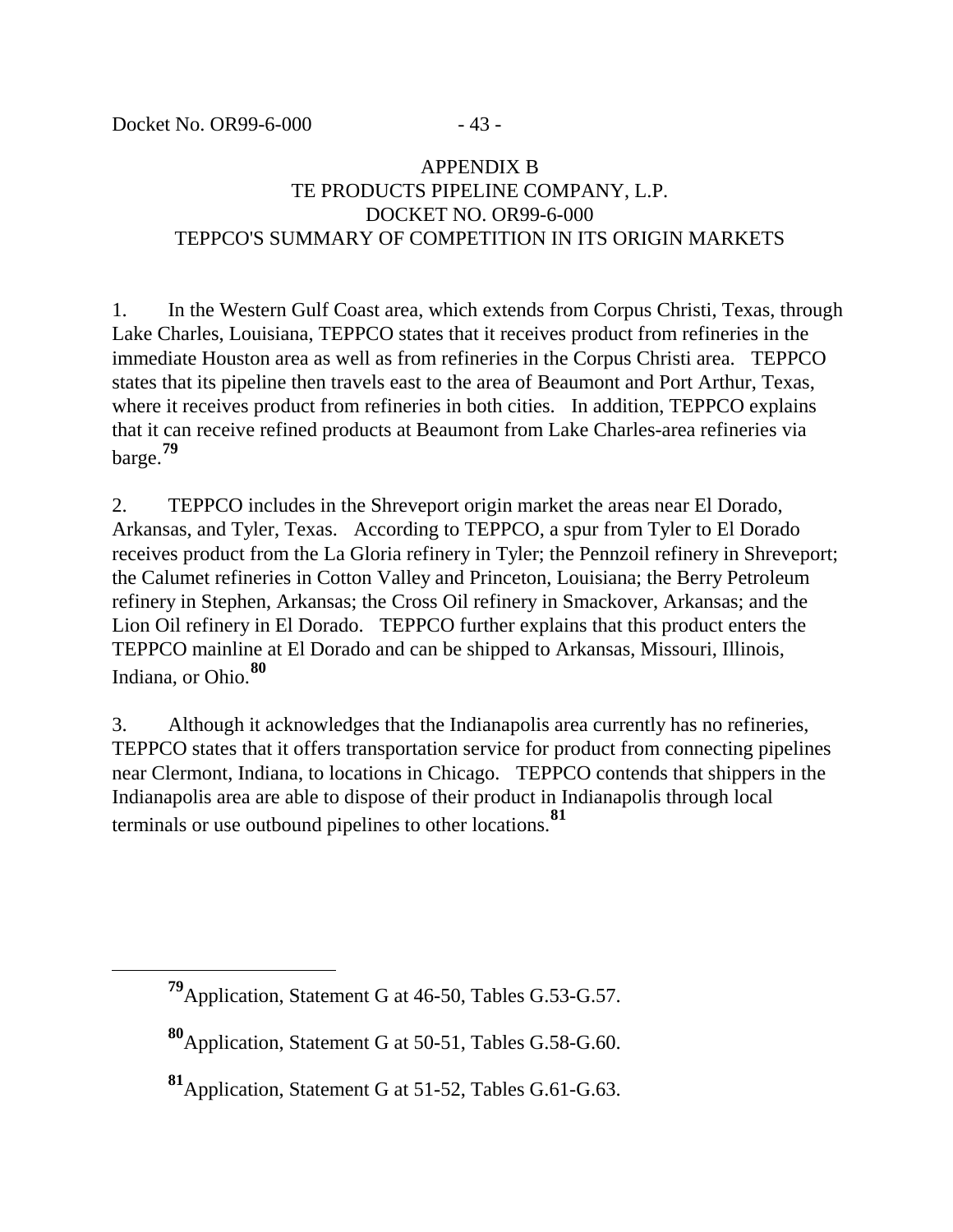Docket No. OR99-6-000 - 44 -

4. TEPPCO states that, in the Chicago area, shippers can dispose of their product locally through their truck terminals or through other pipelines to locations in Illinois, Wisconsin, Iowa, Minnesota, Indiana, Ohio, or Michigan.**[82](#page-44-0)**

<span id="page-44-0"></span>**<sup>82</sup>**Application, Statement G at 52-55, Tables G.64-G.66.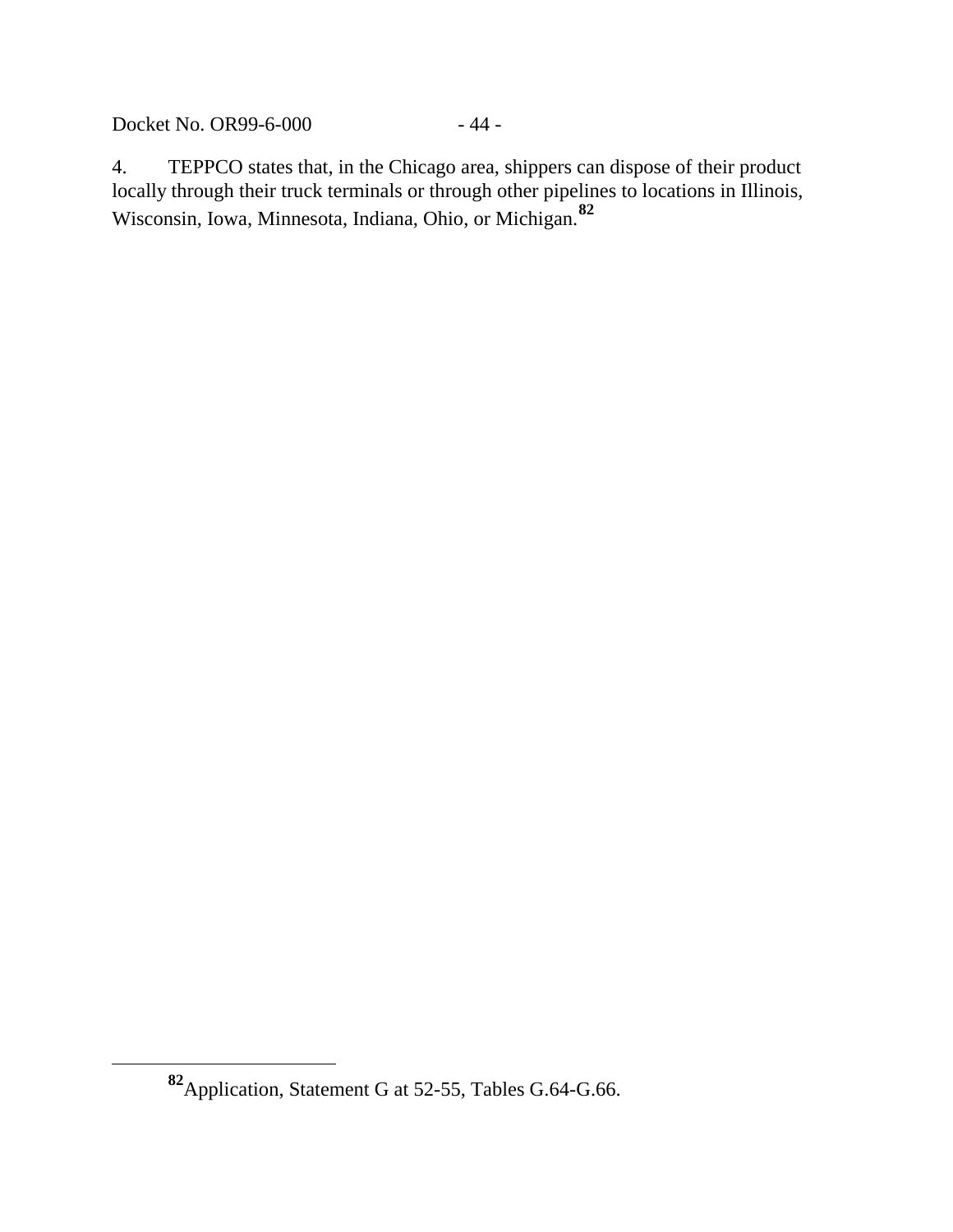$\overline{a}$ 

# APPENDIX C TE PRODUCTS PIPELINE COMPANY, L.P. DOCKET NO. OR99-6-000 SUMMARY OF TEPPCO'S STATISTICAL MARKET ANALYSIS

| <b>HHI</b> | <b>Mkt</b><br><b>Share</b> | <b>Excess</b><br>Capacity<br><b>Ratio</b> | Water<br>borne<br><b>Share</b> |
|------------|----------------------------|-------------------------------------------|--------------------------------|
| 925        | $**$ 83                    | N/A                                       | 9.2%                           |
| 1111       | $\theta$                   | 6.5                                       |                                |
| 848        | $\overline{0}$             | 8.2                                       |                                |
| 266        | $***$                      | N/A                                       | 49.6%                          |
| 511        | 5.5%                       | 8.6                                       |                                |
| 488        | 5.3%                       | 8.9                                       |                                |
| 1482       | $**$                       | N/A                                       | 10.1%                          |
| 1557       | 18.6%                      | 2.4                                       |                                |
| 939        | 13.5%                      | 3.3                                       |                                |
| 2853       | $**$                       | N/A                                       | 16.3%                          |
| 4179       | 63.9%                      | 1.5                                       |                                |
| 1819       | 37.9%                      | 2.6                                       |                                |
| 1452       | 25.0%                      | 3.9                                       |                                |
|            |                            |                                           |                                |

### **Destination Markets**

<span id="page-45-0"></span>**<sup>83</sup>**TEPPCO claims that the market share figures constitute confidential information.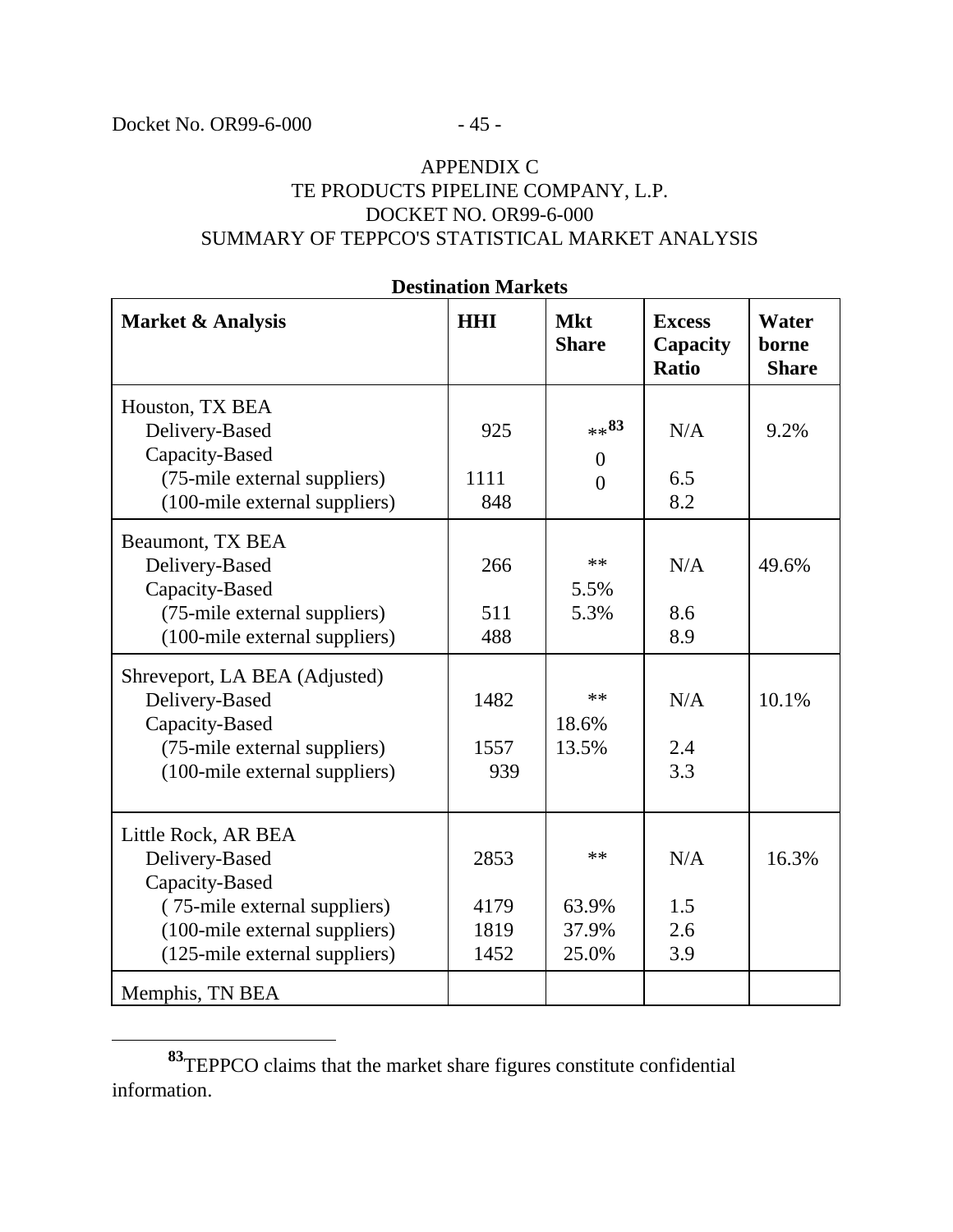Docket No. OR99-6-000 - 46 -

| Delivery-Based                  | 1834 | $**$  | N/A | 39.6% |
|---------------------------------|------|-------|-----|-------|
| Capacity-Based                  |      |       |     |       |
| (75-mile external suppliers)    | 1996 | 31.6% | 1.6 |       |
| (100-mile external suppliers)   | 1738 | 29.4% | 1.7 |       |
|                                 |      |       |     |       |
| St. Louis, MO BEA               |      |       |     |       |
| Delivery-Based                  | 1471 | $**$  | N/A | 6.9%  |
| Capacity-Based                  |      |       |     |       |
| (75-mile external suppliers)    | 1500 | 17.6% | 4.6 |       |
| (100-mile external suppliers)   | 1459 | 17.3% | 4.7 |       |
|                                 |      |       |     |       |
| Evansville, IN BEA              |      |       |     |       |
| Delivery-Based                  | 2058 | $**$  | N/A | 26.8% |
| Capacity-Based                  |      | 29.5% |     |       |
| (75-mile external suppliers)    | 2076 | 19.9% | 2.5 |       |
| (100-mile external suppliers)   | 1166 |       | 3.7 |       |
|                                 |      |       |     |       |
| Indianapolis, IN BEA            |      |       |     |       |
| Delivery-Based                  | 2223 | $**$  | N/A | 4.0%  |
| Capacity-Based                  |      |       |     |       |
| (75-mile external suppliers)    | 1980 | 28.2% | 3.5 |       |
| (100-mile external suppliers)   | 1302 | 20.3% | 4.9 |       |
|                                 |      |       |     |       |
| Chicago, IL BEA                 |      |       |     |       |
| Delivery-Based                  | 1338 | $**$  | N/A | 1.6%  |
| Capacity-Based                  |      | 5.8%  |     |       |
| (75-mile external suppliers)    | 1431 | 5.7%  | 3.6 |       |
| (100-mile external suppliers)   | 1394 |       | 3.7 |       |
|                                 |      |       |     |       |
| Cincinnati/Dayton, OH BEA (Adj) |      |       |     |       |
| Delivery-Based                  | 1939 | $***$ | N/A | 12.0% |
| Capacity-Based                  |      |       |     |       |
| (75-mile external suppliers)    | 1683 | 16.5% | 3.9 |       |
| (100-mile external suppliers)   | 1229 | 11.3% | 5.7 |       |
|                                 |      |       |     |       |
| Toledo, OH BEA                  |      |       |     |       |